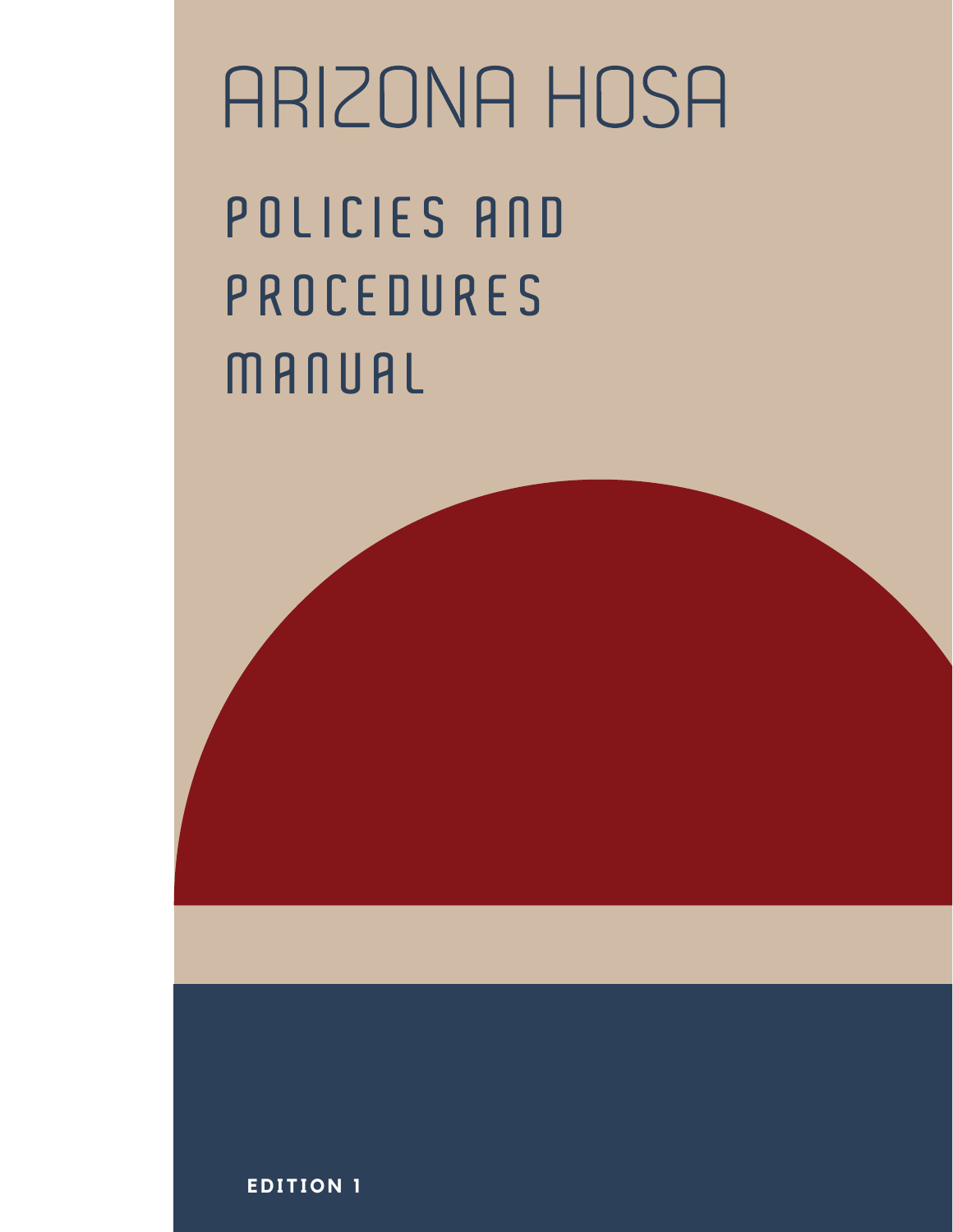# **Arizona HOSA Future Health Professionals**



**Policies and Procedures**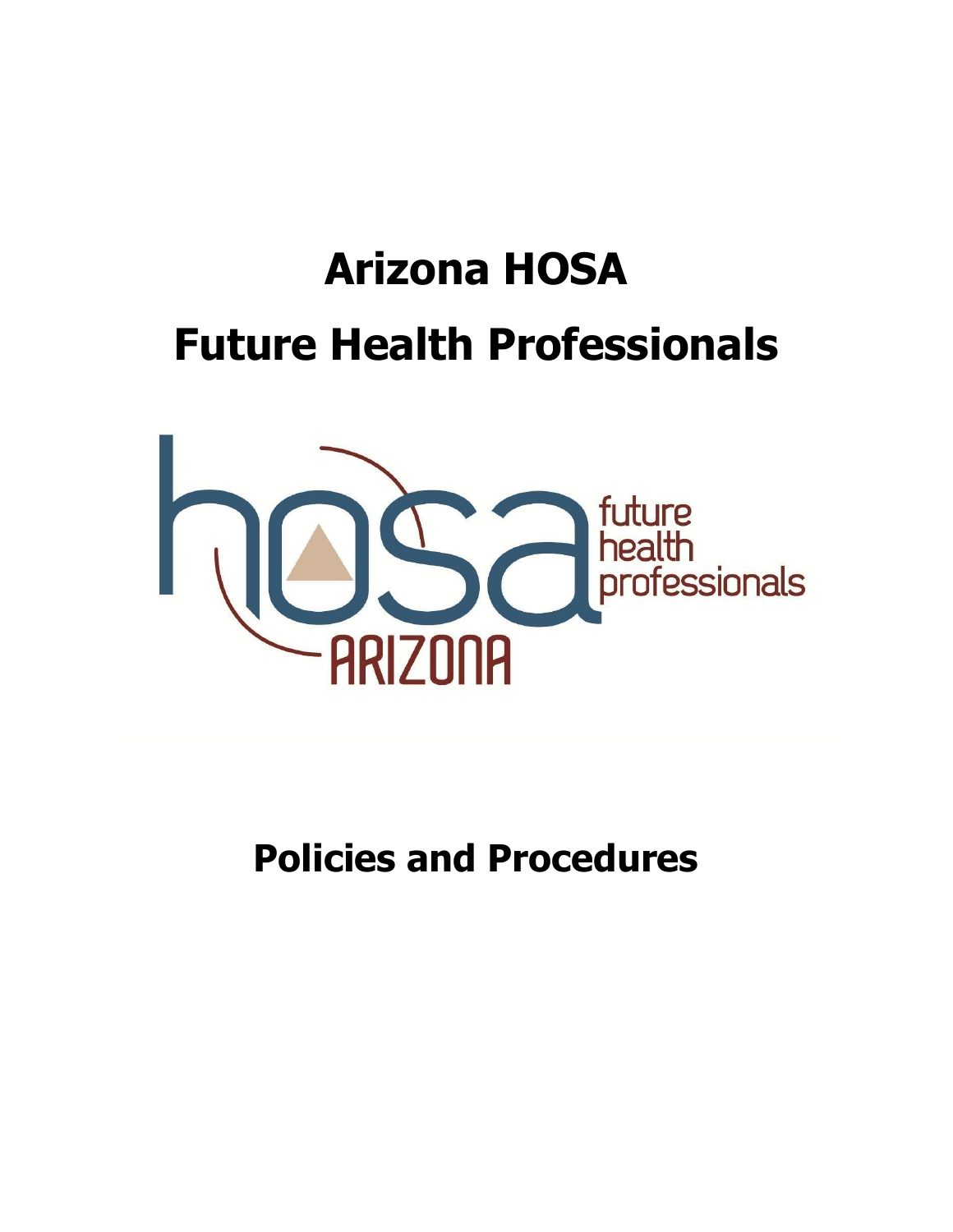# **Arizona HOSA**

# **Policies and Procedures Table of Contents**

| <b>I. ORGANIZATION STRUCTURE</b>                           |    |
|------------------------------------------------------------|----|
| Arizona HOSA - Future Health Professionals                 | 4  |
| <b>Chartered Chapters</b>                                  | 4  |
| <b>Chapter Requirements</b>                                | 4  |
| <b>Active Chapter Status</b>                               | 4  |
| Chapters in good standing                                  | 5  |
| <b>Multiple Chapters Policy</b>                            | 5  |
| <b>Affiliation Fees</b>                                    | 5  |
| <b>Annual Fees</b>                                         | 5  |
| <b>Total Affiliation</b>                                   | 6  |
| Late Registration Policy                                   | 6  |
| <b>Chapter Finance Policy</b>                              | 6  |
| <b>Student Executive Council</b>                           | 6  |
| <b>Student Executive Officer Candidates</b>                | 12 |
| <b>HOSA Divisions</b>                                      | 13 |
| <b>HOSA Regions</b>                                        | 14 |
| II. BOARD OF DIRECTORS, COMMITTEES, AND HEADQUARTERS STAFF | 17 |
| <b>Board of Directors</b>                                  | 17 |
| <b>Standing Committees</b>                                 | 18 |
| <b>State Staff</b>                                         | 20 |
| III. PROFESSIONAL ACTIVITIES AND DEVELOPMENT               | 20 |
| HOSA Leadership Camp                                       | 20 |
| HOSA on Ice                                                | 21 |
| Fall Leadership Conference                                 | 22 |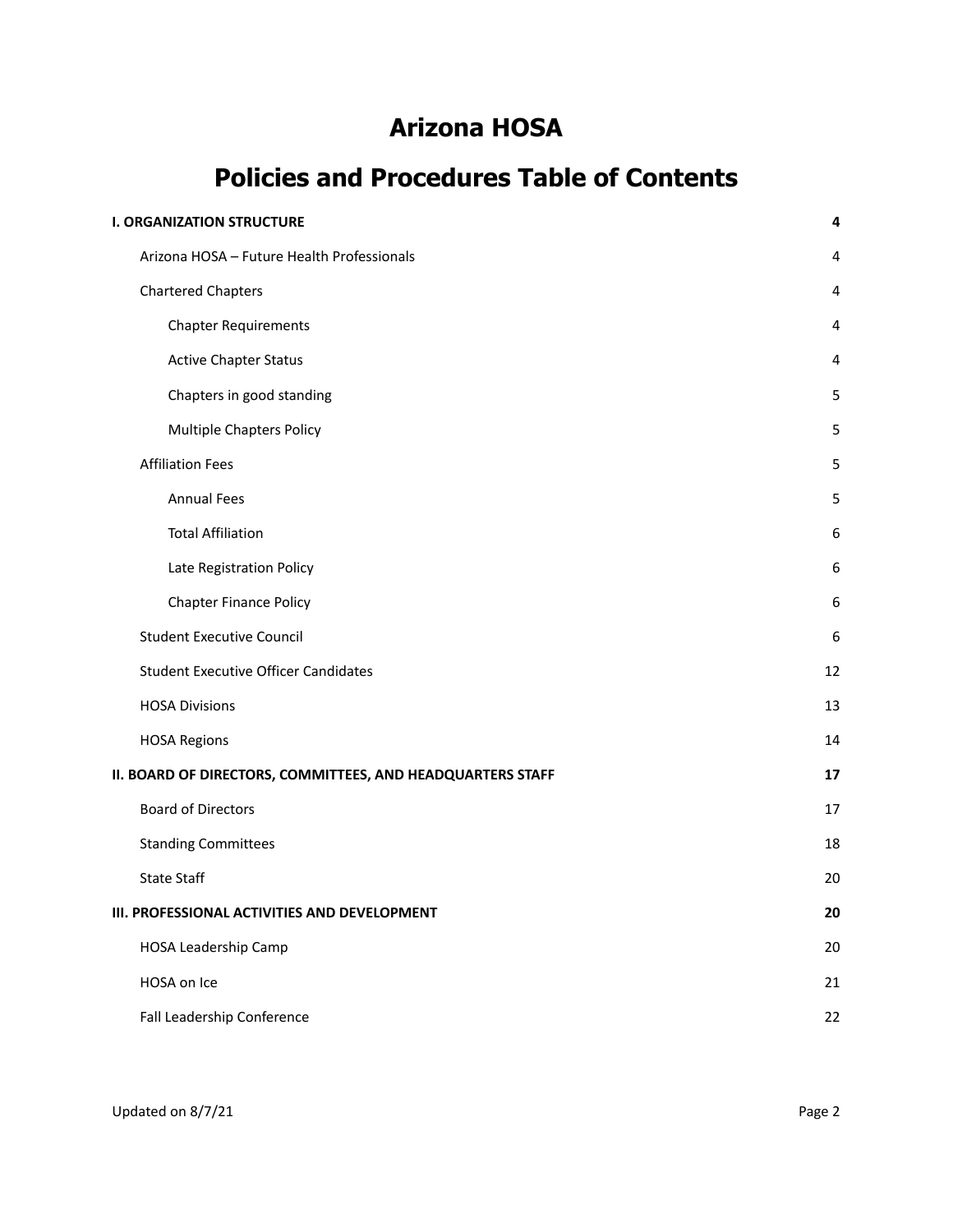| AzATA Sports Medicine Conference                              | 23 |
|---------------------------------------------------------------|----|
| <b>Online Testing</b>                                         | 24 |
| <b>Regional Conferences</b>                                   | 25 |
| State Leadership Conference                                   | 26 |
| International Leadership Conference                           | 29 |
| IV. FINANCIAL STRUCTURE AND RELATED ACTIVITIES                | 32 |
| <b>Budget Planning and Preparation</b>                        | 32 |
| <b>Financial Reporting</b>                                    | 33 |
| <b>Operational Procedures</b>                                 | 33 |
| <b>V. Service to Members</b>                                  | 34 |
| <b>Emblematic materials</b>                                   | 34 |
|                                                               |    |
| <b>HOSA Publications</b>                                      | 35 |
| Arizona HOSA Publications                                     | 35 |
| Organizational Insignia                                       | 35 |
| <b>Organizational Policies</b>                                | 36 |
| <b>Appendices</b>                                             | 38 |
| Arizona HOSA Policies and Procedures Recommended Changes Form | 38 |
| Official HOSA Uniform Policy                                  | 39 |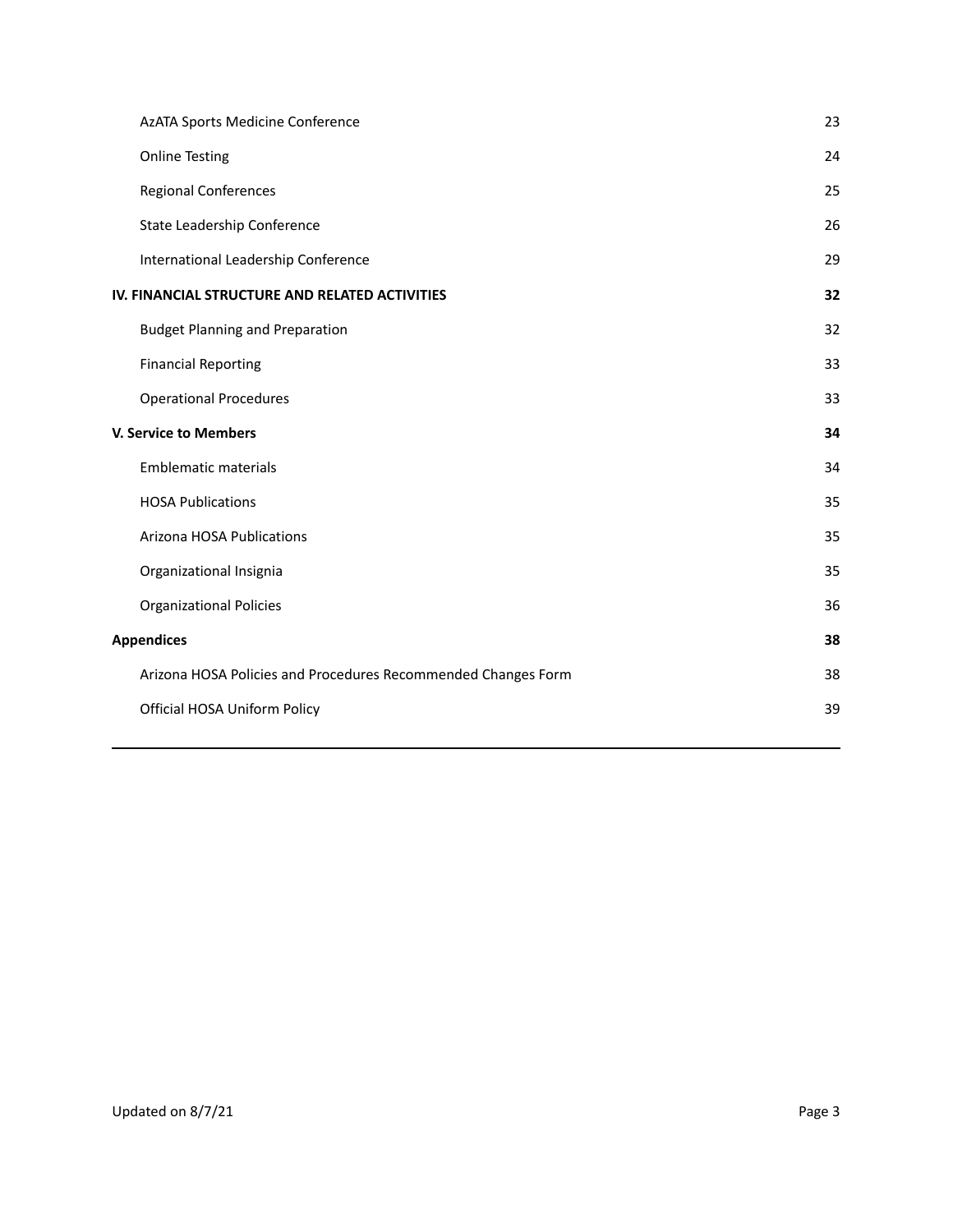# <span id="page-4-1"></span><span id="page-4-0"></span>**I. ORGANIZATION STRUCTURE**

#### A. ARIZONA HOSA – FUTURE HEALTH PROFESSIONALS

Arizona HOSA is a career and technical student organization providing leadership development, technical skills training, and recognition for middle school, secondary, postsecondary and collegiate students enrolled in health and biomedical sciences or for those students who are interested, planning to pursue, or pursuing a career in the health industry.

#### <span id="page-4-2"></span>B. CHARTERED CHAPTERS

<span id="page-4-3"></span>Chapters that wish to affiliate with Arizona HOSA should contact the Arizona HOSA Office directly for more information about affiliation.

#### <sup>I</sup>. CHAPTER REQUIREMENTS

- 1. Middle School Chapters must have a CTE program or feed into a high school that has a CTE Health Science Technologies Program and must have a HOSA Affiliated high school chapter sponsoring/mentoring the middle school chapter.
- 2. Secondary School Chapters must be from secondary schools with a Career and Technical Education (CTE) program that falls under the Health Science Technologies program area.
- 3. Post-Secondary or Collegiate Chapters must be from post-secondary schools with a Career and Technical Education (CTE) program that falls under the Health Science Technologies program area or be a post-secondary/collegiate institution that offers health science programs, or be an in post-secondary/collegiate institution that has students that are interested in pursuing a career in the health industry.
- 4. All members of the chapter shall be members of the state and international association.

#### <span id="page-4-4"></span>**ACTIVE CHAPTER STATUS**

Local chapters of Arizona HOSA shall be recognized as official active chapters of Arizona HOSA and shall be subject to the full benefits of membership by meeting the following requirements:

- 1. Have current bylaws on file with the Arizona HOSA State Office
- 2. Elect chapter officers annually and provide a list of officers with contact information by November 1
- 3. Have registered at least five (5) members and one (1) advisor in the HOSA membership system and have dues paid in full by November 1
- 4. Submit a chapter Program of work to the Arizona HOSA State Office by November 1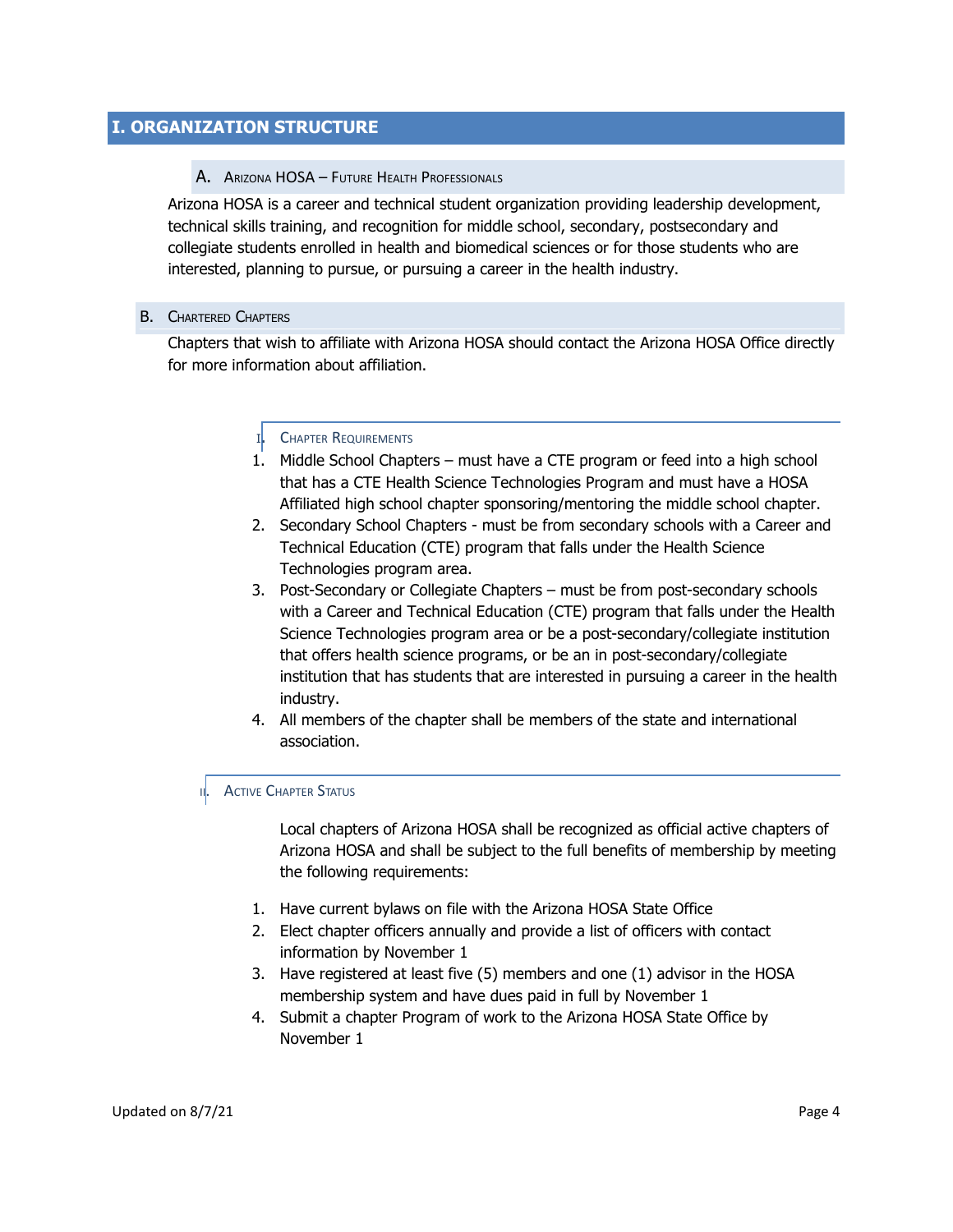a. The Program of Work should have a minimum of 1 chapter events/meetings per month

#### <span id="page-5-0"></span>III. CHAPTERS IN GOOD STANDING

Once a local chapter of Arizona HOSA has reached "Active Chapter" status, the chapter shall remain in good standing and be officially recognized as an Arizona HOSA chapter if the following requirements are met:

- 1. Chapter Membership dues are received by March 15th each school year.
- 2. The chapter maintains orderly financial activities including maintaining a zero balance with the State and International association following those events.
- 3. Appropriate expenditure of chapter funds and the chapter's willingness to submit to district and/or state financial review
- 4. Recruit a minimum of twelve (12) members and one (1) advisor as part of the chapter
- 5. Have chapter officers according to established guidelines and rules
- 6. Maintain a current Arizona HOSA code of conduct signed by any individual associated with a local chapter
	- a. Advisors, chaperones, parents, and alumni must have a signed code of conduct on file as well as all students. Individuals must resign the code of conduct annually.

#### <span id="page-5-1"></span>IV. MULTIPLE CHAPTERS POLICY

- 1. Each teacher is entitled to one chapter per program per school.
- 2. Multiple chapters at a school are allowed if there are multiple CTE programs at the school.

# <span id="page-5-2"></span>C. AFFILIATION FEES

Chartered chapters in good standing recognize the importance of all health or biomedical science students, students interested in health professions, and local advisors being affiliated with the state and national association. Unless a student or advisor is a paid member with the local, state association, and national organization, he or she should not be regarded as a HOSA member nor receive any rights or privileges thereof.

#### <span id="page-5-3"></span>**ANNUAL FEES**

In accordance with Article 5, Section 2, Arizona HOSA Bylaws, members shall pay an annual fee as established by Arizona HOSA. This fee must be approved by the delegate assembly for each division. Additional affiliation fees may be added by the chapter.

1. Affiliation fees for fall semester secondary students must be received by Arizona HOSA on or before January 1 of the membership year.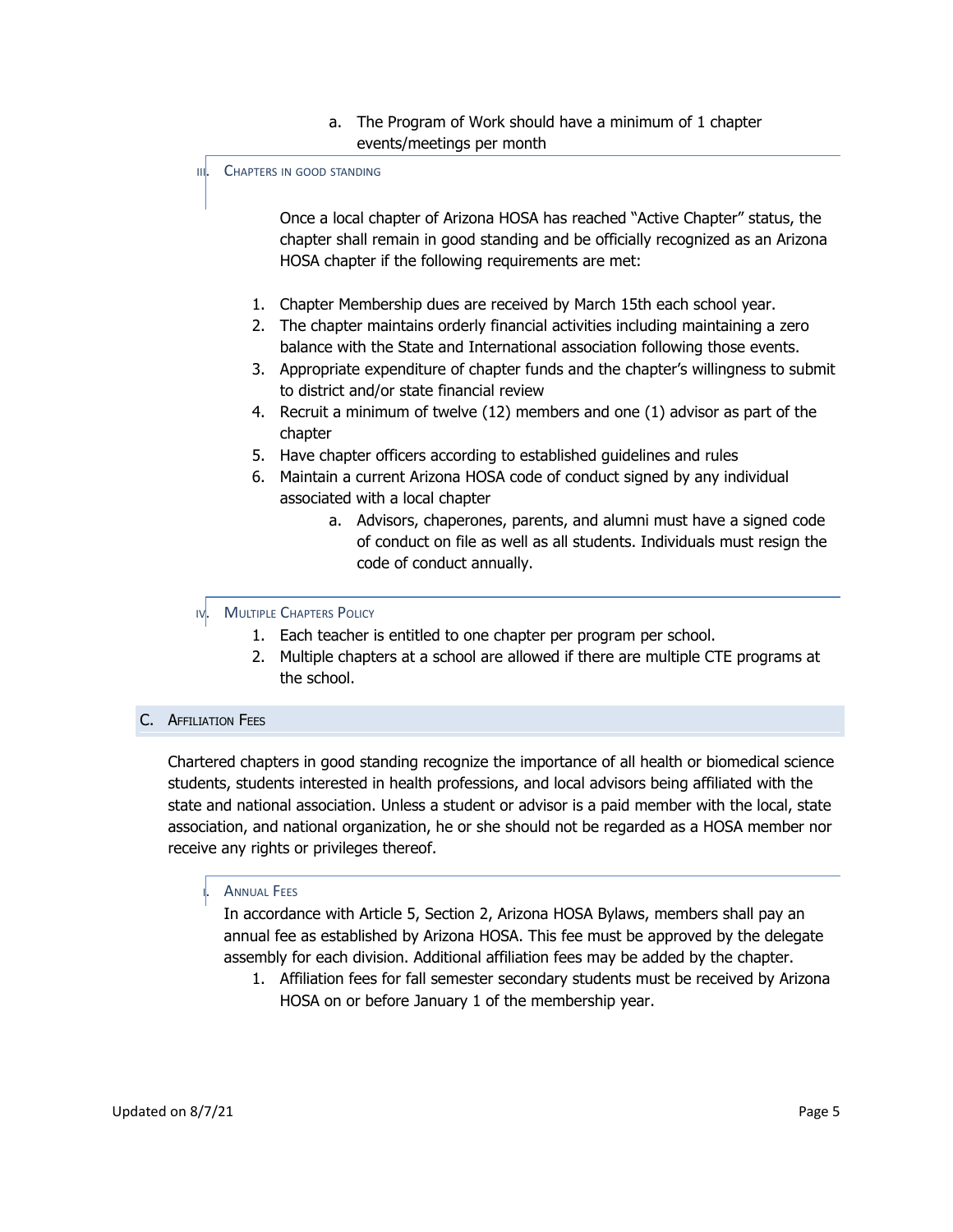- 2. Affiliation fees for secondary students who enroll after January 1 must be received by Arizona HOSA on or before March 1 of that same year.
- 3. Affiliation fees for postsecondary/collegiate students who enroll after January 1 must be received by Arizona HOSA on or before March 1 of that same year. These students will be members for the remainder of the membership year which concludes on June 30.
- 4. Annual fees include dues for both the state and national organization.

#### <span id="page-6-0"></span>**TOTAL AFFILIATION**

- 1. Arizona HOSA Chapters may apply for Total Affiliation if they plan on affiliating all members in their CTE program by the membership deadline.
- 2. If a chapter chooses to affiliate through Total Affiliation, they will need to make sure they complete the Total Affiliation Application and inform the State Advisor of their choice to affiliate all members.
	- a. If accepted into the program, chapters will disregard the invoices from HOSA for membership and will instead receive a discounted membership invoice from Arizona HOSA.
- 3. Arizona HOSA will make a payment that covers the amount discounted on membership.

#### III. LATE REGISTRATION POLICY

1. Chapter that are registered late need to notify the state advisor and will also not be eligible to be in good standing.

#### <span id="page-6-1"></span>IV. CHAPTER FINANCE POLICY

- 1. Arizona HOSA may charge a registration or other fee to attend conferences, events, trainings or to pay for programs like total program affiliation. Arizona HOSA will adhere to the following Accounts Receivable Policy.
	- a. At 30-days past due, a reminder email will be sent to the local advisor. This email will explain the issue and include the past due invoice. Any chapter with a past due account 30 days or greater will not be able to register for any future event until the invoice is paid.
	- b. At 60-days past due, a letter will be emailed to the local advisor and local CTE Director. This letter will explain the issue, include the invoice and place the chapter on pending-probation. A chapter on pending-probation is at risk of losing their chapter status.
- 2. At 90-days past due, a letter will be emailed to the local advisor, local CTE Director, Principal and Superintendent. At this time, the chapter may be placed on suspended status. This chapter will not be recognized as an official HOSA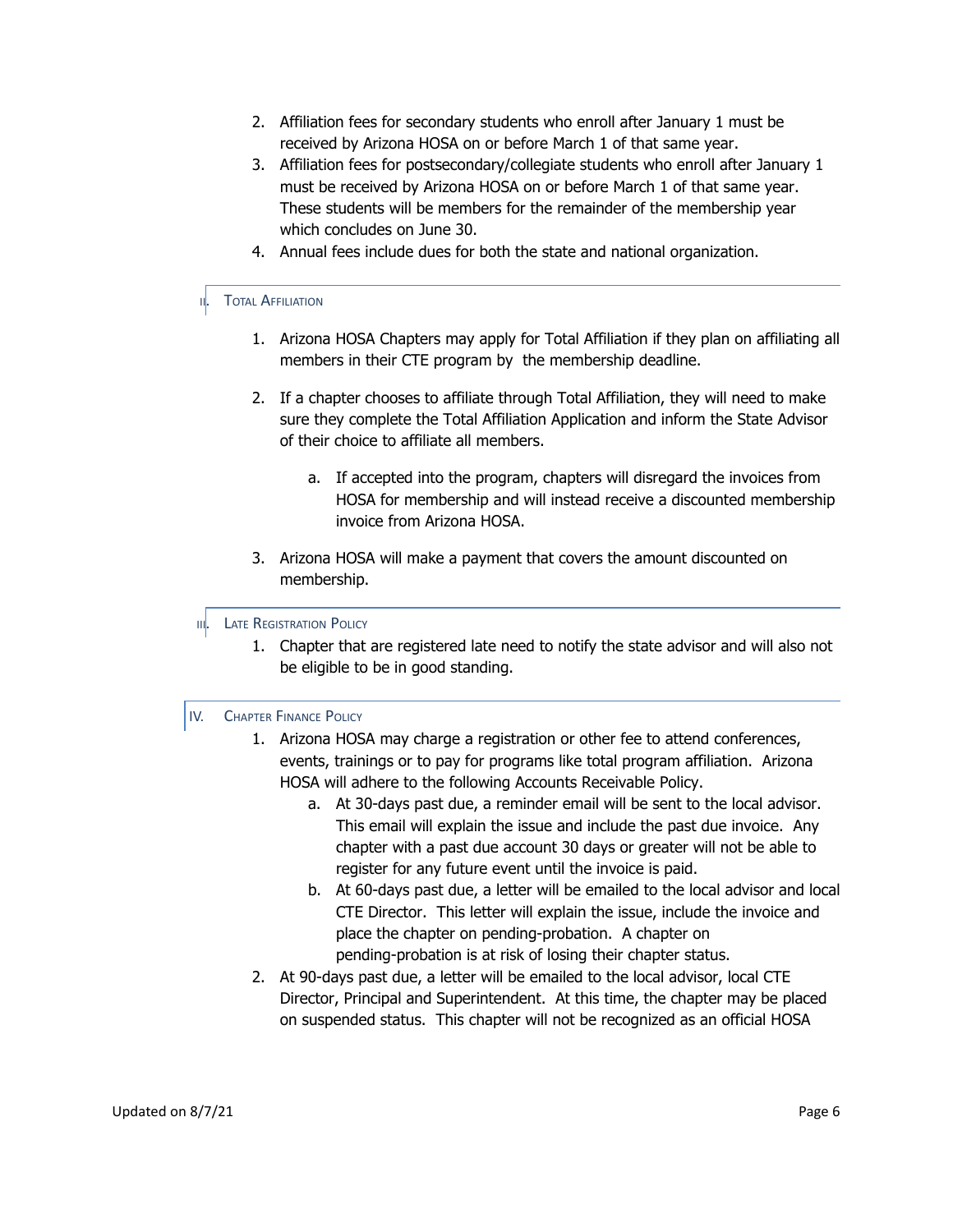chapter and will need to complete an appeal process to be reinstated.

#### <span id="page-7-0"></span>**B.** STUDENT EXECUTIVE COUNCIL

- i. Elected Officers are specified in the Arizona HOSA Bylaws in Article VIII, Section 3.
- ii. The duties of the elected officers are specified in Article VIII, Section  $5a 5g$ . In addition, the student executive council shall
	- 1. Provide guidance, leadership, inspiration and build the enthusiasm of all members (students and advisors).
	- 2. Represent the views of the membership, not those of the individual officer or chapter.
	- 3. Handle correspondence in a prompt and professional manner.
	- 4. Wear the official HOSA uniform when representing HOSA (unless otherwise stated).
	- 5. Submit a monthly report listing activities participated in during that month.
	- 6. Carry out their responsibilities, but not let them interfere with continuing their education.
	- 7. Forward all requests received for services (i.e. chapter visits) to the State Advisor and Executive Coordinator. The State Advisor will work with the State President and Executive Coordinator to schedule assignments.
	- 8. Notify the State Advisor and Executive Coordinator immediately of any circumstances which prevent carrying out an assignment.
- iii. Officer Positions

The titles and responsibilities of Arizona HOSA – State Officers in addition to those listed in Article VIII, Sections 5a-5g, Arizona HOSA Bylaws shall be:

- **1. President.** The President shall:
	- a. Preside over and conduct State Officer meetings
	- b. Coordinate with the State Advisor on relevant projects and tasks
	- c. Keeps state officer meetings and activities on task
	- d. Appoint team members to committees and serves as an ex-officio member on those committees
	- e. Demonstrate impartiality
	- f. Encourage and support the success of state members
	- g. Creates social media and synapse posts and articles in collaboration with the Historian/Reporter
	- h. Attend all Arizona HOSA Board of Directors Meetings and report on the association
	- i. Update the team Trello account or delegates to other officers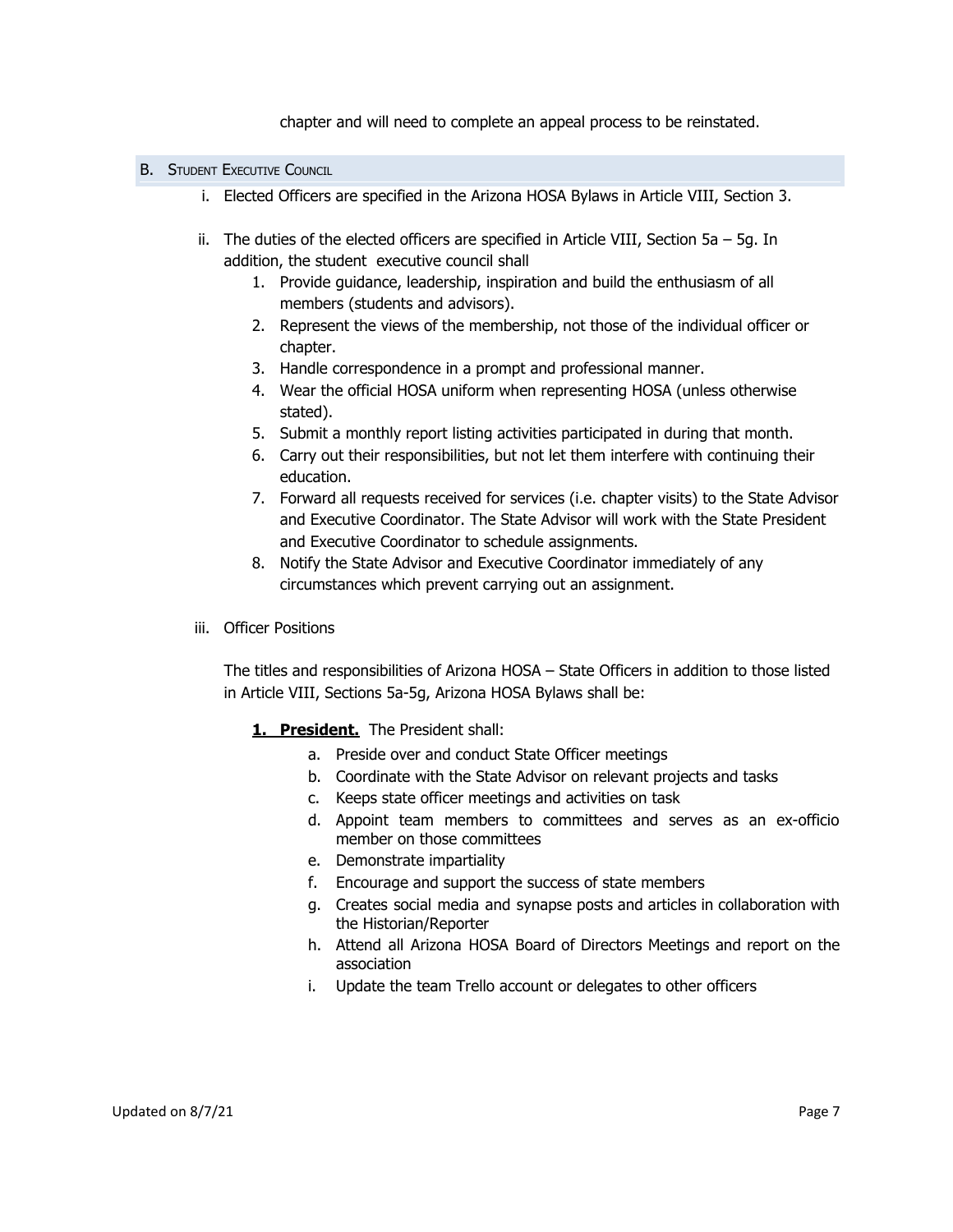- j. Perform other duties for the promotion and development of local, state, and national HOSA under the direction of the HOSA State Director.
- 2. **Regional Vice Presidents.** The Regional Vice Presidents shall:
	- a. Assist the President in all leadership functions
	- b. Lead and/or serve on any committees as appointed by the State President
	- c. Assume the duties of the President in his/her absence.
	- d. Serve the members of their regions in any capacity as directed by the President and HOSA State Director.
	- e. Facilitate the Regional Conference for their Region
	- f. Encourages the growth of their region through support and encouragement of members
	- g. Creates social media and synapse posts and articles in collaboration with the Historian/Reporter
	- h. Perform other duties for the promotion and development of local, state, and national HOSA under the direction of the Student President and HOSA State Director.
- 3. **Postsecondary/Collegiate Vice President.** The Postsecondary/Collegiate Vice President shall:
	- a. Promote the growth and development of the postsecondary and collegiate division of Arizona HOSA.
	- b. Serve as a point of contact for developing postsecondary/collegiate chapters.
	- c. Perform other duties for the promotion and development of local, state, and national HOSA under the direction of the Student President and HOSA State Director.
- 4. **Secretary.** The Secretary shall:
	- a. Record the minutes of all officer meetings
	- b. File the minutes and all other records and reports with the Arizona HOSA **Office**
	- c. Prepare meeting minutes for all State Officer meetings
	- d. Develop meeting agendas with the President and State Advisor
	- e. Keep roll at all State Officer meetings for record keeping
	- f. Read any minutes and communications as needed
	- g. Create social media and synapse posts and articles in collaboration with the Historian/Reporter
	- h. Update the Google Calendar
	- i. Send out summary of meeting minutes
	- j. Keep minutes of the Annual Meeting and submit those minutes to the State Advisor within one week of the annual meeting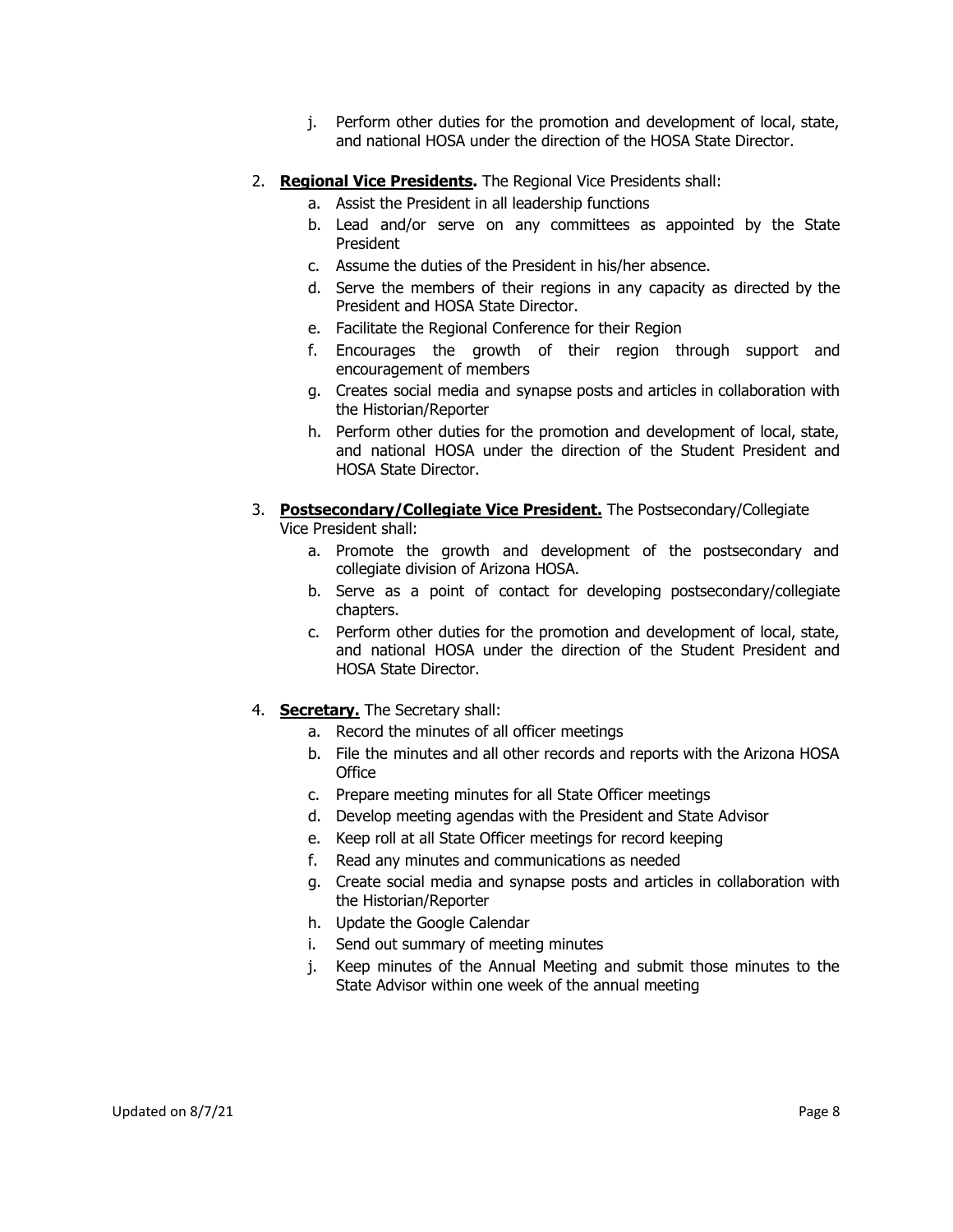- k. Perform other duties for the promotion and development of local, state, and national HOSA under the direction of the Student President and HOSA State Director
- 5. **Historian/Reporter.** The Historian/Reporter shall:
	- a. Serves as the Arizona HOSA photographer at events (camera will be provided by Arizona HOSA)
	- b. Compiles and submits articles of chapter activities to the HOSA Executive Council as deemed appropriate by the State Office
	- c. Coordinates and compiles articles for the monthly Synapse from the State Officers and chapters
	- d. Coordinates and compiles articles for Facebook, Twitter, and Instagram uploads for Hootsuite with the State Officers
	- e. Sends all proposed published materials to the State Advisor or State Officer Coach for approval
	- f. Perform other duties for the promotion and development of local, state, and national HOSA under the direction of the HOSA State Director.
- 6. **Parliamentarian.** The Parliamentarian shall:
	- a. Serve as a resource to the chair assisting in the conduct of meetings.
	- b. Consult with the Chair over questions of Parliamentary Authority.
	- c. Becomes knowledgeable about parliamentary procedure
	- d. Brings a copy of Robert's Rules of Order, Newly Revised, to all state officer meetings
	- e. Provides recommendations to the presiding officer regarding the conduct of state officer meetings
	- f. Advises state officers about the use of parliamentary procedure
	- g. Conducts workshops for chapter members upon request
	- h. Creates social media and synapse posts and articles in collaboration with the Historian/Reporter – Specifically the Parliamentary Procedure article
	- i. Perform other duties for the promotion and development of local, state, and national HOSA under the direction of the HOSA State Director.
- iv. Candidates

Officer candidates must pass a HOSA Information and Parliamentary Procedure examination before being interviewed for the student executive council. The written exam will have questions representing Parliamentary Procedure and HOSA related knowledge. The passing score shall be determined by the Nominating Committee but shall not be lower than 50%. Candidates must have at least one year of school remaining in a secondary or postsecondary/collegiate institution and have a minimum of a 3.0 unweighted GPA. Candidates must be active members of HOSA as outlined in Article VI, Section 1 of the Arizona HOSA Bylaws).

Student Executive Council candidates shall not be allowed to serve as voting delegates at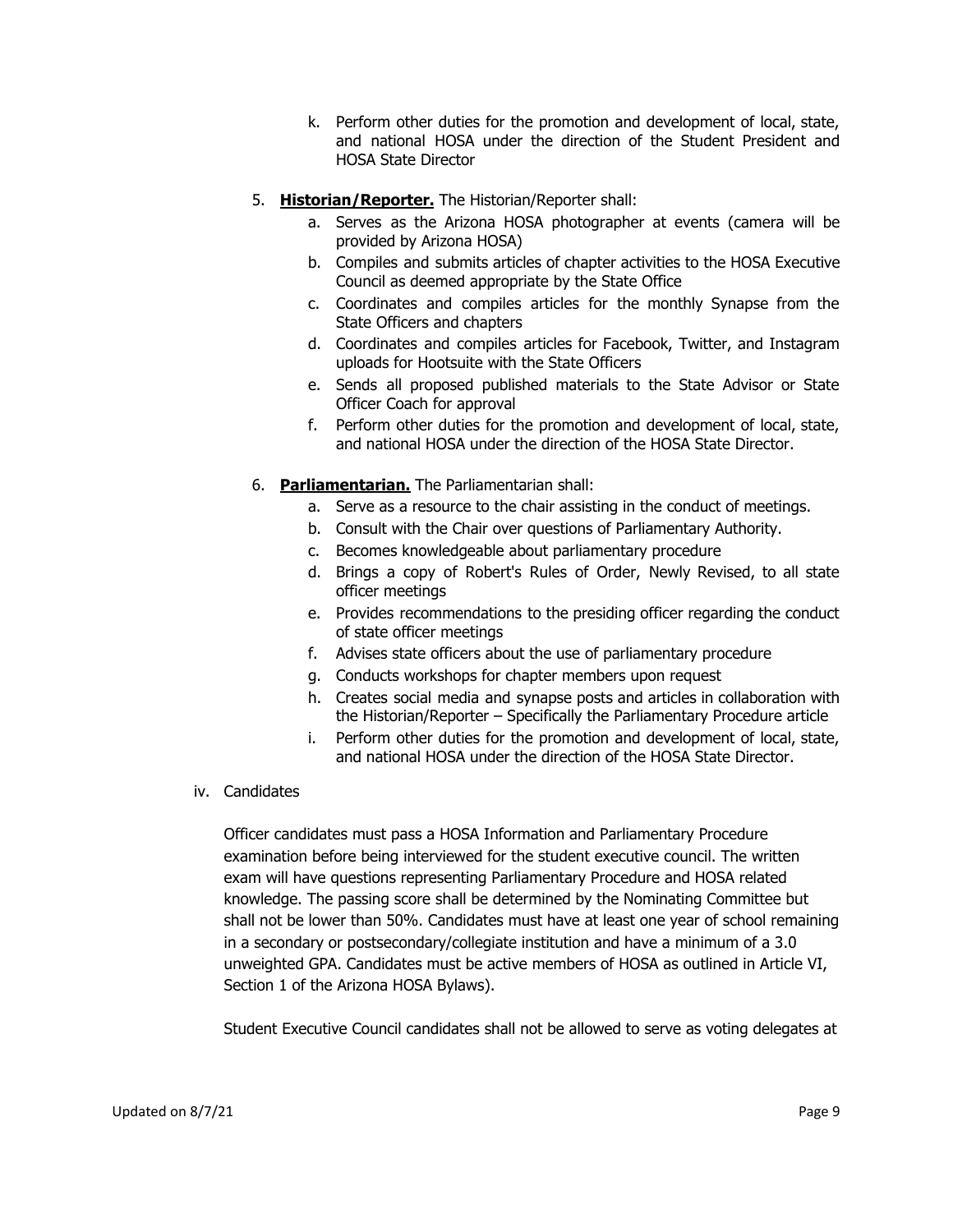the Arizona HOSA State Leadership Conference immediately following State Officer Interviews.

- v. Documentation of Candidacy
	- 1. A completed application must be submitted to Arizona HOSA by the deadline.
	- 2. A verified statement of academic performance for the current school year.
	- 3. A statement of support with the signature of the school principal, CTE director or dean; the signature of the local chapter advisor; the signature of the district Superintendent; and, the signature of parent or guardian.
- vi. Candidate Process

Any current Arizona HOSA member that has at least one school year remaining in a secondary or postsecondary/collegiate institution may submit an application to run for State Office. Candidates will abide by the following procedure:

- 1. All applications for State Office are due by the date selected by the Arizona HOSA Office and published in the Calendar of Events of the election year unless otherwise stated by the state office.
- 2. All secondary state officer candidates must be enrolled, completed, or plan to complete an official Career and Technical Education (Health Science Technologies) program as determined by the Arizona Department of Education.
- 3. All post-secondary/collegiate state officer candidates must be enrolled or accepted for at least half-time in a post-secondary/collegiate institution with an area of study in the health sciences for the year that they will serve.
- 4. All state officer candidates shall be interviewed at the official "State Officer Interviews." Exact dates vary by year.
- 5. All state officer candidates shall complete the application fully. This includes administrator, advisor, and parental signature.
- 6. Candidates should also have a valid social security number or permanent legal status in the United States
- 7. Candidates must be able to travel out of state.
- 8. Candidates who meet the minimum requirements will be allowed to interview with the Nominating Committee.
- 9. Candidates who pass the exam and have been interviewed with the Nominating Committee are eligible to be slated for an officer position. The Nominating Committee may choose not to slate candidates at their discretion.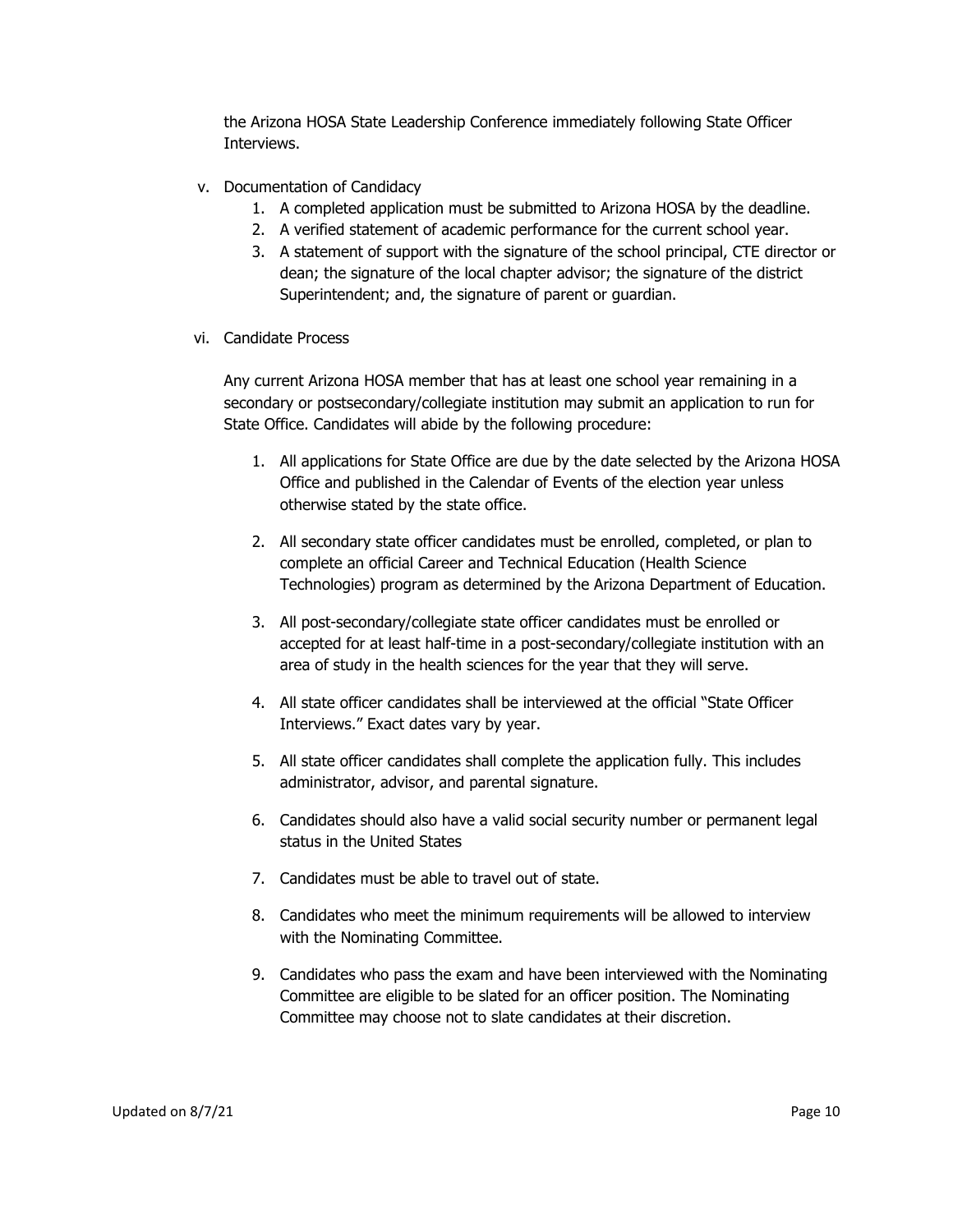- 10. Slated candidates will prepare a poster board and speech for the State Leadership Conference and will be voted upon at the annual business meeting.
- 11. Elections are considered official upon the conclusion of the Awards Session at the respective State Leadership Conference.
- vii. Residency
	- 1. State Officers must live in Arizona during their term as a State Officer
	- 2. Regional Vice Presidents must either live or go to school in the region they represent during their term
- viii. Nominating Committee

The nominating committee shall be composed of past state officers, industry leaders, and Arizona HOSA Board of Directors members who do not have State Officer Candidates. This nominating committee shall interview qualified candidates and shall nominate at least one candidate for each office. In the event that there are no eligible candidates for a position, the nominating committee may choose to leave a position vacant.

The Chairman of the Nominating Committee will be decided on by the State Advisor.

ix. Term of Office and Vacancies

Terms of office shall begin immediately after the State Leadership Conference and in accordance with the Arizona HOSA Bylaws Article VI, Section 5. The term of office shall be one year or until their successor is elected. Officers may not succeed themselves and may only serve two terms.

In the event of a vacancy in the office of President, the State Advisor, in consultation with the Student Executive Council, will select the replacement from the five (5) Vice Presidents to finish out the term. Other vacancies in offices may be filled by appointment by the Student Executive Council from the list of nominees for that office. When no previous candidate for that office is available, the Student Executive Council may select another qualified candidate (Article VI, Section 6, Arizona HOSA Bylaws).

x. Removal and Discipline Policy

State Officers may be disciplined or removed from office by the Arizona HOSA State Advisor, in conjunction with their respective local advisor, for the following reasons:

- 1. Failing to meet academic standards
	- a. Maintain at least a 3.0 GPA
	- b. Maintain at least part time enrollment in a secondary, post-secondary, or collegiate institution
- 2. Failing to adhere to the Arizona HOSA Code of Conduct and Consent Form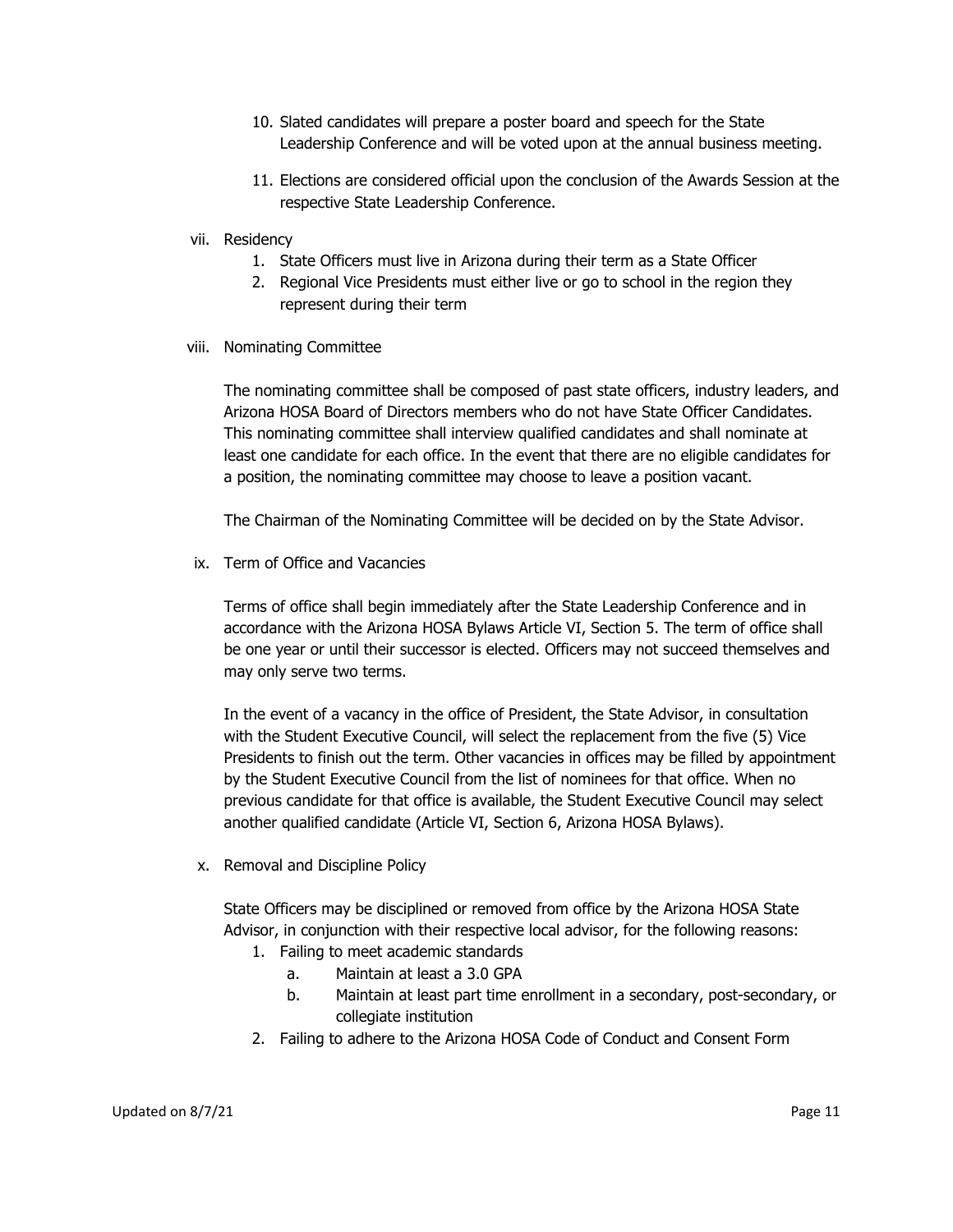- 3. Failing to adhere to school rules,
- 4. Failing to fulfill the duties of the office,
- 5. Being convicted of a criminal offense, or
- 6. Conducting themselves in a manner not representing the best interests of Arizona HOSA

Disciplinary action will be taken on a case by case basis and will take a wholistic approach to understanding the reasons behind the infraction and steps that can be taken to remedy the situation. The general procedure for disciplinary action shall be as follows:

- 1. The State Officer shall receive a warning from the State Advisor and/or State Officer Coach outlining why they are receiving the warning and a timeline to fix the behavior, situation, or reason for warning.
- 2. Should the situation not resolve itself, the State Advisor, State Officer Coach, State Officer and State Officer's Parents shall meet for a phone call in order to discuss the infraction
- 3. If the infraction continues, the officer will be placed on probation. While on probation, the officer will be ineligible to participate in officer conferences. The officer will also need to submit a written letter to the State Advisor notifying them that they understand why they have been placed on probation and actions they will take to leave probation.
- 4. If the infraction continues after this, the officer will be removed from the Student Executive Council.

\*The Arizona HOSA State Advisor reserves the right to remove <sup>a</sup> State Officer from his or her term of office for any reason if deemed necessary for the organization. In the event that this should happen, all uniforms, equipment, and supplies will be returned to Arizona HOSA. If removal from office occurs at an Arizona HOSA event, the officer will be sent home at the parent/guardian's expense.

- xi. Reimbursement of State Officer Duty Associated Costs The following are items and costs that will be reimbursed by Arizona HOSA when State Officers are performing their assigned duties.
	- Mileage mileage will be reimbursed for travel to and from meetings/conferences at the GAO state rate
	- Dry Cleaning of Official HOSA Uniform
	- Meals during travel
	- Other expenses incurred during official travel

All trips and reimbursement requests must be pre-approved by the State Advisor and/or State Officer Coach prior to the travel. Reimbursement requests MUST be submitted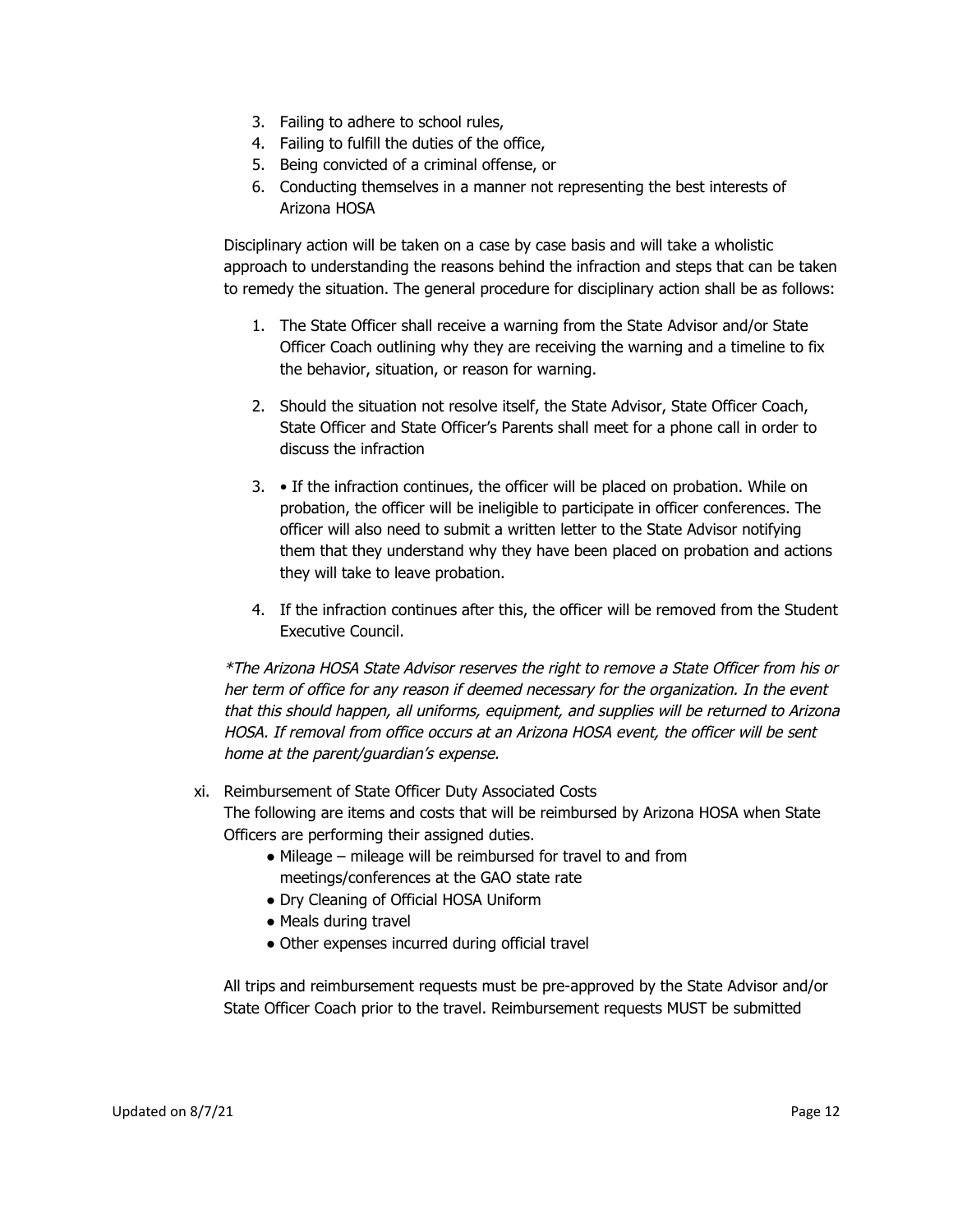within 30 days for the request to be honored.

- xii. Outstanding State Leader Policy
	- 1. The State Advisor, Executive Coordinator, and Assistant to the State Advisor shall select the Outstanding State Leader with approval from the Board of Directors.

#### <span id="page-13-0"></span>C. STUDENT EXECUTIVE OFFICER CANDIDATES

Any current Arizona HOSA member that has at least one school year remaining in a secondary or postsecondary/collegiate institution may submit an application to run for HOSA's Executive Council. In addition to the requirements provided by the National Office, Arizona candidates will abide by the following procedure/policy:

- i. Arizona HOSA may put forward no more than two national office candidates per division (secondary and postsecondary/collegiate) per year.
- ii. All Arizona HOSA members that seek national office candidacy shall be interviewed by the nominating committee and have served as a state officer in Arizona. The nominating committee shall be composed of past state officers, industry leaders, and Arizona HOSA Board of Directors members who do not have State Officer Candidates.
- iii. The nominating committee shall approve up to four (4) executive officer candidates.
- iv. Officers wishing to run for HOSA's Executive Office will meet with the Arizona HOSA Staff weekly as soon as they receive approval to run. If they are unable to meet weekly, a separate schedule may be created for the individual candidate.
- v. The chosen executive officer candidate(s) will have their ILC travel expenses and registration fees covered by the Arizona HOSA state office.
- vi. Should the Arizona candidate be elected, they will be expected to represent Arizona HOSA to the best of their ability.

#### <span id="page-13-1"></span>D. **HOSA DIVISIONS**

i. Secondary Division

The Secondary Division shall be composed of secondary students who are or have been enrolled in a Health Science program or or are interested in, planning to pursue, or pursuing a career in the health professions.

ii. Postsecondary/Collegiate Division

The Postsecondary/Collegiate Division shall be composed of students who have received a high school diploma or have or are pursuing a GED, and are enrolled in a healthcare related field at the undergraduate level.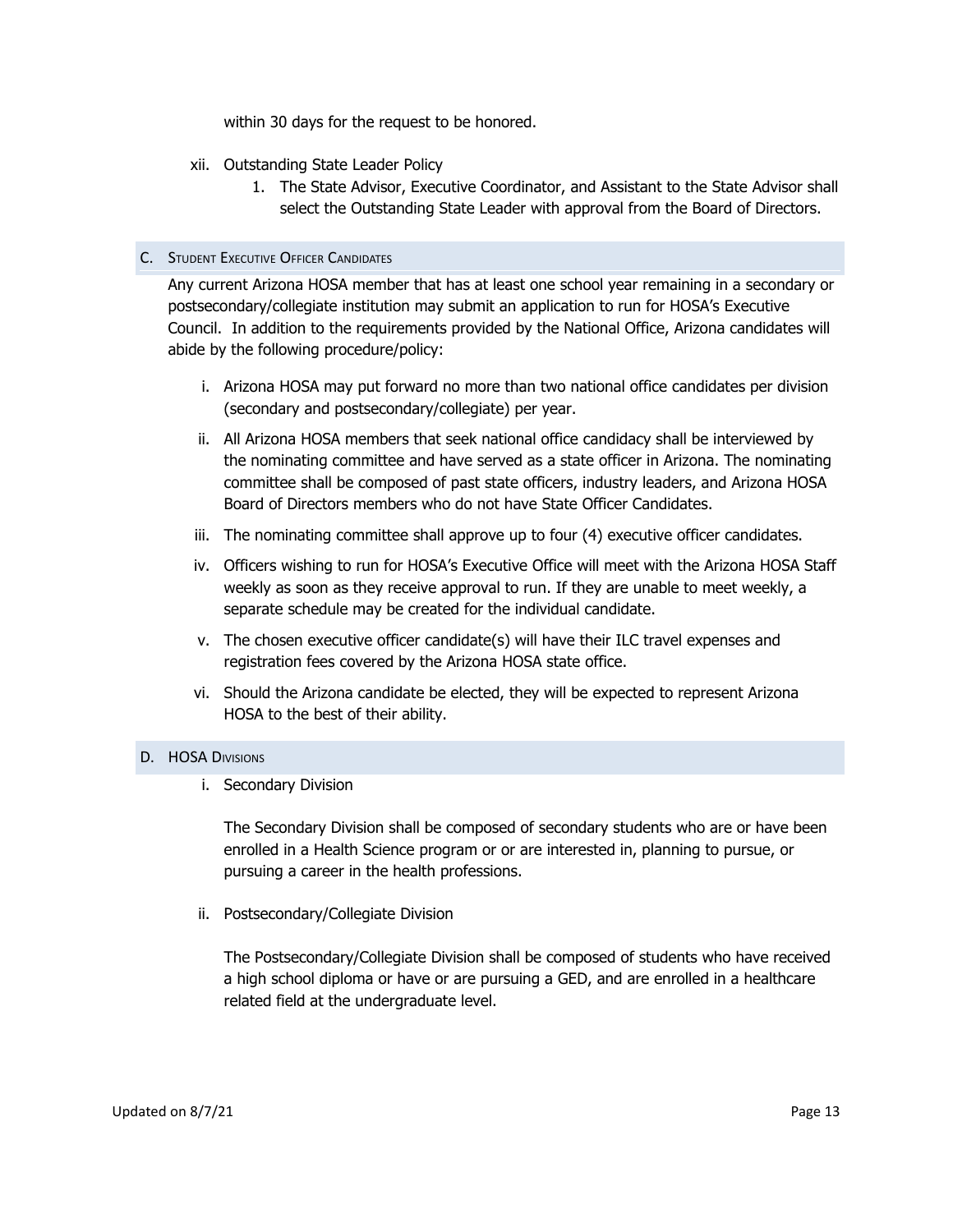#### iii. Middle School Division

The Middle School Division shall be composed of middle school students who are in grades 6-8 and are interested in or planning to pursue a career in the health professions. A middle school student is one who: a) is enrolled in a state-approved health science program or is planning to pursue a career in the health professions; and b) has not been promoted to a secondary institution (grades 9-12) prior to the state's annual conference.

## iv. Alumni Division

The Alumni Division shall be composed of persons who have been a member of HOSA. Alumni Division members shall not pay affiliation fees, and may not vote, make motions, hold state office or compete in events.

# v. Professional Division

The Professional Division shall be composed of persons who are associated with or participating in a health science field in a professional capacity. Members include health professionals, alumni, or other adult members of the community who wish to assist and support the HOSA program and its growth and development. Professional division members shall pay affiliation fees. Professional division members may not compete in events, and, unless they serve as a member of the Board of Directors, may not vote, make motions, or hold office.

# <span id="page-14-0"></span>E. HOSA REGIONS

- i. The four regions of Arizona HOSA shall consist of the following school districts. The assignment of a new school shall be the responsibility of the State Advisor. Schools within a district shall be in the same region.
	- 1. Region 1

Ash Fork Joint Unified School District #31 Camp Verde Unified School District Chinle Unified School District Chino Valley School District Colorado River Union High School District #2 (Bullhead City) Flagstaff Unified School District (Flagstaff) Ferdiona-Moccasin Unified School District Ganado Unified Schools (Ganado) Grand Canyon Unified School District #4 Heber-Overgaard USD #6 (Heber) Holbrook Unified School District #3 Humboldt Unified School District (Prescott Valley) Joseph City School District (Joseph City)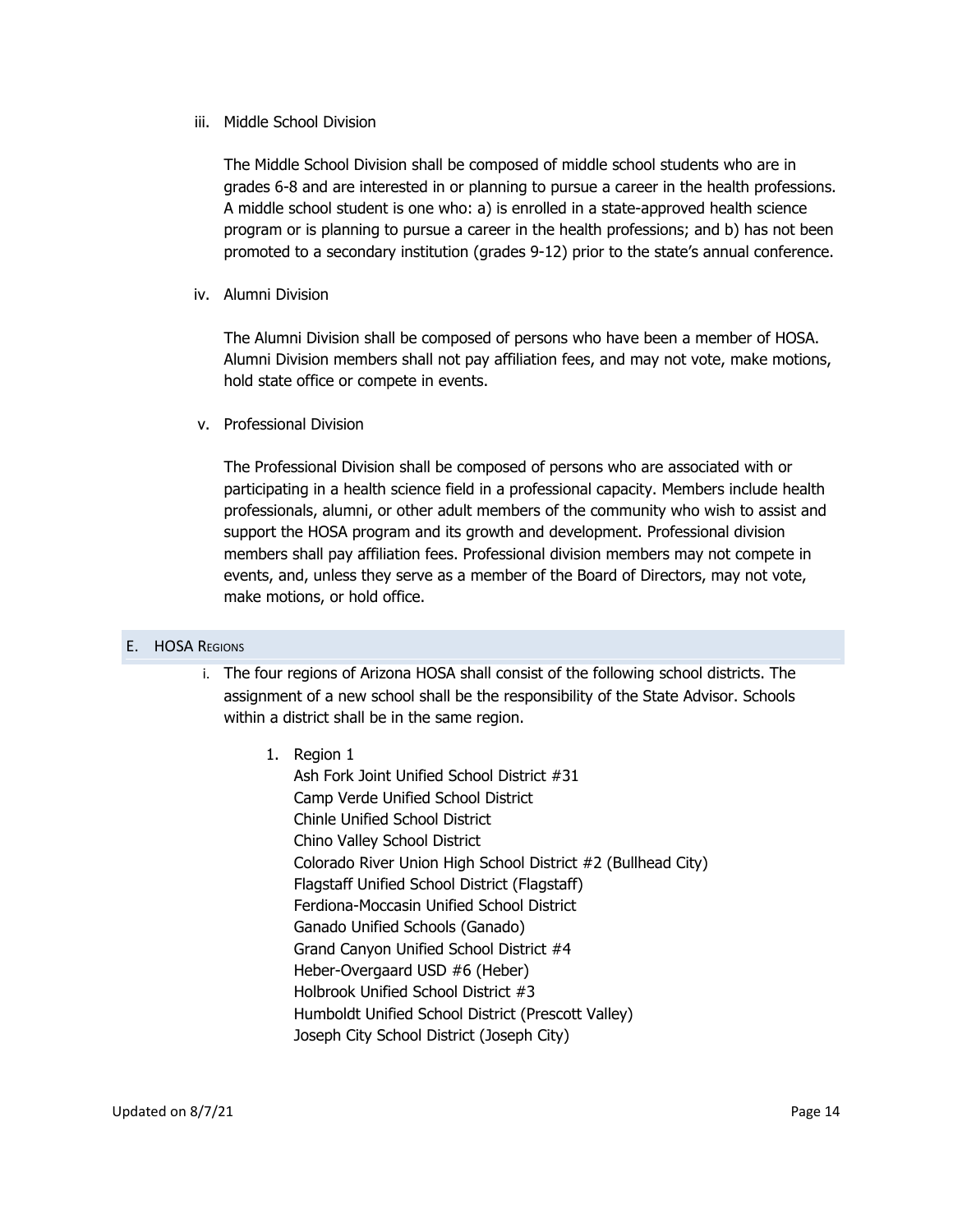Kayenta Unified School District (Kayenta) Kingman Unified School District (Kingman) Lake Havasu School District #1 (Lake Havasu City) Mayer Unified School District (Mayer) Mingus Union High School District (Cottonwood) Northern Arizona Academy (Taylor) Page Unified School District #8 (Page) Parker Unified School District #27 (Parker) Pinon Unified School District #4 (Pinon) Round Valley Unified District #10 (Eagar/Springerville) San Carlos Unified School District (San Carlos) Sanders Unified School District #18 (Sanders) Sedona-Oak Creek Unified School District (Sedona) Show Low Unified School District Snowflake Unified Schools (Snowflake) St. Johns Unified School District Tuba City Unified School District #15 (Tuba City) Whiteriver Unified School District Window Rock Unified School District #8 (Fort Defiance) Winslow Unified School District #1 (Winslow) CAVIAT MIJTED NAVIT JTED NATIVE JTED VACTE JTED WAVE JTED

2. Region 2

Agua Fria Union High School District (Avondale) Alhambra Elementary School District (Phoenix) Buckeye Union High School District #201 (Buckeye) Deer Valley Unified School District (Phoenix) Dysart Unified School District #89 (El Mirage) Glendale Union High School District (Glendale) Nadaburg Unified School District #81 (Wittmann) Paradise Valley Unified School District #69 (Phoenix) Peoria Unified School District #11 (Peoria) Phoenix Union High School District (Phoenix) Saddle Mountain Unified District (Tonopah) Tolleson Union High School District (Tolleson) Wickenburg School District (Wickenburg) West MEC JTED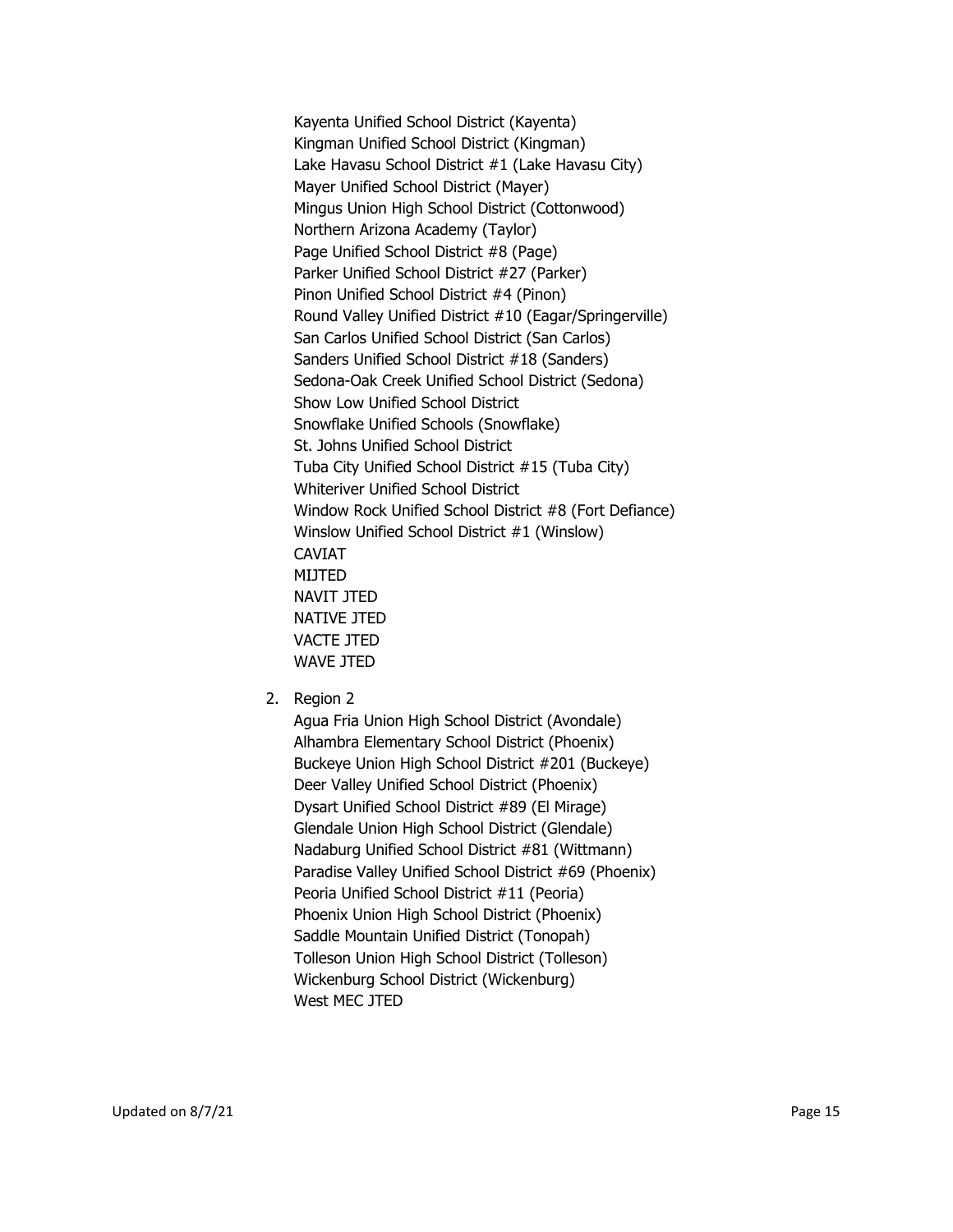3. Region 3

Apache Junction Unified School District Blue Ridge Unified School District #32 (Pinetop/Lakeside) Casa Grande High School District (Casa Grande) Cave Creek Unified School District (Cave Creek) Chandler Unified School District (Chandler) Coolidge Unified District (Coolidge) Florence Unified School District (Florence) Fort Thomas Unified School District (Fort Thomas) Fountain Hills Unified School District #98 Gila Institute for Technology (Thatcher) Gilbert Unified School District (Gilbert) Globe Unified School District #1 (Globe) Hayden-Winkelman Unified School District #41 (Winkelman) Higley Unified School District JO Combs Unified School District Kyrene School District #28 (Tempe) Maricopa School District Mesa Public Schools (Mesa) Payson Unified School District #10 (Payson) Queen Creek Unified School District Ray Unified School District No. 3 (Kearny) Salt River Pima-Maricopa Community Schools (Scottsdale) Scottsdale Unified School District #48 (Scottsdale) Superior Unified School District (Superior) Tempe Union High School District (Tempe) Thatcher Unified School District #4 (Thatcher) CAVIT JTED CVIT JTED EVIT JTED GIFT JTED

4. Region 4

Ajo Unified School District (Ajo) Altar Valley Elementary District (Tucson) Amphitheater School District (Tucson) Benson Unified School District (Benson) Bisbee Unified School District Bowie Unified School District #14 (Bowie) Catalina Foothills School District (Tucson) Cochise Community Development Corporation dba Berean (Sierra Vista) Douglas Unified Schools (Douglas) Flowing Wells School District (Tucson)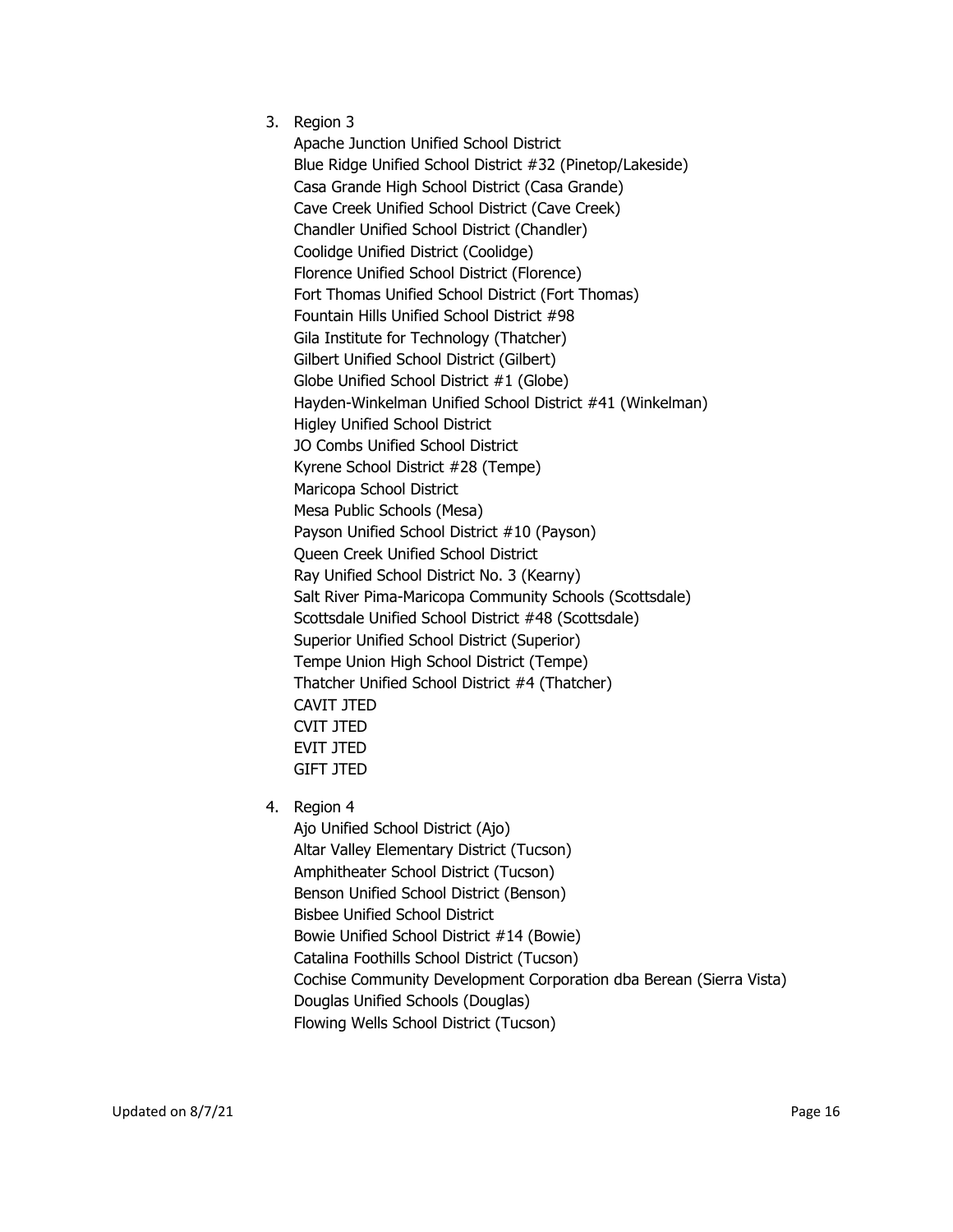Indian Oasis Baboquivari Unified School District #40 Mammoth San Manuel Unified School District (San Manuel) Marana Unified School District (Tucson) Maricopa School District Mohawk Valley School District No. 17 (Roll) Nogales Unified School District Oracle School District #2 (Oracle) Pima Unified School District #6 Safford Unified School District Sahuarita Unified School District #30 Santa Cruz Valley Unified School District #35 (Rio Rico) Sierra Vista Public Schools District (Sierra Vista) Somerton School District (Somerton) Sunnyside Unified School District (Tucson) Tanque Verde Unified Tombstone Unified School District #1 Tucson Unified School District (Tucson) Vail School District (Vail) Valley Union High School (Elfrida) Yuma School District #1 Cochise Technical District JTED Pima County JTED STEDY JTED

#### <span id="page-17-1"></span><span id="page-17-0"></span>**II. BOARD OF DIRECTORS, COMMITTEES, AND HEADQUARTERS STAFF**

- A. BOARD OF DIRECTORS
	- i. Purpose

To uphold the Arizona HOSA's mission through support, guidance, collaboration with stakeholders, and fiscal responsibility.

ii. Elected Membership

The membership of the Board is specified in Article V, Sections 2 and 5, Arizona HOSA Bylaws. The qualifications for seeking elected membership on the board are:

- a.Commitment to attend Board of Directors meetings as determined throughout the year
- b.Willingness to serve on one or more Committees of the Board. Responsibility and initiative shall be exercised by each committee member in effecting the desired results of the committee's charge.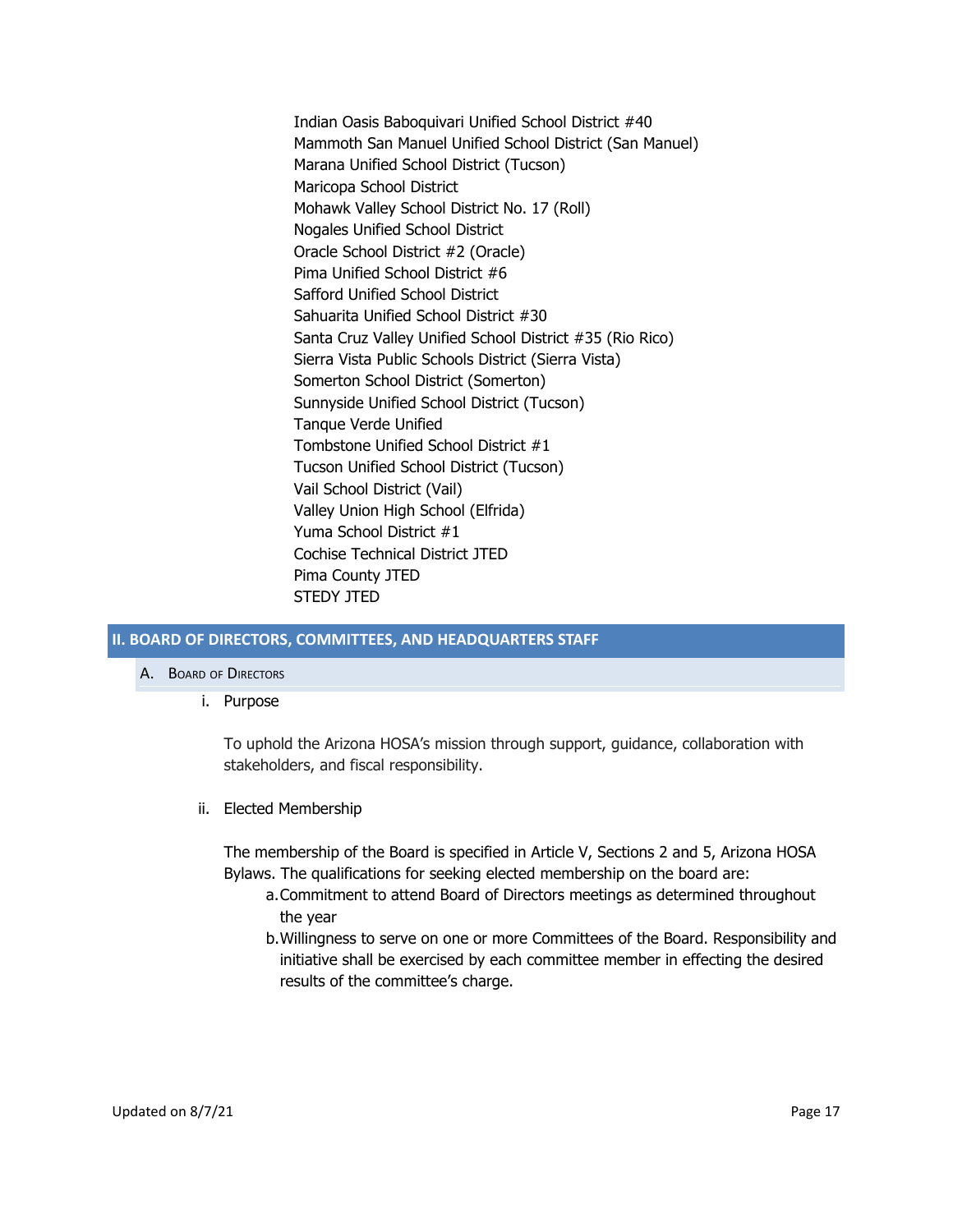iii. Election

The elected members of the Arizona HOSA Board of Directors shall be elected by the current Arizona HOSA Board of Directors.

- a.Candidates for the Board of Directors must submit a resume and cover letter explaining why they would like to serve on the Board of Directors.
- iv. Ex-Officio Members

The five (5) ex-officio members are specified in Article V, Section 2, Arizona HOSA Bylaws. Ex-Officio members serve the organization because of their current position or titles and are not elected.

a.State Advisor

b.Student Executive Council President

c.ADE Health Careers Education State Program Specialist

d.ADE Representative

- e.AzHCEA Representative
- f. Past Arizona HOSA Board President
- v. Quorum

The quorum for the Arizona HOSA Board of Directors shall be half plus one (1) of the members that have voting privileges.

- vi. Executive Committee Duties:
	- a.The President shall:
		- 1. Preside over Board of Directors Meetings
		- 2. Create agendas of the meetings
		- 3. Provide President's Reports at Board Meetings
		- 4. Serve on any committees
	- b.The Vice President shall:
		- 1. Serve as the chair of meetings in the absence of the President
		- 2. Serve on any committees
	- c.The Secretary shall:
		- 1. Record meeting minutes
		- 2. Maintain organization of Board of Directors documents
		- 3. Present prior meeting minutes for approval by the Board
		- 4. Serve on any committees
	- d.The Treasurer shall:
		- 1. Approve monthly spending by the State Advisor
		- 2. Present the financial report at the Board of Directors meetings
		- 3. Serve on any committees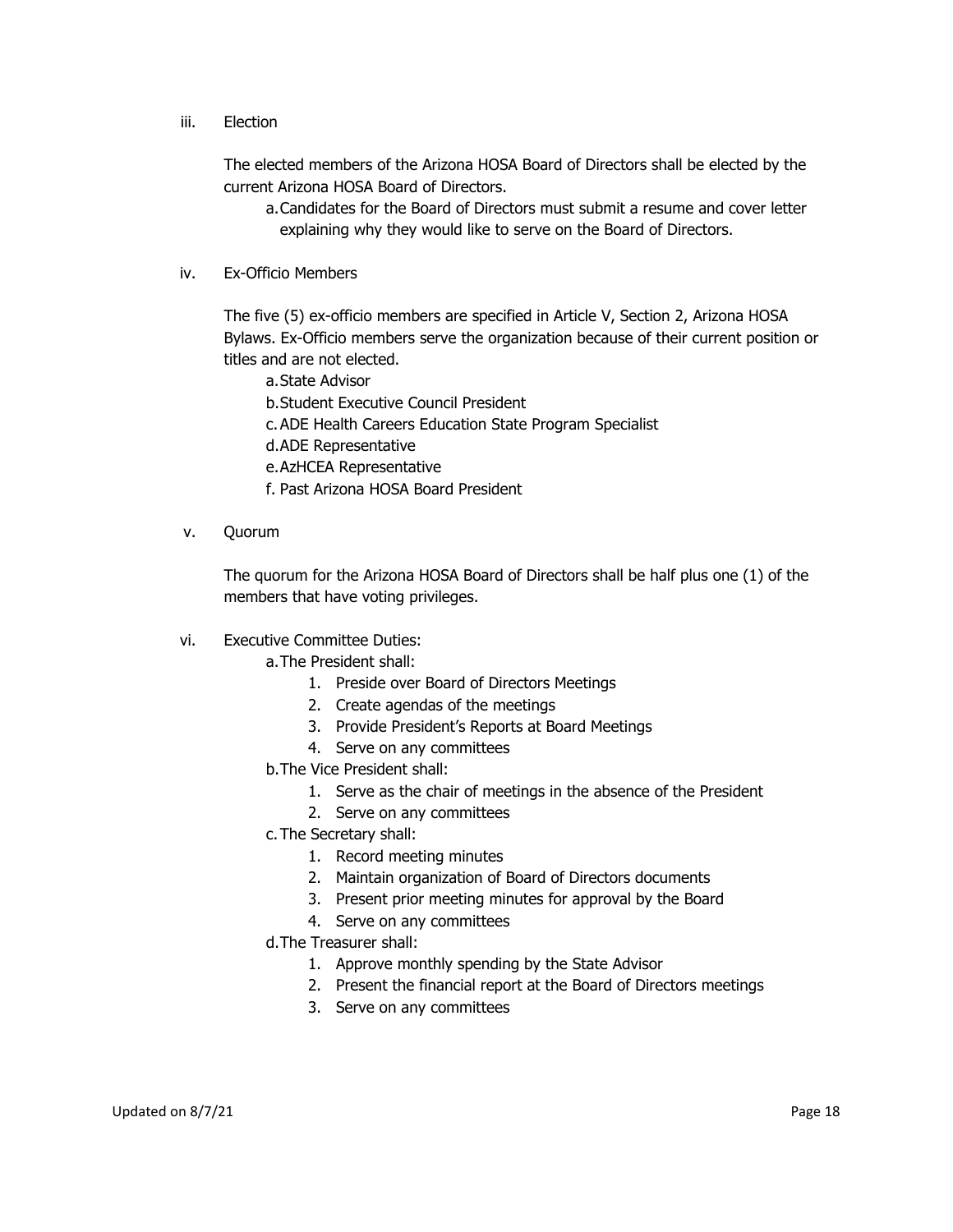- vii. General Board of Representatives Duties:
	- a.The Alumni Representative shall:
		- 1. Develop a plan for the Alumni Division of Arizona
		- 2. Serve on any committees
	- b.The Industry Representative shall:
		- 1. Develop a plan for Industry/Business connections relevant to the mission of Arizona HOSA
		- 2. Serve on any committees
	- c.The Middle School Representative shall:
		- 1. Develop a plan for the growth of the middle school division in Arizona
		- 2. Serve on any committees
	- d.Ex-Officio Members shall:
		- 1. Ex Officio members shall include the following:
			- a. Arizona HOSA State President (voting)
			- b. Arizona Department of Education CTSO Team Leader (voting)
			- c. Arizona Department of Education Health Sciences Technologies Program Specialist (voting unless CTSO Team Leader is present)
			- d. AzHCEA President (voting)
			- e. Arizona HOSA State Advisor (non-voting)
		- 2. Serve on any committees
		- 3. Vote on measures brought before the Board as applicable
- viii. Voting

Each voting member of the Board of Directors shall be allowed one (1) vote. a.The ADE Representatives shall have one vote between the three members.

ix. Removal of a Board Member

The Board of Directors shall be allowed to remove any member of the board of directors for any of the following:

a.Conduct unbecoming of a board member

- b.Failing to abide by the HOSA Advisor Code of Conduct
- c. Failing to meet the commitments of being on the board of directors
- d.Endangering the image of the board of directors or Arizona HOSA

Removal shall require and 2/3 vote by the board of directors \*The Board Chair in coordination with the State Advisor may ask for the resignation of any member of the Board due to any misconduct.

- <span id="page-19-0"></span>**B.** STANDING COMMITTEES
	- i. Executive Committee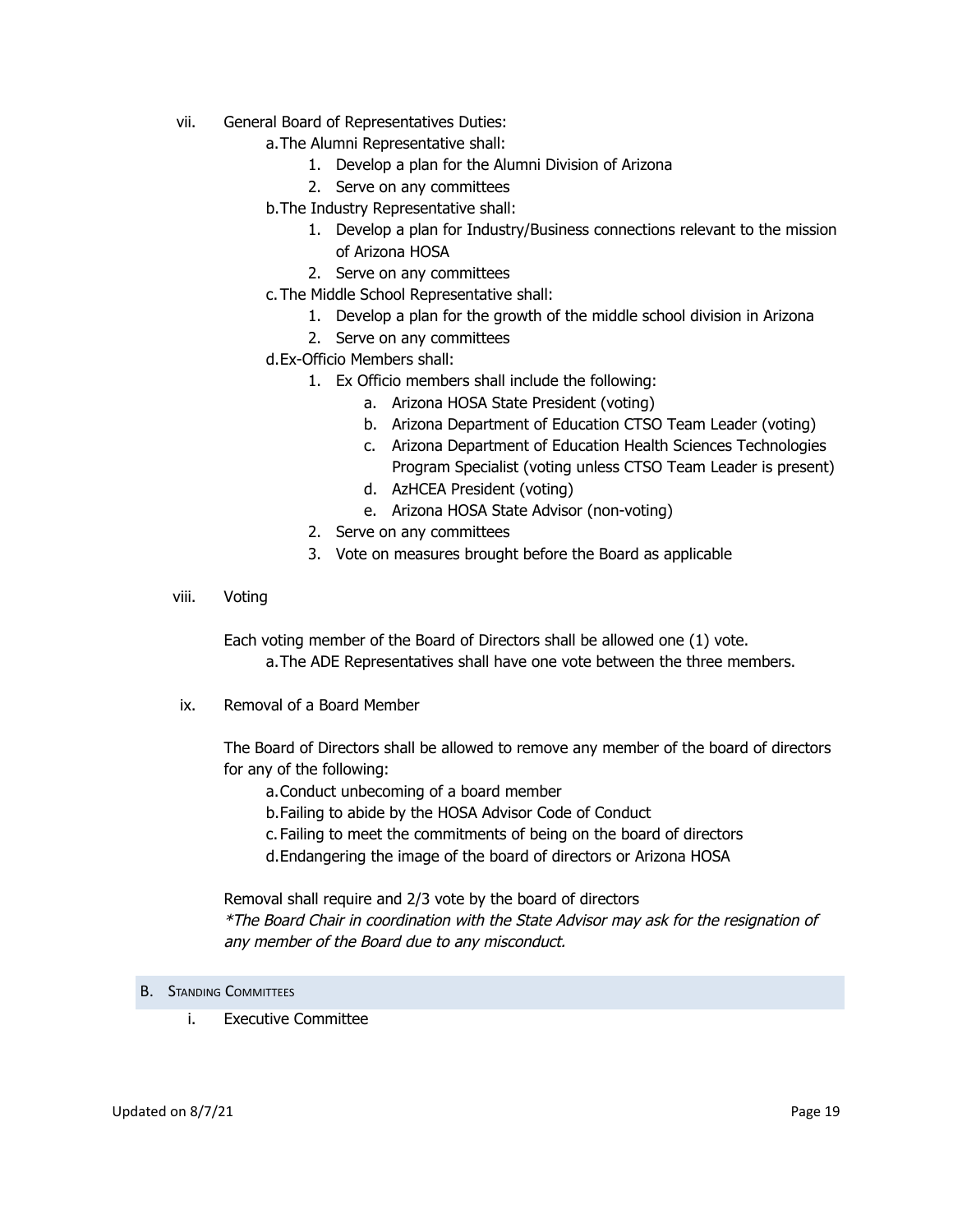a.Purpose

The Executive Committee shall handle Arizona HOSA business between board meetings regarding the operations of Arizona HOSA and/or direction given from the State Advisor.

b.Membership

Members of the Executive Committee are specified in the Arizona HOSA Bylaws Article V, Section 5.

c.Meetings

Meetings shall be scheduled by the Executive Committee in conjunction with the State Advisor

ii. Competitive Events Committee

a.Purpose

The purpose of the Competitive Events Committee is to facilitate a meaningful, enjoyable, and equitable leadership experience for all members as they participate in competitive events.

b.Membership

Membership of the Competitive Events Committee shall be any willing advisor who applies to be part of the committee and is approved by the Board of Directors.

- 1. The State Advisor shall serve as ex officio members of this committee.
- 2. One board member shall also be required to serve and oversee this committee.
- c.Meetings

The Competitive Events Committee shall meet a minimum of two (2) times prior to the State Leadership Conference.

- 1. Meetings may take place in person or via teleconference system
- iii. Scholarship Committee
	- a.Purpose

The purpose of the Scholarship Committee is to review scholarship applicants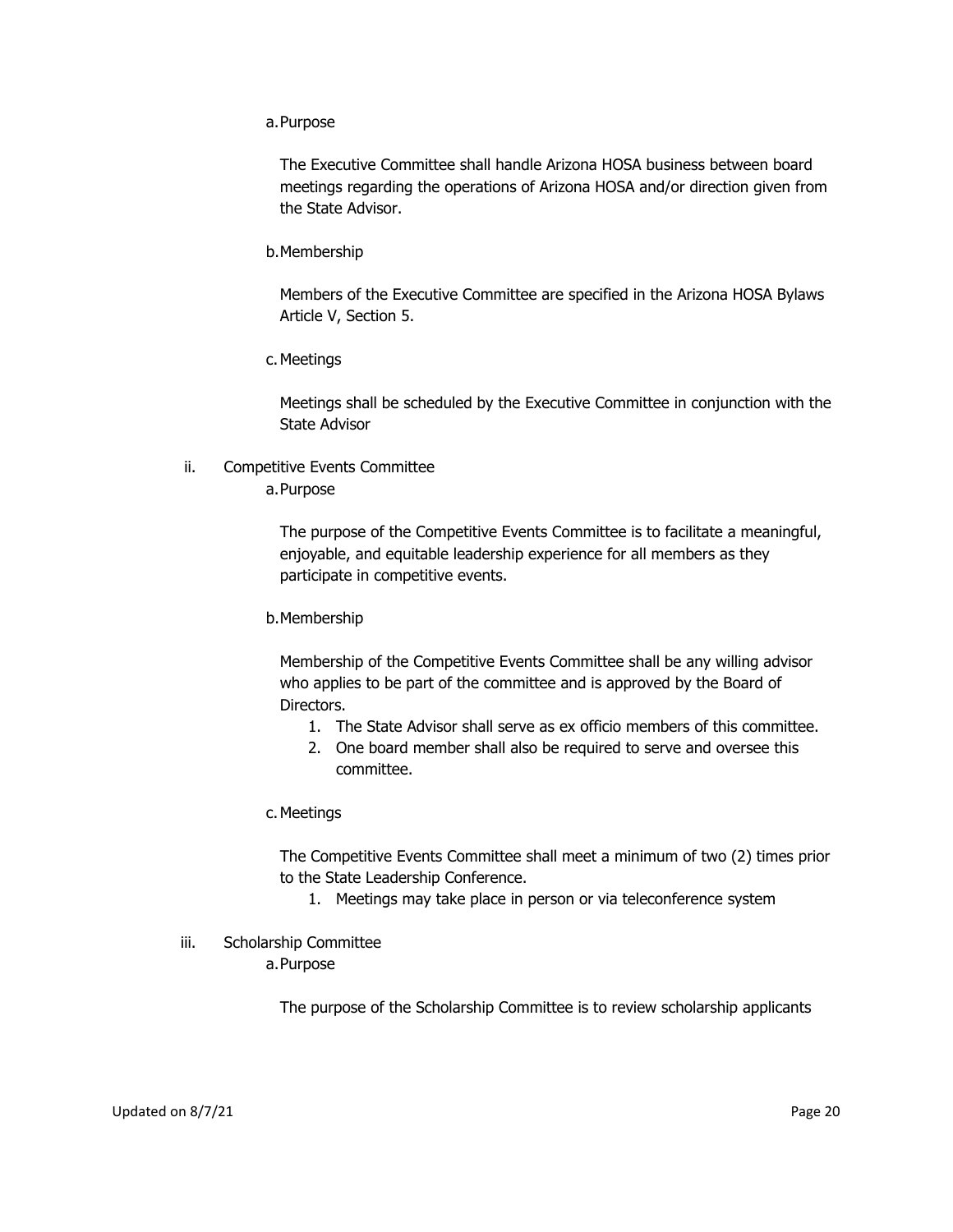through a fair and unbiased process.

b.Membership

Membership of the Scholarship Committee shall be any member of the Board of Directors who does not have a scholarship applicant and who is willing to review all scholarship applications.

#### <span id="page-21-0"></span>C. STATE STAFF

i. State Advisor

The State Advisor serves as the Chief Operating Officer of Arizona HOSA and is responsible for the organization. The State Advisor, or designee, shall serve as liaison to the Arizona HOSA board of Directors on behalf of the Headquarters Staff. The State Advisor shall also serve as an ex-officio member to all Board appointed committees.

ii. Assistant to the State Advisor

The Assistant to the State Advisor shall serve in whatever capacity as needed by the State Advisor.

iii. Executive Coordinator

The Executive Coordinator serves as the coordinator for conferences including coordinating judges, headquarters tasks and organization and in any other capacity as needed by the State Advisor

iv. State Officer Program Coordinator

The State Officer Program Coordinator shall work with the State Advisor in order to create a leadership program that will be utilized by the State Officer Team of Arizona HOSA. This program will be co-created with the State Advisor and implemented during the State Officer Team meetings.

# <span id="page-21-2"></span><span id="page-21-1"></span>**III. PROFESSIONAL ACTIVITIES AND DEVELOPMENT**

## A. HOSA LEADERSHIP CAMP

- i. Purpose
	- a. The HOSA Leadership Camp is designed to develop leadership skills, relationships among chapters, and to prepare HOSA members to effectively conduct the business of the local chapter.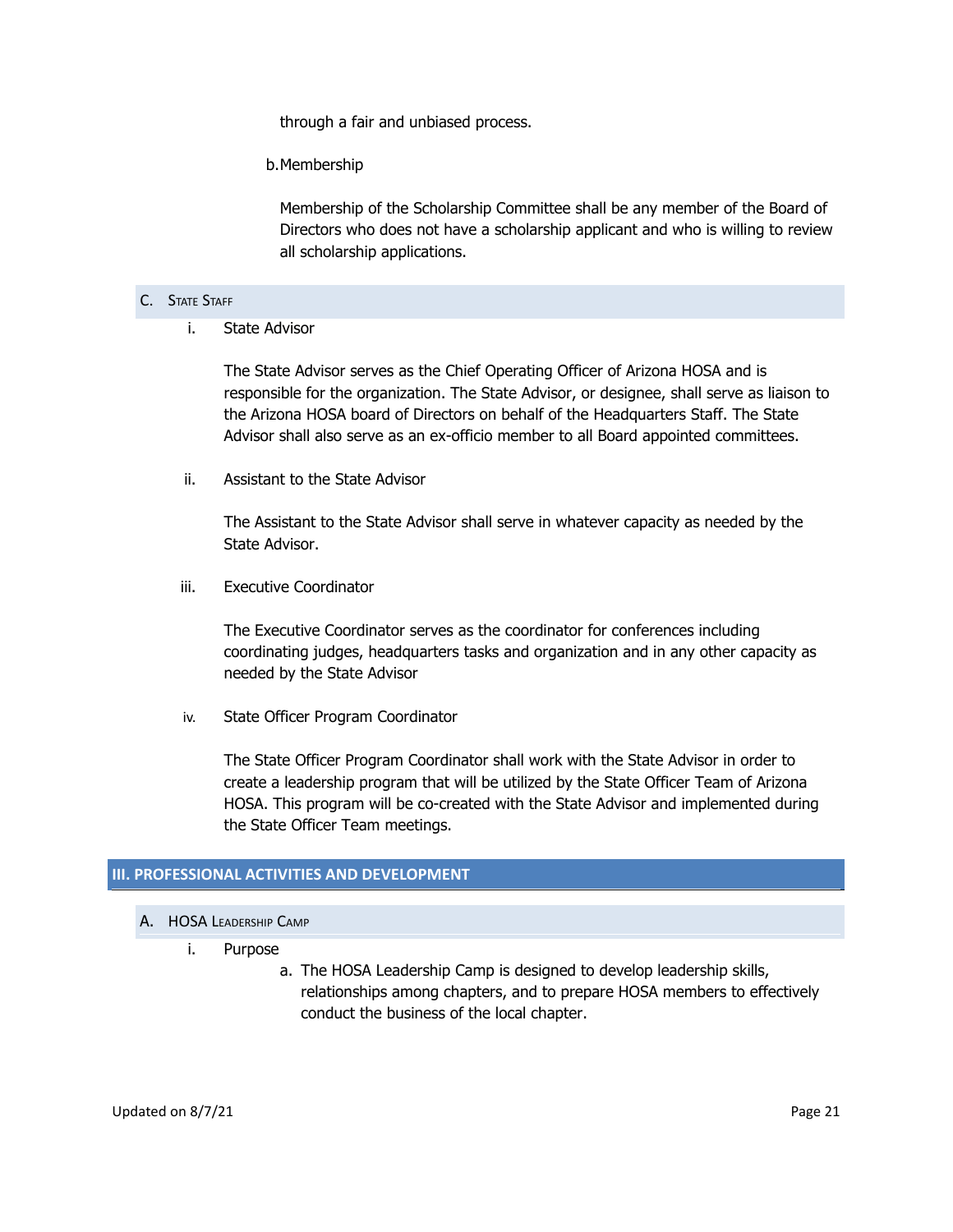## ii. Transportation

- a. All chapters in attendance at the HOSA Leadership Camp are responsible for the transport of their students to and from the venue. The chapter assumes all responsibility for travel to, during, and from the conference.
- iii. Attendance eligibility
	- a. Any student who wishes to attend the HOSA Leadership Camp as a representative of a local HOSA chapter may attend.
	- b. Students wishing to attend must receive approval from the local chapter advisor prior to registering for camp.
	- c. Students must attend with chapter advisor or other approved chaperone.

#### iv. Registration

- a. The chapter advisor, or designee, is responsible for registering students for the HOSA Leadership Camp prior to the registration deadline. Refer to the annual calendar of events for deadlines.
- b. Each year's attendance limit may be adjusted as needed.
- v. Lodging Policy
	- a. Chapter members and advisors/chaperones must stay at the designated conference site during the entirety of the HOSA Leadership Camp.
- vi. Code of Conduct
	- a. Each attendee of the HOSA Leadership Camp must have a completed and signed "Code of Conduct Form" included with their registration. Members are expected to attend all general sessions and other scheduled conference activities.
- vii. Medical Release Form
	- a. Each attendee of the HOSA Leadership Camp must have a completed and signed "Medical Liability Release Form" included with their registration.
- viii. Advisor Responsibilities
	- a. Chapter Advisors or the designated chaperone should be prepared to actively participate within their color teams and other duties as assigned.
	- b. Chapter Advisors are also responsible for enforcing curfew inside of the cabins while at camp.
- ix. Dress Code
	- a. The HOSA Leadership Camp is held at an outdoor camp. Attendees should refer to the camp information sheet provided on the Arizona HOSA website for clearer instructions on appropriate attire.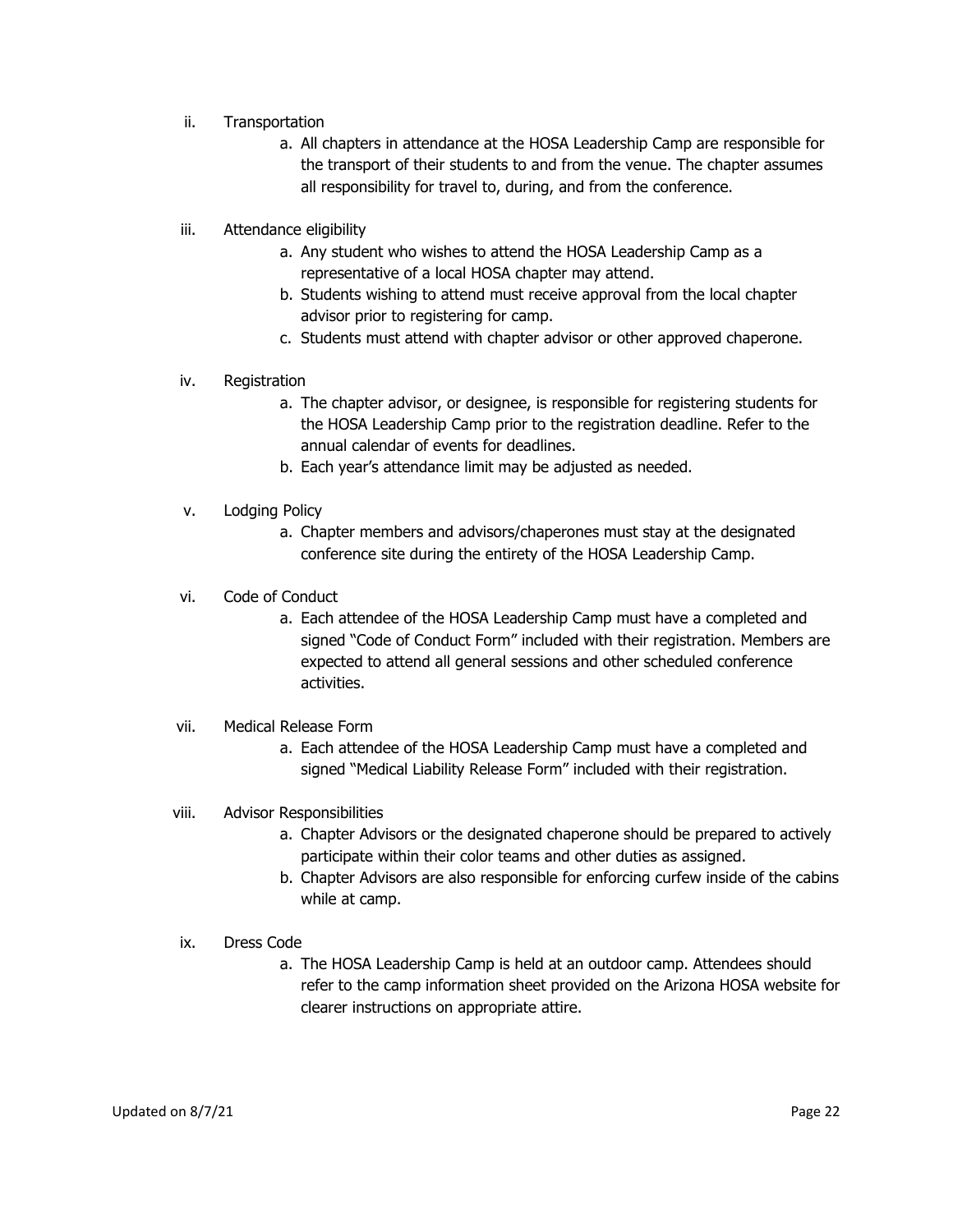#### <span id="page-23-0"></span>B. HOSA ON ICE (EFFECTIVE 2022-2023)

- i. Purpose
	- a. Arizona HOSA will host a career exploration and networking event to provide members the opportunity to gain professional development and opportunities to connect with potential employers.
- ii. Eligibility
	- a. Eligibility to attend will be limited to registered members of Arizona HOSA who are in good standing with the organization.
- iii. Registration
	- a. The chapter advisor or designee is responsible for registering all members who wish to participate in the conference. Members may not register without advisor approval.
	- b. A chapter advisor or designated chaperone must attend with their chapter members.

#### iv. Code of Conduct

- a. Each attendee of HOSA on Ice must have a completed and signed "Code of Conduct Form" included with their registration. Attendees are expected to attend all general sessions and other scheduled conference activities.
- v. Medical Release Form
	- a. Each attendee of HOSA on Ice must have a completed and signed "Medical Liability Release Form" included with their registration.
- vi. Dress Code
	- a. Attendees will dress in business casual/professional dress in order to network and participate in the conference. Acceptable examples of clothes include polos, blouses, and slacks or khakis.

#### <span id="page-23-1"></span>C. FALL LEADERSHIP CONFERENCE

- i. Purpose
	- a. Arizona HOSA will host a fall conference to create a meaningful opportunity for members to network with industry professionals, explore postsecondary education, prepare for college and career readiness, and develop leadership skills in a motivational setting with like-minded future health professionals.
	- b. Students and advisors will have the opportunity to pair this conference with an after-conference optional activity.
- ii. Attendance eligibility
	- a. Any student who wishes to attend the Fall Leadership Conference as a representative of a local HOSA chapter may attend.
	- b. Students wishing to attend must receive approval from the local chapter advisor prior to registering for this conference.
		- c. Students must attend with the local chapter advisor or approved school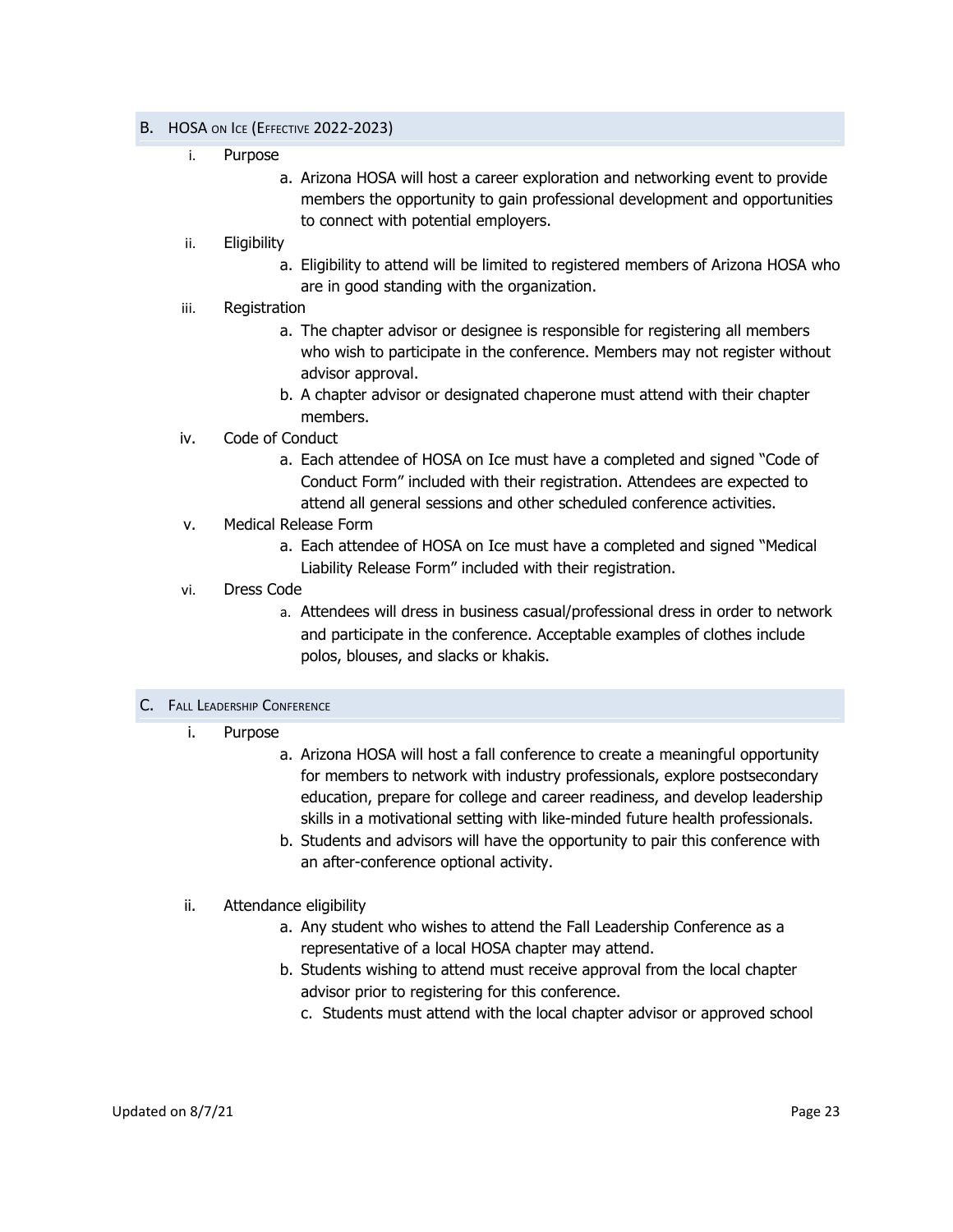chaperone.

- iii. Registration
	- a. The chapter advisor, or designee, is responsible for registering students for the Fall Leadership Conference prior to the registration deadline. Refer to the annual calendar of events for deadlines.
	- b. The student to chaperone ratio must be observed as noted in registration instructions provided.
- iv. Code of Conduct
	- a. Each attendee of the Fall Leadership Conference must have a completed and signed "Code of Conduct Form" included with their registration. Attendees are expected to remain on site and attend all general sessions and other scheduled conference activities.
	- b. Advisors must carry a hard copy of the Code of Conduct for each conference attendee.
- v. Medical Release Form
	- a. Each attendee of the Fall Leadership Conference must have a completed and signed "Medical Liability Release Form" included with their registration.
	- b. Advisors must carry a hard copy of the Medical Liability Release Form for each conference attendee.

# vi. Advisor Responsibilities

- a. Chapter Advisors or the designated chaperone should be prepared to actively participate with their chapters or at designated advisor sessions.
- b. Chapter Advisors are also responsible for ensuring that conference attendees remain on site.
- c. Advisors/ chaperones may also be delegated other duties as assigned
- vii. Dress Code
	- a. The dress code for the Fall Leadership Conference is business casual. See the Fall Leadership Conference information sheet for further information regarding the dress code.

# viii. Sessions

- a. Sessions at the Fall Leadership Conference will cover different areas of interest for Arizona HOSA members including, but not limited to, leadership development, career development, and special partner sessions.
- b. Students will be able to choose the sessions that are of most interest to them as space allows.
- ix. Transportation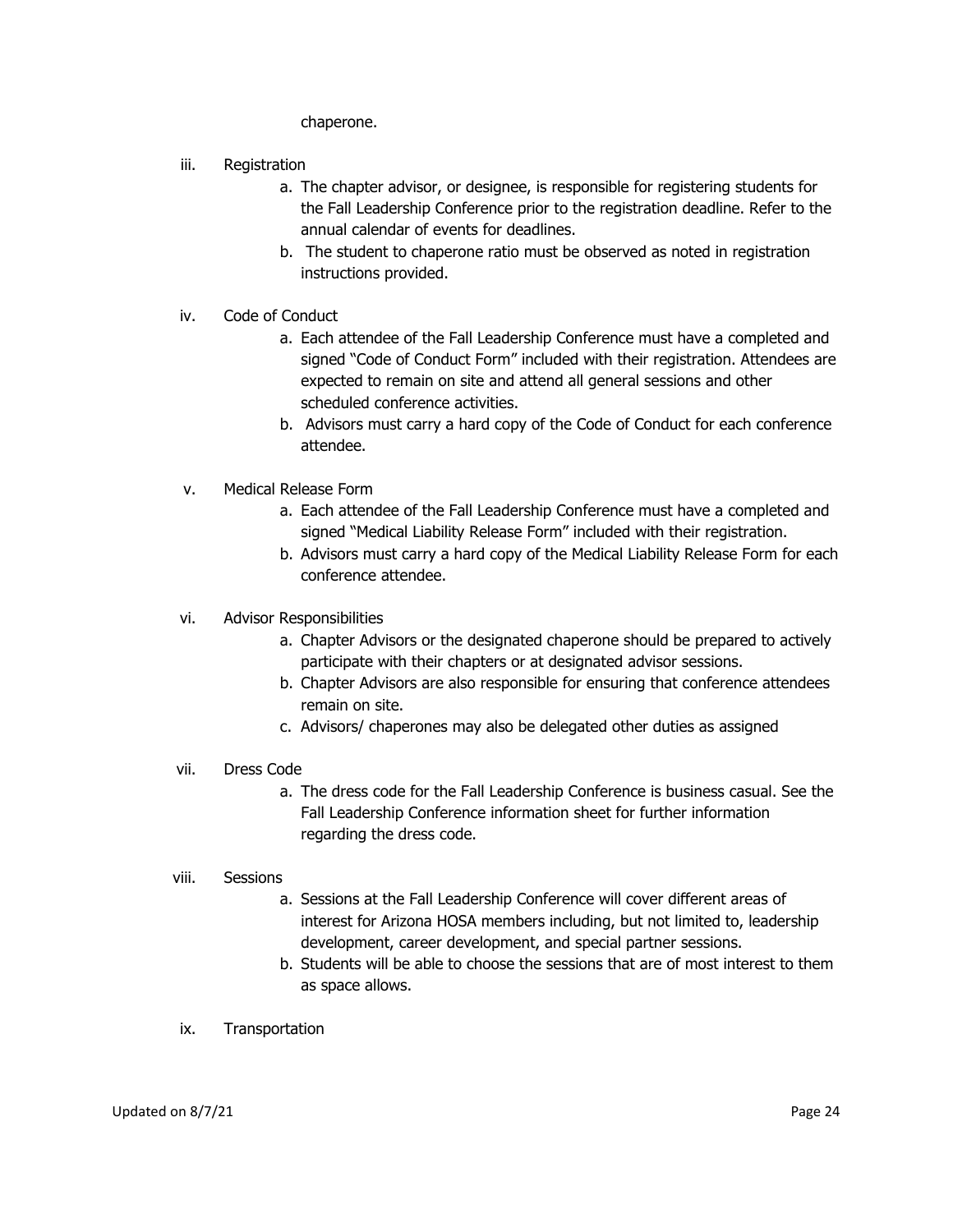a. All chapters in attendance at the Fall Leadership Conference are responsible for the transport of their students to and from the venue. The chapter assumes all responsibility for travel to, during, and from the conference and/ or evening optional activity.

# <span id="page-25-0"></span>D. AZATA SPORTS MEDICINE CONFERENCE

- i. Purpose
	- a. The purpose of the AzATA Sports Medicine Conference is to give students the opportunity to network with professionals and to build skills used in the field of Sports Medicine. This also gives students interested in competing in the Sports Medicine competitive event the opportunity to practice their skills with licensed Sports Medicine professionals.

# ii. Attendance Eligibility

- a. All Arizona HOSA members in good standing are eligible to attend the AzATA Sports Medicine Conference.
- b. Each HOSA member attending shall:
	- 1. Be a member in good standing of Arizona HOSA
	- 2. Have approval from the chapter advisor
	- 3. Have approval from the school administration
- iii. Registration
	- a. The chapter advisor, or designee, is responsible for registering students for the AzATA Sports Medicine Conference prior to the registration deadline. Refer to the annual calendar of events for deadlines

#### iv. Code of Conduct

- a. Each attendee of the AzATA Sports Medicine Conference must have a completed and signed "Code of Conduct Form" included with their registration. Members are expected to attend all general sessions and other scheduled conference activities.
- b. Advisors must carry a hard copy of the Code of Conduct Form for each conference attendee.
- v. Medical Release Form
	- a. Each attendee of the AzATA Sports Medicine Conference must have a completed and signed "Medical Liability Release Form" included with their registration.
	- b. Advisors must carry a hard copy of the Medical Liability Release Form for each conference attendee.
- vi. Dress Code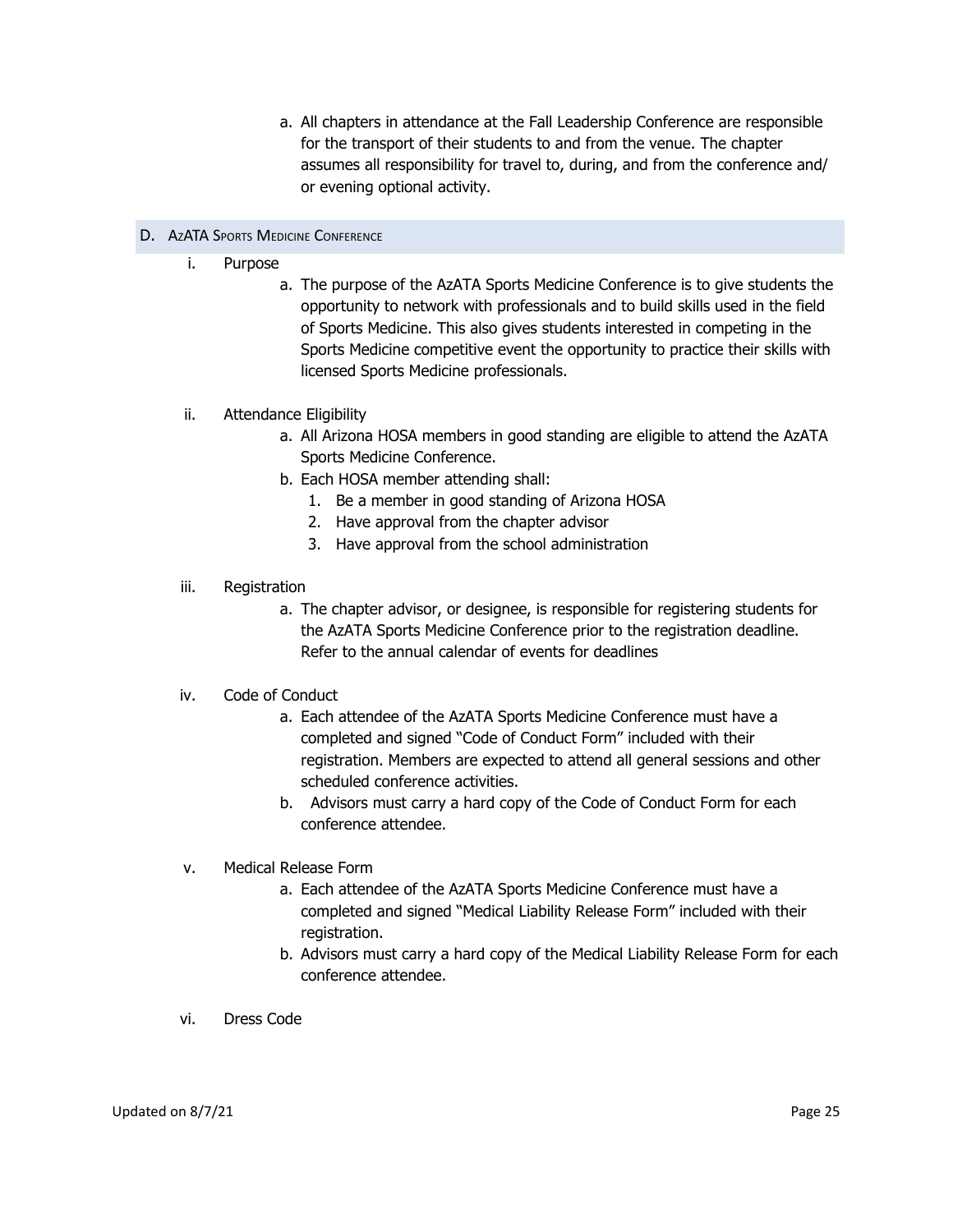a. Dress code shall be business casual or appropriate wear as determined by the local advisor. Jeans and t-shirts will not be allowed.

# <span id="page-26-0"></span>E. ONLINE TESTING

- i. Regional Online Testing
	- a. Purpose

The purpose of Regional Online testing shall be to qualify HOSA competitors for the Regional Conference

b. Competitive events that require a regional online test shall be outlined on the Arizona HOSA website under the competitions page

# ii. State Online Testing

a. Purpose

The purpose of State Online testing shall be to qualify HOSA competitors for the State Leadership Conference.

- b. Competitive events that require a regional online test shall be outlined on the Arizona HOSA website under the competitions page
- iii. Online Testing Procedures
	- a. Competitors that plan to compete at the State Leadership Conference must take an Online Test for either the Regional Conference or State Conference.
	- b. Registration for OLT is conducted through the HOSA Conference Management System (CMS).
		- 1. Students must be registered members in good standing to take a test.
		- 2. There is no limit to the number of tests a student may take. However, they may only compete in one competition at either the Regional Conference or State Leadership Conference.
	- c. The chapter advisor will need to secure a testing lab with computers and a proctor. Refer to the Arizona HOSA website Online Testing Page for more information regarding proctor qualifications.
		- 1. Advisors may NOT proctor the tests.
		- 2. Proctors must be an employee of the district to be eligible for proctoring.
	- d. Once you have completed and confirmed your chapter's registration, your proctor will receive a list of the student usernames and passwords to be used during the duration of the testing period.
	- e. Students can test anytime during the testing window designated by Arizona HOSA. Extensions to testing will not be granted.
- iv. Advisor and Proctor Code of Ethics
	- a. Code of Ethics forms for both advisors and proctors must be submitted to the State Office prior to the chapter being allowed to test.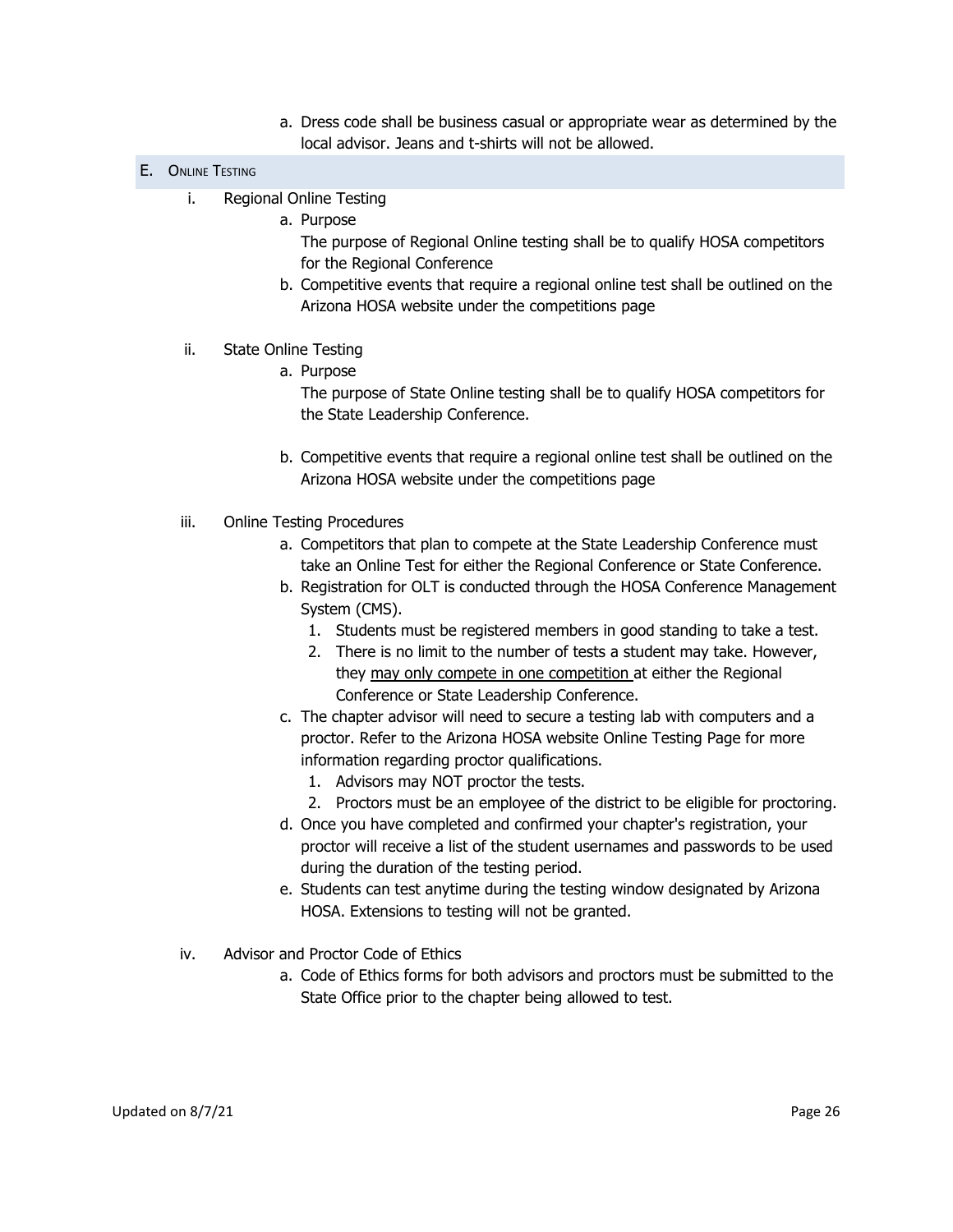#### <span id="page-27-0"></span>F. REGIONAL CONFERENCES

#### i. Purpose

The Regional Conferences are sponsored by Arizona HOSA and hosted by the Regional Student Vice President and Student Executive Council. The purpose of this conference is to:

- a. Qualify students for competition to the State Leadership Conference.
- b. Provide a variety of education and social learning opportunities within each region.
- c. Provide HOSA members the opportunity to share common experiences in leadership development, community service, and understanding of their health or biomedical science programs.
- d. Provide educational workshops that promote the development of students and that promotes the mission of Arizona HOSA.
- ii. Attendance Eligibility
	- a. All Arizona HOSA members in good standing are eligible to attend the Regional Leadership Conferences.
	- b. Each HOSA member attending shall:
		- 1. Be a member in good standing of Arizona HOSA.
		- 2. Have approval from the chapter advisor
		- 3. Have approval from the school administration
- iii. Competition Eligibility
	- a. Arizona HOSA members who have qualified to compete through Regional Online Testing are eligible to compete at the Regional Conferences.
- iv. Registration
	- a. The chapter advisor and/or designee is responsible for registering their chapter delegation. The deadline is as listed in the annual calendar of events.
	- b. Nonmembers (guests, family members, chaperones, etc.) are required to pay the registration fee as approved by the Arizona HOSA Board of Directors.
- v. Transportation
	- a. All chapters are responsible for transportation from their school to and from the designated conference location.
	- b. As needed, Arizona HOSA will provide a shuttle from the main conference location to additional conference sites to help ensure that students can get to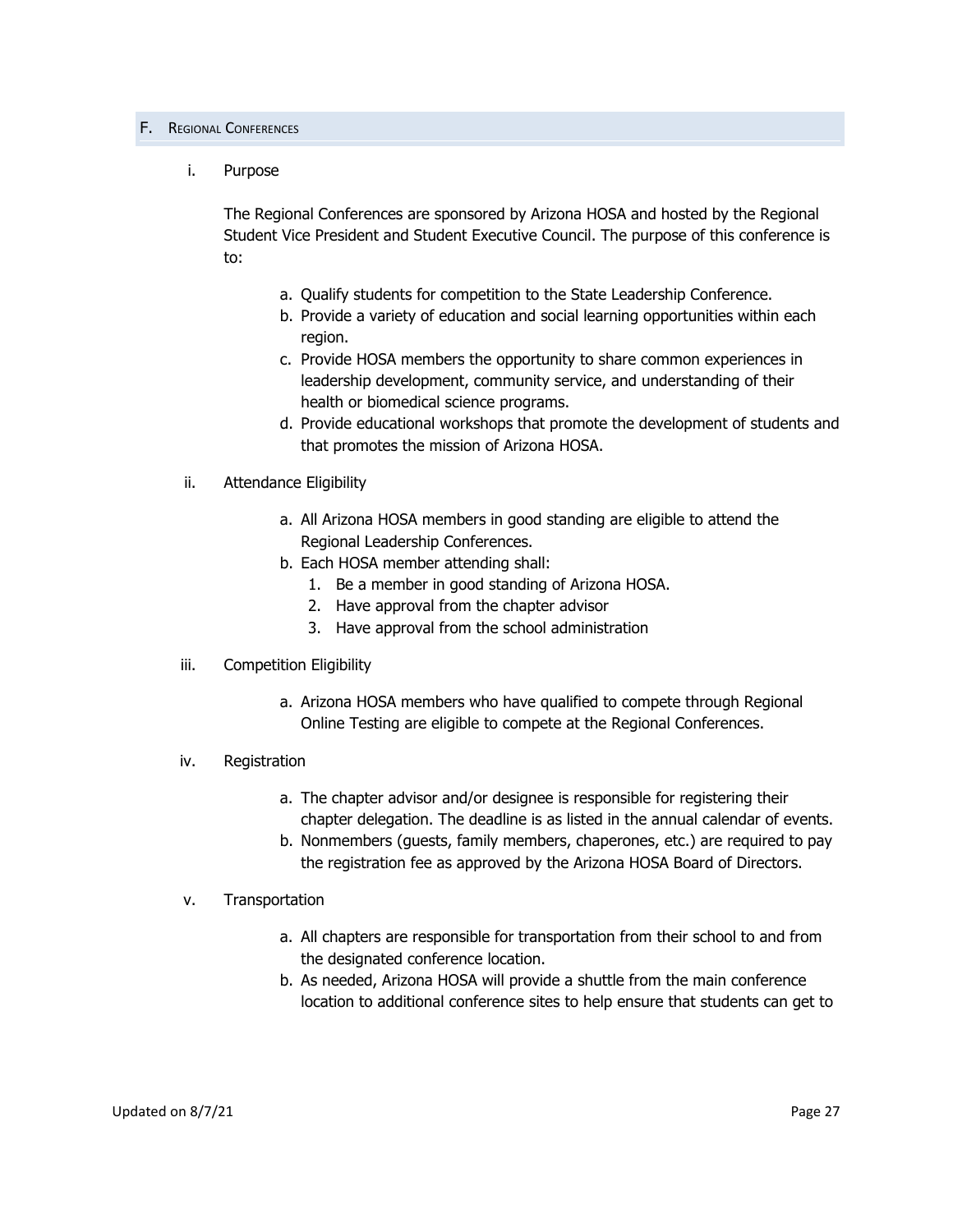their competitions as needed.

- vi. Code of Conduct Form
	- a. Each attendee of the Regional Conference must have a completed and signed "Code of Conduct Form" included with their registration. Members are expected to attend all general sessions and other scheduled conference activities.
	- b. Advisors must carry a hard copy of the Code of Conduct Form for each conference attendee.
- vii. Medical Liability Release Form
	- a. Each attendee of the Regional Conference must have a completed and signed "Medical Liability Release Form" included with their registration.
	- b. Advisors must carry a hard copy of the Medical Liability Release Form for each conference attendee.
- viii. Advisor Code of Ethics
	- a. Advisors must have signed the Advisor Code of Conduct and Statement of Assurance prior to attending the Regional Conferences.
	- b. Any advisor who fails to follow the Code of Conduct may be dismissed from the Regional Conferences
- ix. Competitive Events
	- a. The competitive events that will be tested on at the regional conferences will be determined by the Competitive Events Committee with approval from the State Advisor.

#### <span id="page-28-0"></span>G. STATE LEADERSHIP CONFERENCE

- i. Purpose
	- a. The State Leadership Conference is sponsored by Arizona HOSA and hosted by the Student Executive Council. The purpose of this conference is to:
		- 1. Provide a variety of educational and social learning activities at the state level.
		- 2. Provide HOSA members the opportunity to share common experiences in leadership development, community service, and understanding of their health or biomedical science programs.
		- 3. Provide educational workshops that promote the development of students and furthers Arizona HOSA's mission.
		- 4. Provide the opportunity for participation in and recognition of leadership and skill development through competitive learning activities.
		- 5. Qualify students for competition at the International Leadership Conference.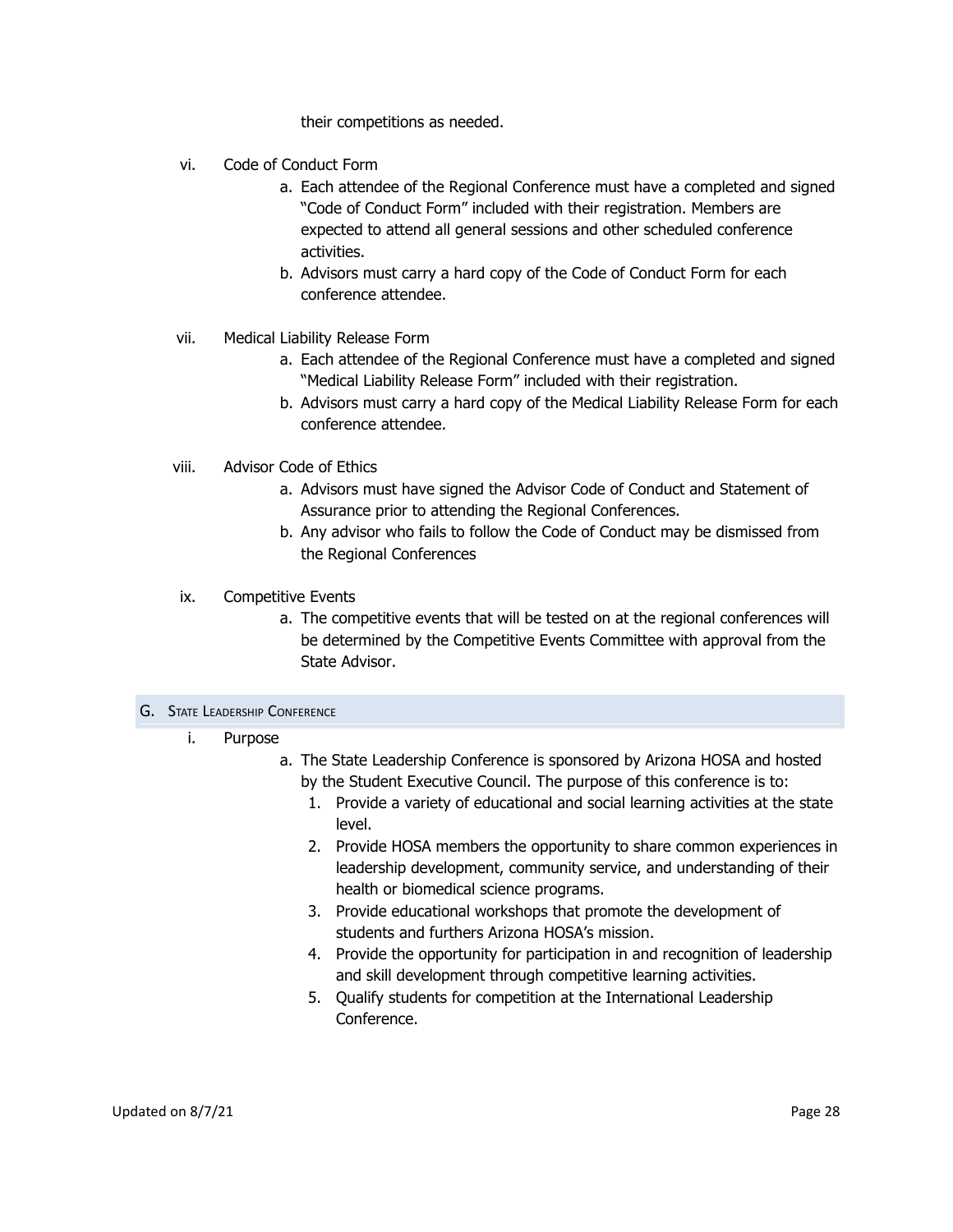- 6. Conduct the annual business meeting of Arizona HOSA by the Arizona HOSA Voting Delegates and Board of Directors.
- ii. Attendance Eligibility
	- a. All Arizona HOSA members in good standing are eligible to attend the State Leadership Conference.
	- b. Each HOSA member attending shall:
		- 1. Be a member in good standing of Arizona HOSA.
		- 2. Have approval from the chapter advisor
		- 3. Have approval from the school administration
- iii. Competition Eligibility
	- a. Arizona HOSA members who have qualified to compete either through Online Testing or through a Regional Conference will be eligible to compete at the Arizona State Leadership Conference.
	- b. Competitors may only be registered for and compete in one competition at the State Leadership Conference.
- iv. Registration
	- a. The chapter advisor and/or designee is responsible for registering their chapter delegation. The deadline is as listed in the annual calendar of events.
	- b. Each delegate listed on the registration form MUST have a completed Code of Conduct and Medical Liability Release Form on file with the appropriate signatures.
	- c. Nonmembers (guests, family members, etc.) are required to pay the registration fee as approved by the Arizona HOSA Board of Directors.
	- d. The registration fee includes: all general sessions, socials, entertainment, speakers, workshops, Awards Ceremony, conference insurance, conference program materials, and other general conference operating expenses.
- v. Hotel Policy
	- a. Arizona HOSA will provide multiple hotels at a comparable cost for all conference delegates.
	- b. In order to be competitive events, chapters must stay at an approved conference hotel.
	- c. There will be a lottery system by school district to determine who will be eligible to stay at the main conference hotel.
		- 1. The following year, those who did not stay at the main conference hotel may be selected to stay at the main conference hotel.
		- 2. This policy will repeat annually.
		- 3. Schools will be able to opt out of the hotel lottery system should they choose.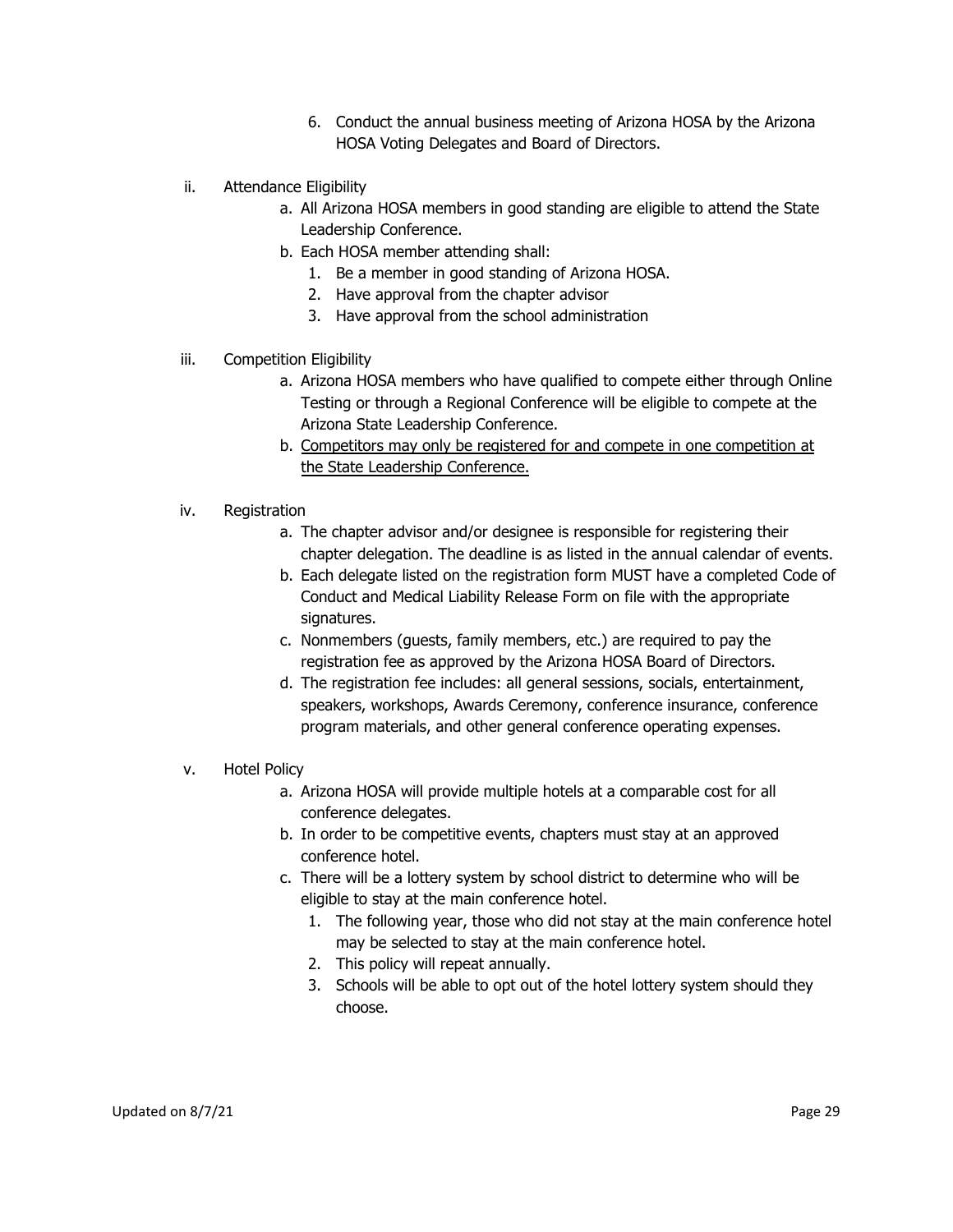- vi. Transportation Policy
	- a. All chapters are responsible for transportation to and from their school to their assigned hotel.
	- b. Arizona HOSA will provide a shuttle from the main hotel to all satellite hotels to help ensure that students can get to their competitions as needed.
- vii. Code of Conduct Form
	- a. Each attendee of the State Leadership Conference must have a completed and signed "Code of Conduct Form" included with their registration. Members are expected to attend all general sessions and other scheduled conference activities.
	- b. Advisors must carry a hard copy of the Code of Conduct Form for each conference attendee.
- viii. Medical Liability Release Form
	- a. Each attendee of the State Leadership Conference must have a completed and signed "Medical Liability Release Form" included with their registration.
	- b. Advisors must carry a hard copy of the Medical Liability Release Form for each conference attendee.
- ix. Advisor Code of Conduct
	- a. Advisors must have signed the Advisor Code of Conduct and Statement of Assurance prior to attending the State Leadership Conference.
	- b. Any advisor who fails to follow the Code of Conduct may be dismissed from the State Leadership Conference.

# x. Officer Elections

a. Guidelines for candidates are provided previously in these Policies and Procedures (Article D, Section IV -VII) as well as in Article VI, Sections 1 and 3, Arizona HOSA Bylaws). New officers will be elected during the Annual Business Session by designated voting delegates and will be announced at the Annual Awards Session.

# xi. Voting Delegates

- a. Each chapter in good standing shall be entitled to two (2) voting delegates to represent their chapter at the Arizona HOSA State Conference Annual Meeting (Article VII, Section 2, Arizona HOSA Bylaws).
- b. The names of voting delegates shall be provided by the local chapter advisor prior to arrival at the conference site.
- xii. Advisor Orientation

The purpose of the Advisor Orientation scheduled for the first day of the State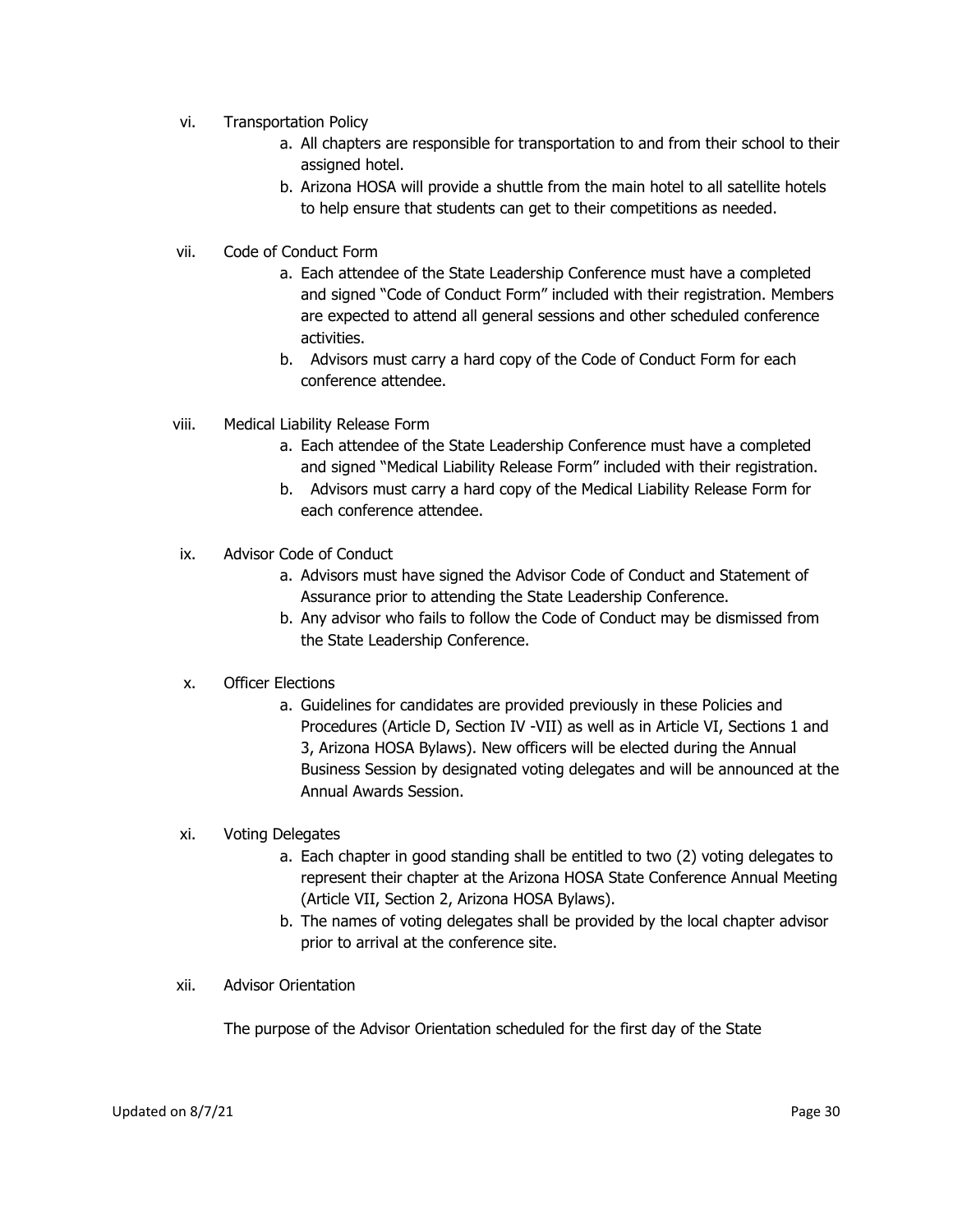Leadership Conference is to provide important updates and distribute assignments prior to the conference starting. Arizona HOSA is not responsible for information and processes missed by advisors who fail to attend the Advisor Orientation

- xiii. Advisor Responsibilities
	- a. Advisors and/or chaperones shall also be assigned to help facilitate a competitive event.
	- b. Advisors and/or chaperones may also be assigned to oversee the dance or hypnotist show.
- xiv. General Sessions

Conference attendees are expected to attend all general sessions. Session agendas are subject to change after the conference program is printed. Arizona HOSA cannot be held responsible for delegates who miss recognition because they fail to attend the general sessions.

xv. Competitive Events

The primary authority for Competitive Events is the current HOSA HANDBOOK, Section B. Policies and procedures for the Competitive Events Program are provided in the HOSA HANDBOOK. Refer to the HANDBOOK for the following information.

- a. Event Preparation
- b. Basic Event Regulations
- c. General Rules and Regulations
- d. Appendices and Resources

The Competitive Events Committee will be in attendance to help answer any competition inquiries.

a. Number of Teams/Competitors per chapter

- 1. Each chapter with <49 members may submit two (2) teams/competitors per competition. For every additional 50 members, chapters may add one (1) additional team/competitor per competition per chapter.
	- a. E.g chapters with 50 99 may submit 3 teams/competitors per competition. Chapters with 100 – 149 members may submit 4 teams/competitors per competition and so on.
- xvi. Awards and Recognition
	- a. The Recognition Program is presented in Section B of the HOSA Handbook, Recognition Category.
		- 1. Individual Recognition
		- 2. Chapter Recognition
		- 3. Special Recognition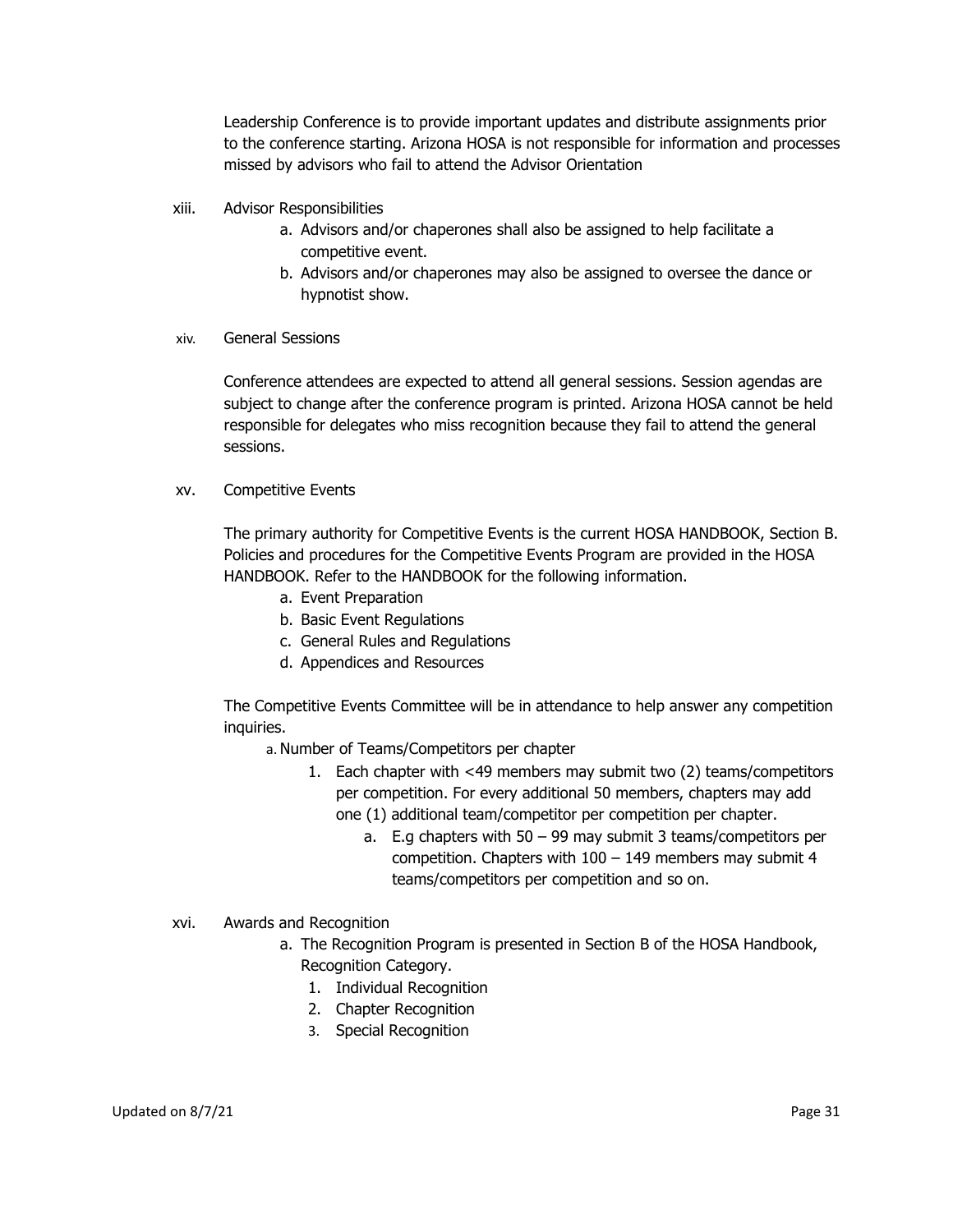4. Scholarships

# xvii. Competitive Events Inquiry

a. State Leadership Conference scores are considered final one-week after the conclusion of the State Leadership Conference. Any challenges or discrepancies need to be addressed within that time period and should be sent via email to the Arizona HOSA State Office.

#### <span id="page-32-0"></span>H. INTERNATIONAL LEADERSHIP CONFERENCE

- i. Purpose
	- a. The International Leadership Conference is sponsored by HOSA Inc. and hosted by the HOSA Executive Council. The purpose of this conference is to:
		- 1. Provide a variety of educational and social learning activities at the international level.
		- 2. Provide HOSA members the opportunity to share common experiences in leadership development, community service, and understanding of their health or biomedical science programs.
		- 3. Provide networking opportunities for HOSA members from across the world.
		- 4. Provide educational workshops that promote the development of students and furthers HOSA's mission.
		- 5. Provide the opportunity for participation in and recognition of leadership and skill development through competitive learning activities.
		- 6. Conduct the annual business meeting of HOSA.

# ii. Attendance Eligibility

- a. All Arizona HOSA members in good standing are eligible to attend the International Leadership Conference.
- b. Each HOSA member attending shall:
	- 1. Be a member in good standing of Arizona HOSA
	- 2. Have approval from the chapter advisor
	- 3. Have approval from the school administration
- c. Only State Leadership Conference winners may register for competitive events as authorized by the State Advisor.
- iii. Competition Eligibility
	- a. Students must compete and qualify at the State Leadership Conference held during that school year in order to advance to the International Leadership Conference.  $1<sup>st</sup>$ ,  $2<sup>nd</sup>$  and  $3<sup>rd</sup>$  place winners are automatically eligible to advance. If any of these winners cannot represent Arizona HOSA,  $4<sup>th</sup>$  or  $5<sup>th</sup>$ place winners may be advanced by notification from the State Advisor.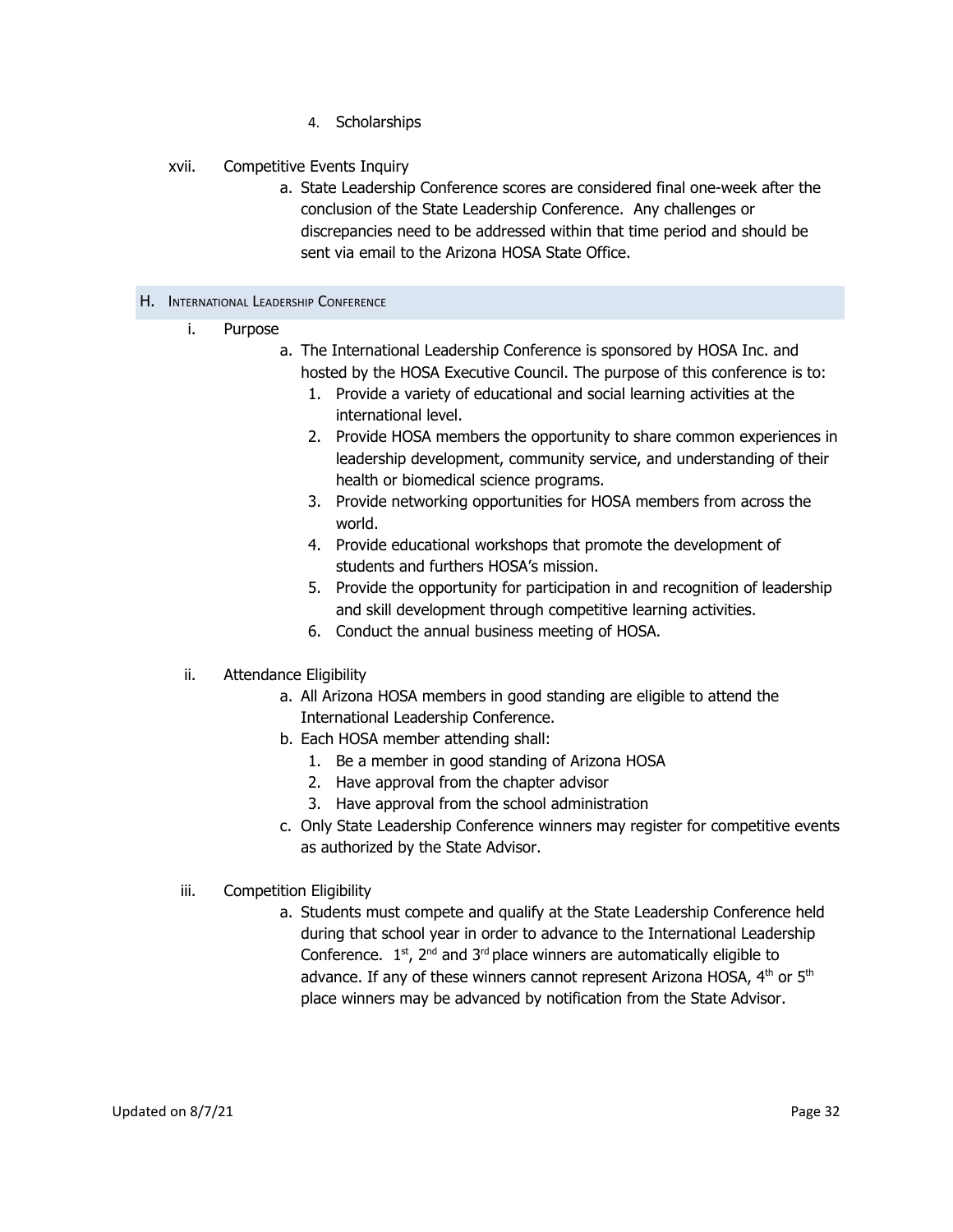- b. Competitors must be members in good standing with HOSA and Arizona HOSA in order to compete at the International Leadership Conference.
- iv. Registration
	- a. The chapter advisor and/or designee is responsible for registering their chapter delegation. The deadline is as listed in the annual calendar of events.
	- b. Each attendee listed on the registration form MUST have a completed Code of Conduct and Medical Liability Release Form on file with the appropriate signatures.
		- 1. Medical Liability and Code of Conduct forms must be submitted to the State Office prior to the ILC deadline.
	- c. Nonmembers (guests, family members, etc.) are required to pay the registration fee as approved by the Arizona HOSA Board of Directors.
	- d. The registration fee includes: all general sessions, socials, entertainment, speakers, workshops, Awards Ceremony, conference insurance, conference program materials, and other general conference operating expenses
- v. Transportation
	- a. For arrival and departure purposes, each delegation is responsible for arranging its own transportation to and from the conference city and approved hotels.
- vi. Hotel Policy
	- a. HOSA will provide multiple hotels at a comparable cost for all conference delegates.
	- b. In order to participate in competitive events, chapters must stay at an approved conference hotel.
	- c. HOSA will coordinate shuttles to and from official conference event locations.
- vii. Code of Conduct Form
	- a. Each attendee of the International Leadership Conference must have a completed and signed ILC "Code of Conduct Form" included with their registration. Members are expected to attend all general sessions and other scheduled conference activities.
	- b. Advisors must carry a hard copy of the Code of Conduct for each conference attendee
- viii. Medical Liability Release Form
	- a. Each attendee of the International Leadership Conference must have a completed and signed ILC "Medical Liability Release Form" included with their registration.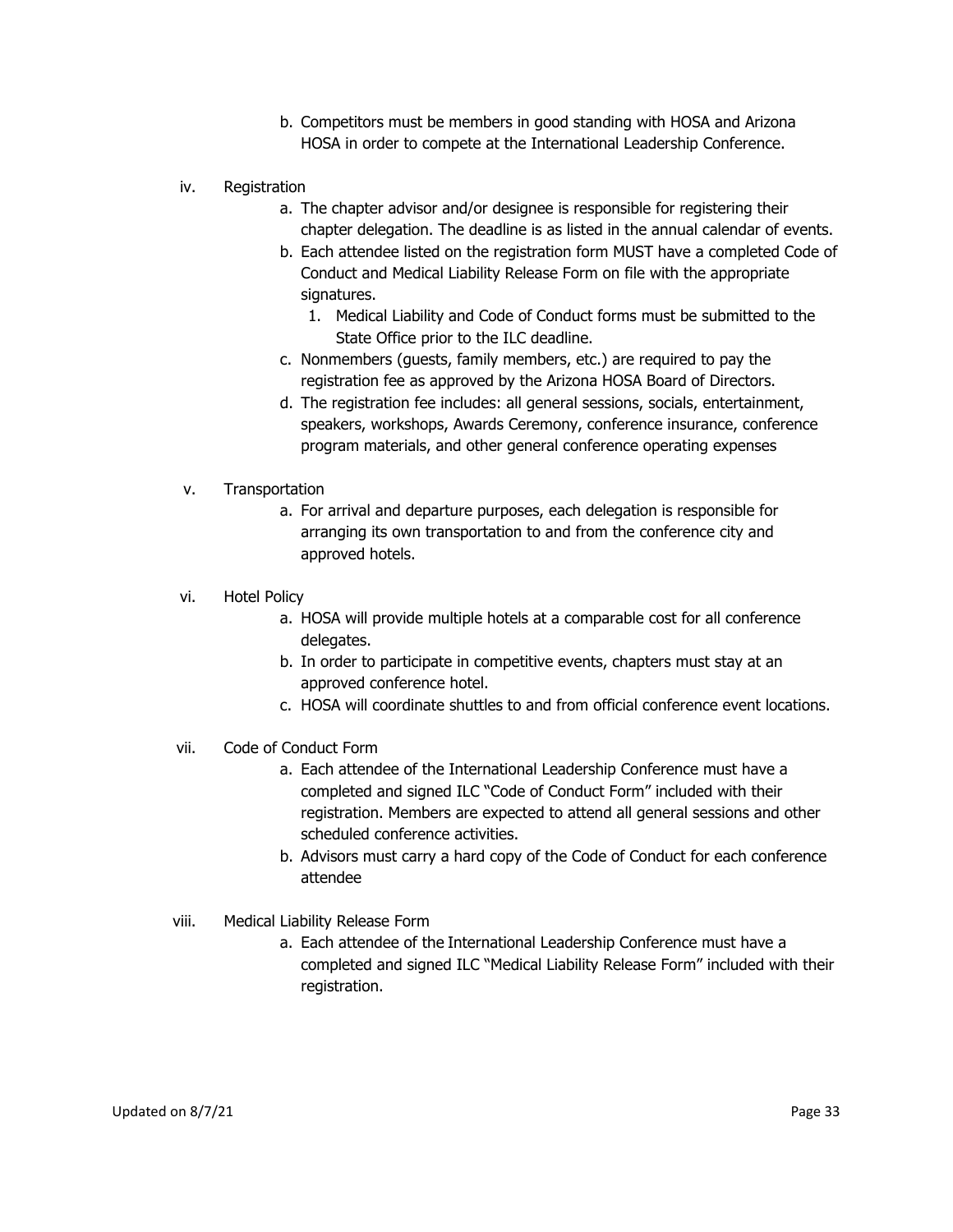- b. Advisors must carry a hard copy of the Medical Liability Release Form for each conference attendee
- ix. Competitive Events

The primary authority for Competitive Events is the current HOSA HANDBOOK, Section B. Policies and procedures for the Competitive Events Program are provided in the HOSA HANDBOOK. Refer to the HANDBOOK for the following information.

- a. Event Preparation
- b. Basic Event Regulations
- c. General Rules and Regulations
- d. Appendices and Resources

It is the responsibility of each competitor to know the date, location, and time of the competitive event. Some events may be held off-site.

- a. transportation to off-site locations will be coordinated by HOSA, Inc
- b. Identification is required to compete(see the HOSA HANDBOOK for acceptable forms of ID).
- x. Awards and Recognition
	- a. The Recognition Program is presented in Section B of the HOSA Handbook, Recognition Category.
		- 1. Individual Recognition
		- 2. Chapter Recognition
		- 3. Chartered Association Recognition
		- 4. Special Recognition

# xi. Dress Code

Conference Attendees should refer to Appendix B of this document for the proper HOSA dress code.

Chaperones and/or guests are expected to represent Arizona HOSA in a positive and professional manner at all conferences and events. Therefore, they are expected to wear professional/business attire to all general sessions and conference activities that require professional dress for members.

xii. General Sessions

Conference attendees are expected to attend all general sessions. Session agendas are subject to change after the conference program is printed. Arizona HOSA cannot be held responsible for delegates who miss recognition because they fail to attend the general sessions.

# <span id="page-34-0"></span>**IV. FINANCIAL STRUCTURE AND RELATED ACTIVITIES**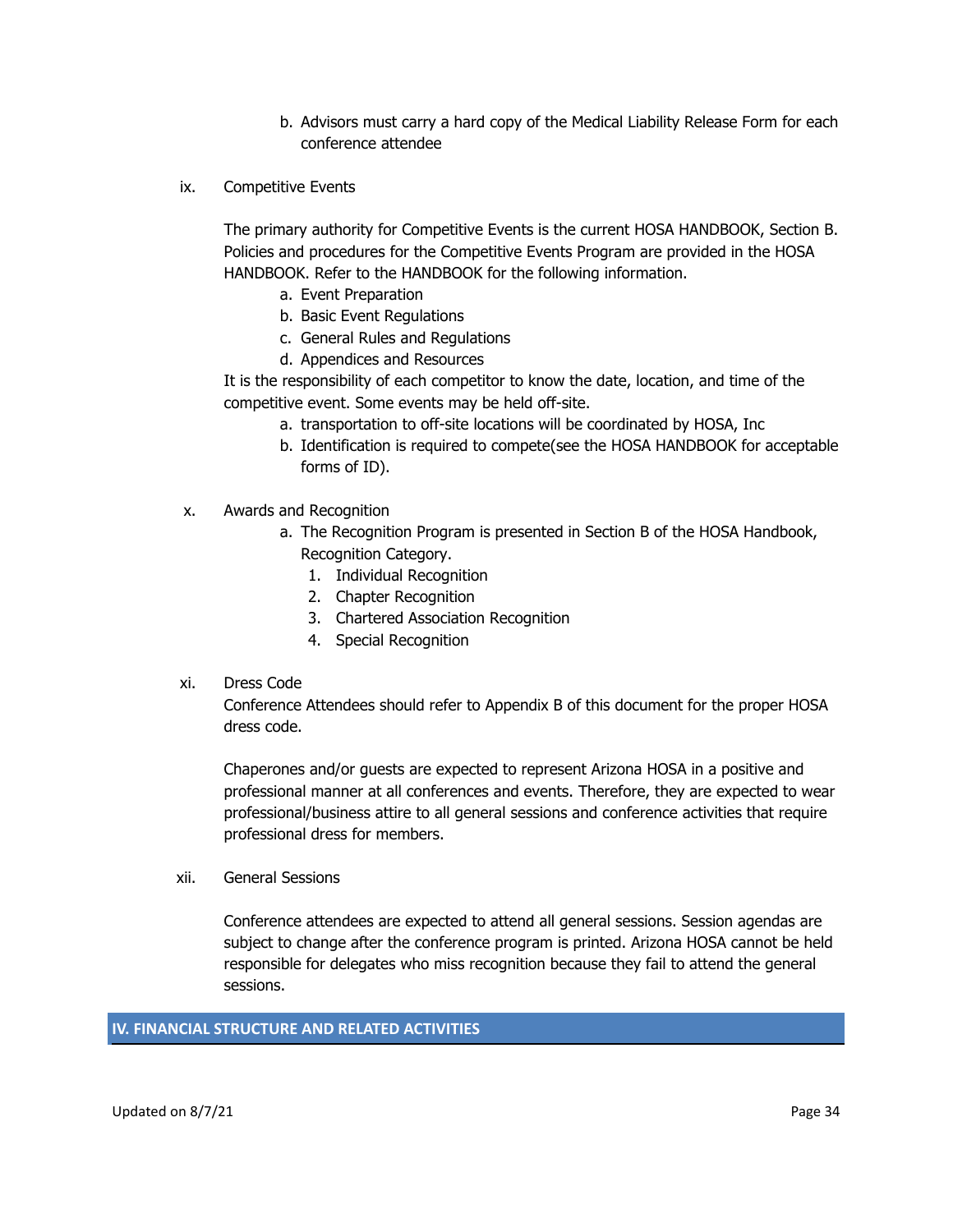#### <span id="page-35-0"></span>A. BUDGET PLANNING AND PREPARATION

i. Responsibility

It is the responsibility of the State Director of the organization to create and propose a budget for each fiscal year to the Board of Directors. Upon approval from the Board, the budget for the year will be adopted. The Director shall review

- ii. Procedures
	- a. The proposed fiscal year budget shall be presented to the Board of Directors at the annual May meeting prior to the beginning of the year.
- iii. Income
	- a. Income shall be derived from affiliation fees as approved by the Board of Directors and Voting Delegates.
	- b. Income from conference sponsors shall also be the responsibility of Arizona HOSA State Staff and shall be reflected in the annual budget.
	- c. All income for the year's conferences shall be estimated based on prior year totals and reflected in the budget approved by the Board of Directors.
- iv. Expenses
	- a. Board Members

Members of the Board of Directors shall be eligible for reimbursement for reasonable expenses as approved by the Board of Directors incurred in attending meetings or managing the organization.

b. Student Executive Council

Members of the Student Executive Council shall be eligible for reimbursement for reasonable expenses as approved by the Board of Directors incurred in attending meetings or managing the organization.

c. Committees

Members of committees may be reimbursed for eligible travel or other expenses in accordance with contracts and duties. Eligible expenses shall be approved by the Board of Director.

- 1. Members of the Competitive Events Committee are eligible for a \$600.00 annual stipend in accordance with the Arizona HOSA budget.
- d. Arizona HOSA Headquarters Staff Eligible travel or other expenses from Headquarters Staff excluding the State Advisor shall be reimbursed in accordance with Staff contracts and duties as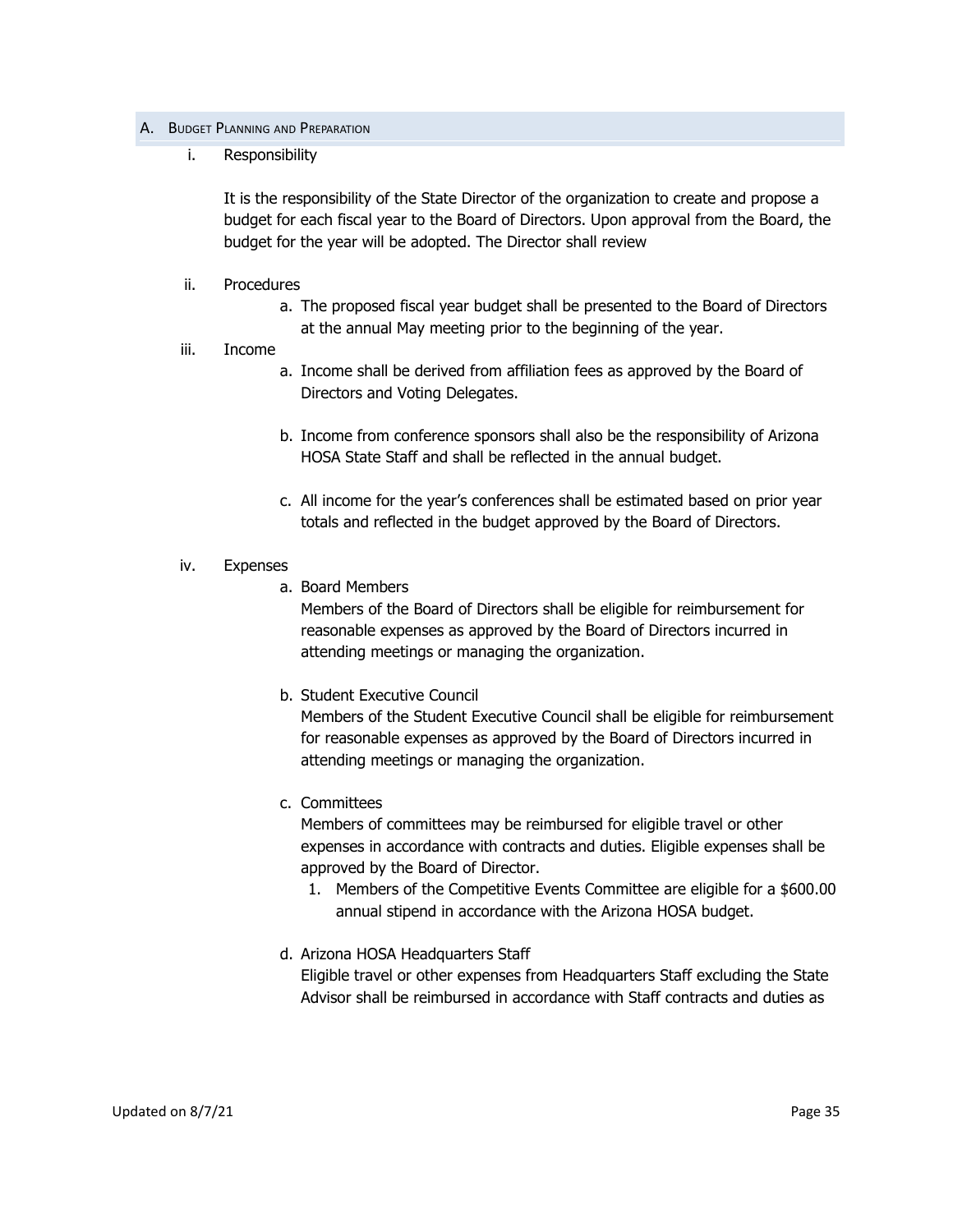## approved by the Board of Directors.

#### <span id="page-36-0"></span>B. FINANCIAL REPORTING

- i. Financial Advisor
	- a. Arizona HOSA shall be responsible for hiring a financial advisor to oversee the daily financial operations of the organization.
- ii. Income and Expense Summary w/ Budget Comparison
	- a. At each Board of Directors meeting, the Board Treasurer will report on the income vs. expenses of the organization compared to the budget for the year.
	- b. Each year, the State Advisor shall compare the budget vs. expenses for the organization with the designated financial advisor.
- iii. Audits
- a. Audits shall be conducted in compliance with local law and at the discretion of the State Advisor.

#### <span id="page-36-1"></span>C. OPERATIONAL PROCEDURES

- i. Past Due Policy
	- a. Arizona HOSA may charge a registration or other fee to attend conferences, events, trainings, or to pay for programs like total program affiliation. Arizona HOSA will adhere to the following Accounts Receivable Policy.
		- 1. At 30-days past due, a reminder email will be sent to the local advisor. This email will explain the issue and include the past due invoice. Any chapter with a past due account 30 days or greater will not be able to register for any future event until the invoice is paid.
		- 2. At 60-days past due, a letter will be emailed to the local advisor and local CTE Director. This letter will explain the issue, include the invoice and place the chapter on pending-probation. A chapter on pending-probation is at risk of losing their chapter status.
		- 3. At 90-days past due, a letter will be emailed to the local advisor, local CTE Director, Principal and Superintendent. At this time, the chapter may be placed on suspended status. This chapter will not be recognized as an official HOSA chapter and will need to complete an appeal process to be reinstated.
- ii. Uncashed Check Policy
	- a. At 30 days, QuickBooks will be checked by the director/admin for any uncashed checks and flag them.
	- b. At 60 days, the payee of the check will be notified by email or phone. The status of the check will be determined at this time (lost, never received). Payee will be asked to cash the check immediately. Payee will be informed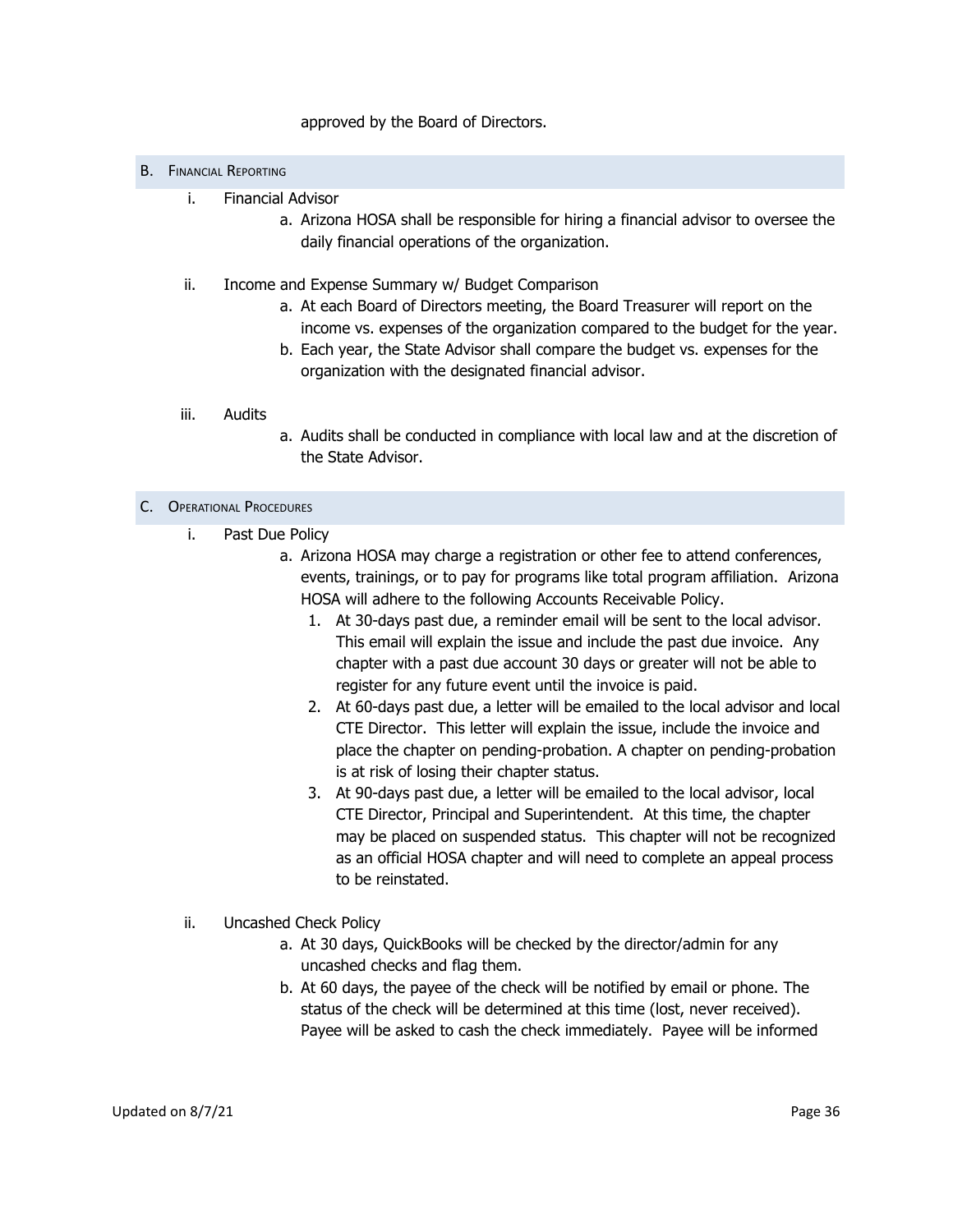that they will have 30 days to cash their check before it is voided. Payee will be responsible for all fees if checks need to be re-issued.

- c. At 90 days, the check will be voided, and the payee notified.
- iii. Handling of Monies
	- a. All monies that are due to Arizona HOSA from chapters should be sent to the Finances Office listed on the invoice and on the Arizona HOSA website.
	- b. No money should be sent to the State Office in Phoenix, Arizona.

#### <span id="page-37-0"></span>**V. SERVICE TO MEMBERS**

HOSA has a registered trademark on its official emblem, brand, and design. State, provincial, and local HOSA chapters are permitted to use the trademarked official HOSA brand on printed materials, promotional items, and displays. Exemptions to this include that they may not be utilized on media that will be re-sold.

HOSA should not be referred to as Health Occupations Students of America. It is now: HOSA-Future Health Professionals and no longer serves as an acronym. Because the official brand may not be recreated, high-resolution artwork in digital formats can be obtained via HOSA's website or by contacting the State Director.

In 2012, the HOSA Inc. Board of Directors approved HOSA Brand Style Guidelines. The guide can be found at [hosa.org/hosa-brand](https://hosa.org/hosa-brand/).

- <span id="page-37-1"></span>A. EMBLEMATIC MATERIALS
	- a. Purpose

Emblematic materials are used by affiliates of the organization (local and state charters) to display and promote the character of the organization.

b. Use of Emblematic Materials by Chapters

If the HOSA emblem is reproduced, it shall be an exact replica.

- i. Members and advisors in good standing may use the emblem, including the name, motto, creed, and emblem.
- ii. Local chapters may use the emblem on materials which have public relations value. Chapters may give permission to civic groups and organizations to reproduce and use the HOSA emblem when they are helping to represent HOSA through non-competitive activities.
- iii. The HOSA emblem and name may be used for fundraising projects sponsored by local chapters in good standing. The name of the local chapter shall be spelled out on the materials so that it will not give the impression that the fundraising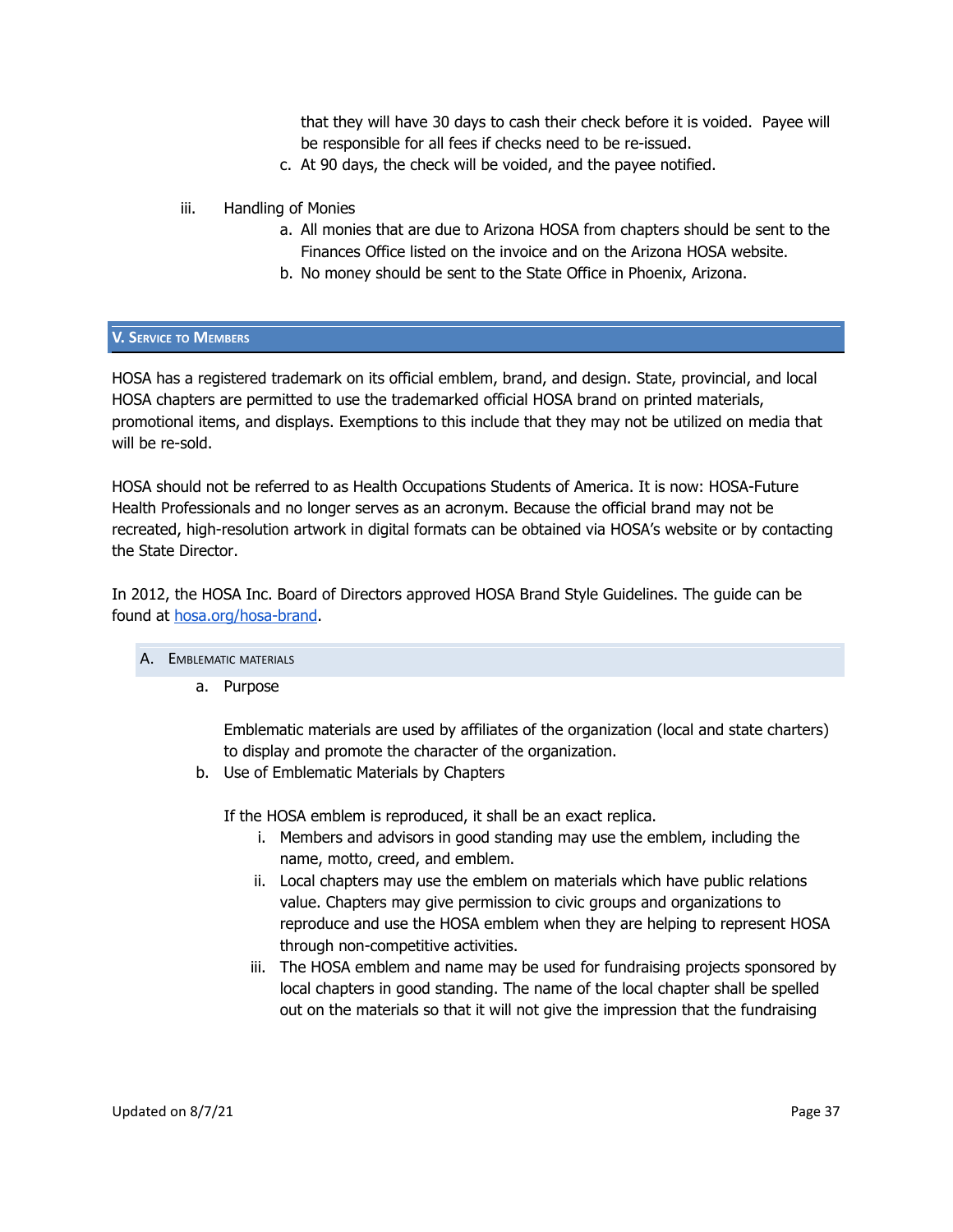projects are sponsored by HOSA, Inc.

- c. HOSA Chapter Logos
	- i. Upon request, the Arizona HOSA State Office will create a logo for individual chapters to use on marketing and promotional materials.
	- ii. Chapters can request this individualized logo by emailing the State Advisor. Upon completion, the chapter shall receive
		- 1. a personalized logo in a .psd, .png, and .jpeg format
- d. HOSA Supply Service

Regal Awards Unlimited is the only approved official supplier of HOSA emblematic materials. This includes but is not limited to, HOSA Uniforms, HOSA awards and plaques, HOSA merchandise, and other emblematic materials.

<span id="page-38-0"></span>**B. HOSA PUBLICATIONS** 

- a. E-Magazine Published on the HOSA website: <https://hosa.org/hosa-emagazine/>
- b. HOSA Handbook: <https://hosa.org/hosa-handbook/>
	- i. Section A HOSA The Organization
	- ii. Section B Competitive Events Program
	- iii. Section C Chapter Management Guide
- c. Policies and Procedures Manual Published on the HOSA Website: <https://hosa.org/publications/>
- d. Bylaws Published on the HOSA Website: <https://hosa.org/publications/>
- e. Social Media
	- i. Facebook: <https://www.facebook.com/hosafhp/>
	- ii. Twitter: <https://twitter.com/hosafhp>
	- iii. Instagram: <https://www.instagram.com/hosafhp/>
	- iv. YouTube: <https://www.youtube.com/user/NationalHOSA>
	- v. Flickr: <https://www.flickr.com/photos/national-hosa/>
- <span id="page-38-1"></span>C. ARIZONA HOSA PUBLICATIONS
	- a. Bylaws

Published on the Arizona HOSA Website: <https://www.azhosa.org/publications>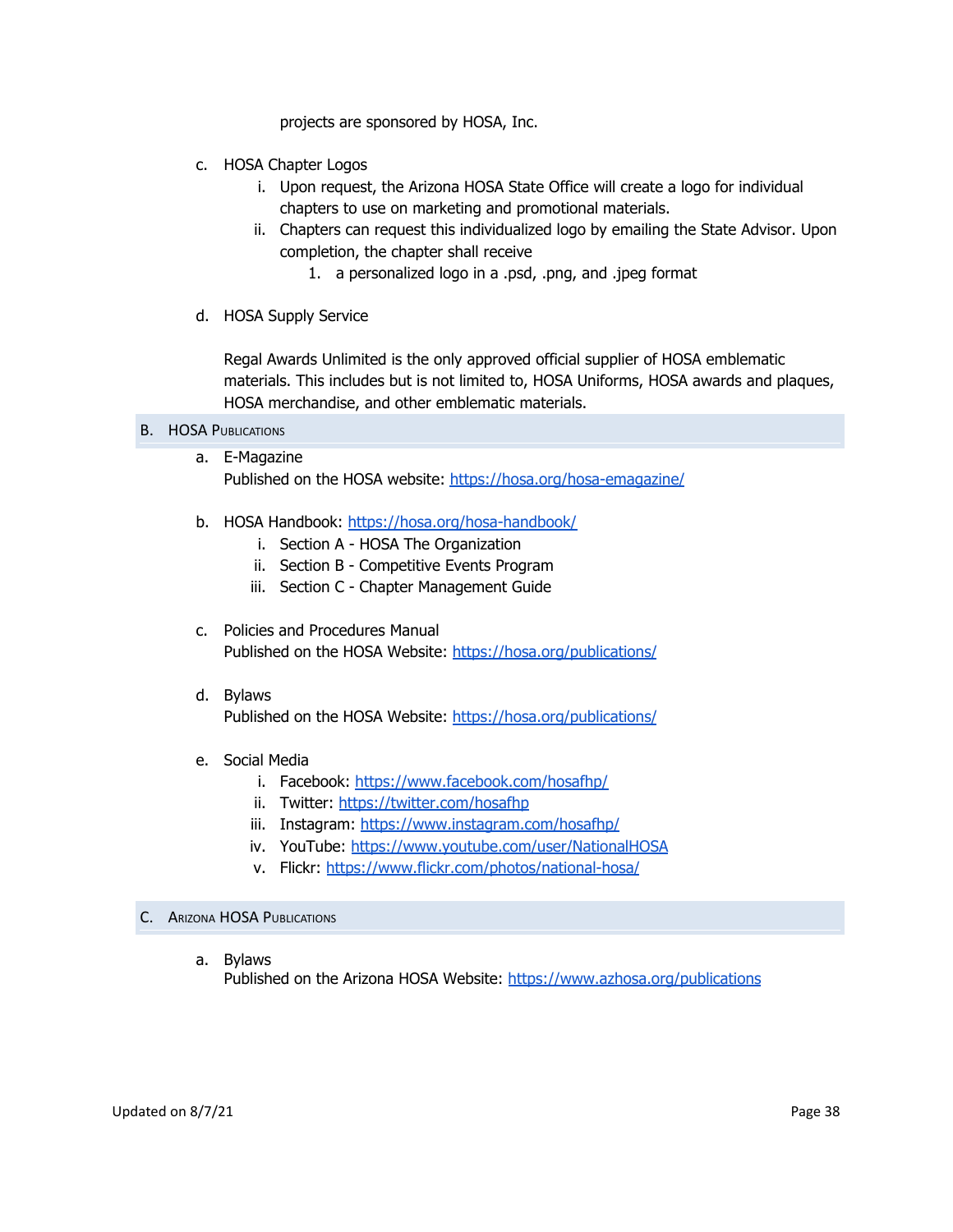b. Synapse

A monthly article published on the Arizona HOSA Website: <https://www.azhosa.org/publications>

c. Advisor Handbook

Each year, Arizona HOSA will publish an advisor handbook that guides advisors and provides information about how to get the most out of Arizona HOSA: <https://www.azhosa.org/advisor-resources>

d. Calendar of Events

Each year, Arizona HOSA will produce and publish a Calendar of Events that goes over event dates, fees, and locations: <https://www.azhosa.org/calendar-of-events>

- e. Sponsorship/Partnership Packet Arizona HOSA will publish a Sponsorship/Partnership packet to draw in partners and sponsors to support Arizona HOSA: <https://www.azhosa.org/sponsor>
- f. Social media
	- i. Facebook: <https://www.facebook.com/arizonahosa>
	- ii. Twitter: <https://twitter.com/ArizonaHOSA>
	- iii. Instagram: <https://www.instagram.com/azhosa/>
	- iv. YouTube: https://www.youtube.com/channel/UCwgWeg\_C-xubi1GBXjMRITw
	- v. Flickr: <https://www.flickr.com/photos/azhosa/>
	- vi. LinkTree: <https://linktr.ee/azhosa>

#### <span id="page-39-0"></span>D. ORGANIZATIONAL INSIGNIA

- a. Name
	- i. The official name of this organization shall be Arizona Health Occupations Students of America
	- ii. The organization may also go by Arizona HOSA Future Health Professionals
- b. Emblem
	- i. The circle represents the continuity of health care; the triangle represents the three aspects of humankind: well-being - social, physical, and mental; and the hands signify the caring of each HOSA member.
- c. Specific Uses of the Name and Emblem
	- i. The official name and emblem may only be used by members and chapters in good standing in Arizona HOSA.
	- ii. If a chapter wishes to have a chapter specific emblem, they may contact the State Advisor for a chapter specific emblem.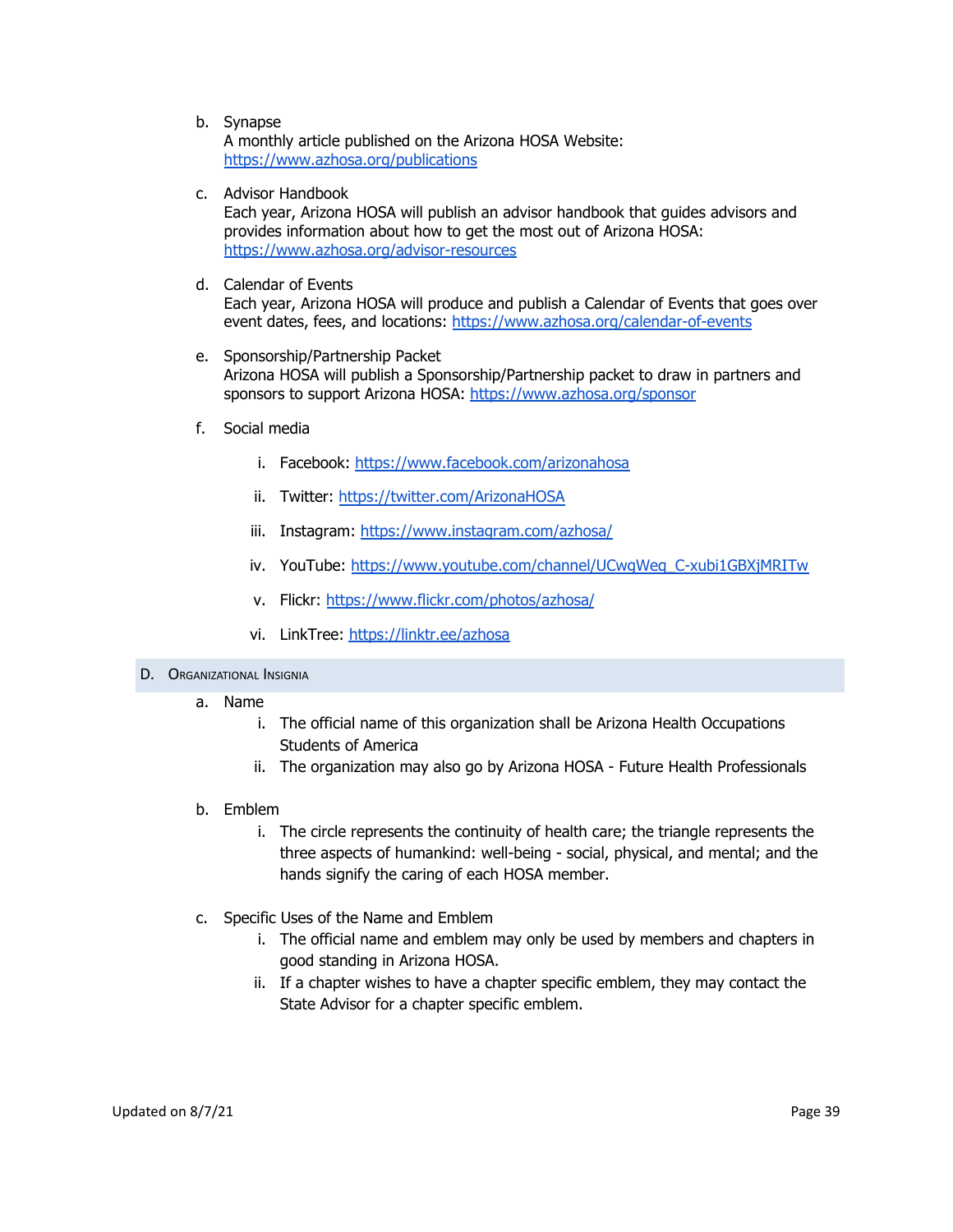- d. HOSA Core Values
	- i. HOSA's Core Values Learn. Lead. Serve. Innovate.
		- 1. We value learning. We are committed to learning and becoming respected, knowledgeable and skilled health professionals. We will respect the experiences and contributions of our teachers, peers and patients and seek to learn from them.

We value leadership. We will serve as role models in our academic program, profession and community. We will be ethical, accountable and trustworthy. We will use our influence to empower others to strive for excellence.

We value service. We are dedicated to serving others with compassion. We believe that individuals are important and we will treat everyone with respect and care.

We value innovation. We are dedicated to enriching the lives of others. We will continuously seek the knowledge and skills to address challenges and improve the health professions.

- e. HOSA Mission
	- i. The mission of HOSA is "To empower HOSA-Future Health Professionals to become leaders in the global health community through education, collaboration and experience."

## <span id="page-40-0"></span>E. ORGANIZATIONAL POLICIES

a. Non-Discrimination Policy

Arizona HOSA is committed to an inclusive and welcoming environment in which all individuals are treated with respect and dignity. We strive to provide this environment to all Arizona HOSA staff, volunteers, advisors, members, event participants, vendors, and contractors. Arizona HOSA does not and shall not discriminate on the basis of race, age, color, national origin, sex, sexual orientation, gender, gender expression, or disability. Each individual has the right to a professional atmosphere that promotes equal opportunities and prohibits discriminatory practices.

- i. Reporting an Incident of Discrimination Arizona HOSA encourages individuals to report all perceived incidents of discrimination, regardless of the offender's position. If you believe you have experienced discrimination while involved in an Arizona HOSA professional activity or event, please report the incident/your concern with your advisor and the State Advisor. Any incident reported will be investigated by the State Advisor and the Board of Directors.
- b. Reasonable Accommodation Policy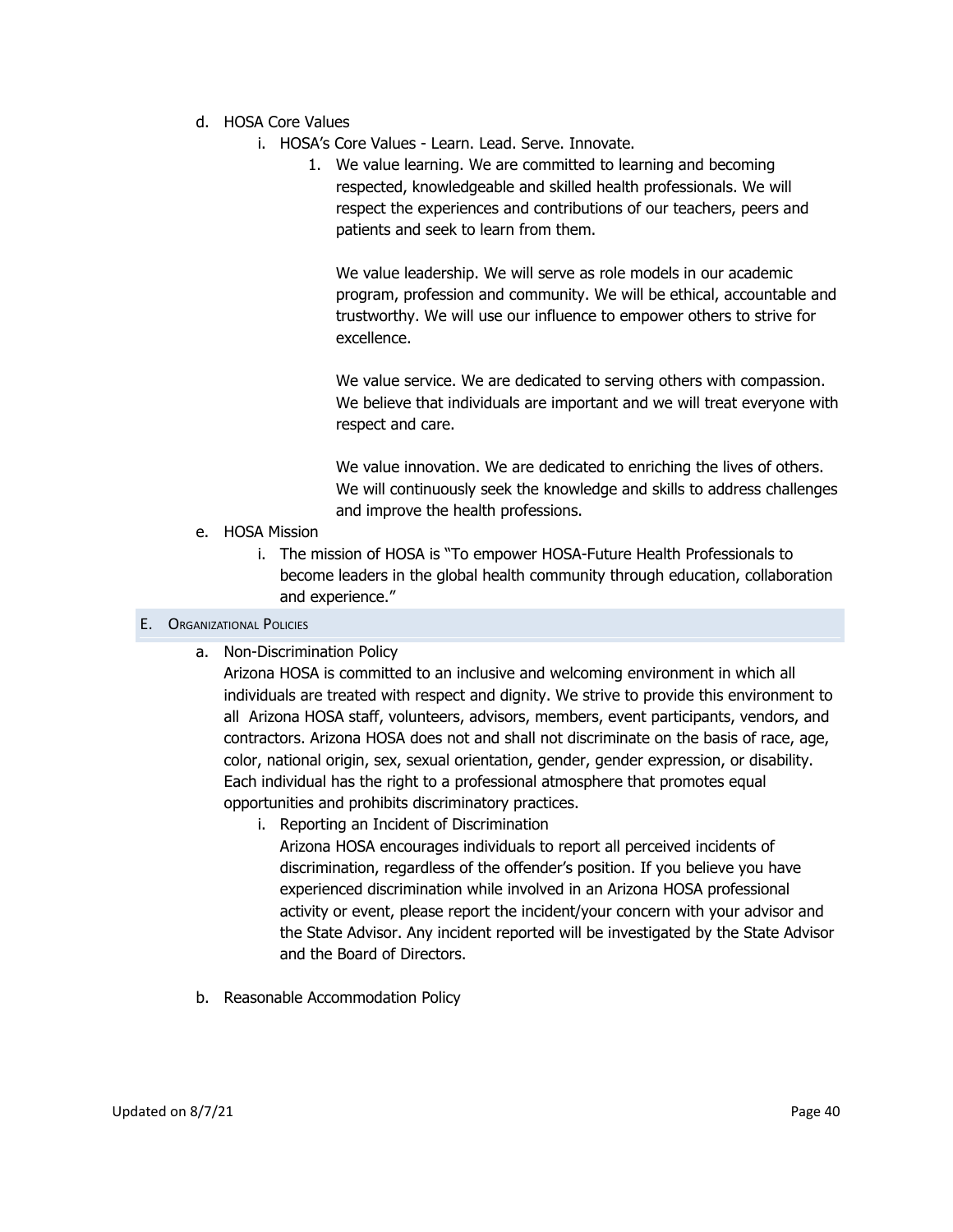Arizona HOSA complies with all federal and state laws concerning the employment of persons with disabilities. Arizona HOSA acts in accordance with regulations and guidance issued by the Equal Employment Opportunity Commission (EEOC). It is Arizona HOSA policy to not discriminate against qualified individuals with disabilities in regards to all Arizona HOSA professional activities and events and employment opportunities.

- c. Reproduction of Photographs All Arizona HOSA photographs are considered intellectual property of the organization.
- d. Conflict of Interest Policy

Whenever a director or officer has a financial or personal interest in any matter coming before the board of directors, the affected person shall a) fully disclose the nature of the interest and b) withdraw from discussion, lobbying, and voting on the matter. Any transaction or vote involving a potential conflict of interest shall be approved only when a majority of disinterested directors determine that it is in the best interest of the corporation to do so. The minutes of meetings at which such votes are taken shall record such disclosure, abstention and rationale for approval.

e. Documentation Retention and Destruction Arizona HOSA shall retain and destroy documents as per the schedule outlined by the Arizona Department of Education policies and procedures.

Permanent records shall be maintained by either the Arizona Department of Education or the applicable ASRS law.

f. Whistleblower Policy

Arizona HOSA requires directors, officers and employees to observe high standards of business and personal ethics in the conduct of their duties and responsibilities.

i. Reporting Responsibility

This Whistleblower Policy is intended to encourage and enable employees and others to raise serious concerns internally so that Arizona HOSA can address and correct inappropriate conduct and actions. It is the responsibility of all board members, officers, employees and volunteers to report concerns about violations of Arizona HOSA's code of ethics or suspected violations of law or regulations that govern Arizona HOSA's operations.

ii. No Retaliation

It is contrary to the values of Arizona HOSA for anyone to retaliate against any board member, officer, employee or volunteer who in good faith reports an ethics violation, or a suspected violation of law, such as a complaint of discrimination, or suspected fraud, or suspected violation of any regulation governing the operations of {Organization's name}. An employee who retaliates against someone who has reported a violation in good faith is subject to discipline up to and including termination of employment or contract.

iii. Reporting Procedure

Arizona HOSA has an open door policy and suggests that employees and contractors share their questions, concerns, suggestions, or complaints with the Arizona HOSA State Advisor. If you are uncomfortable speaking with the State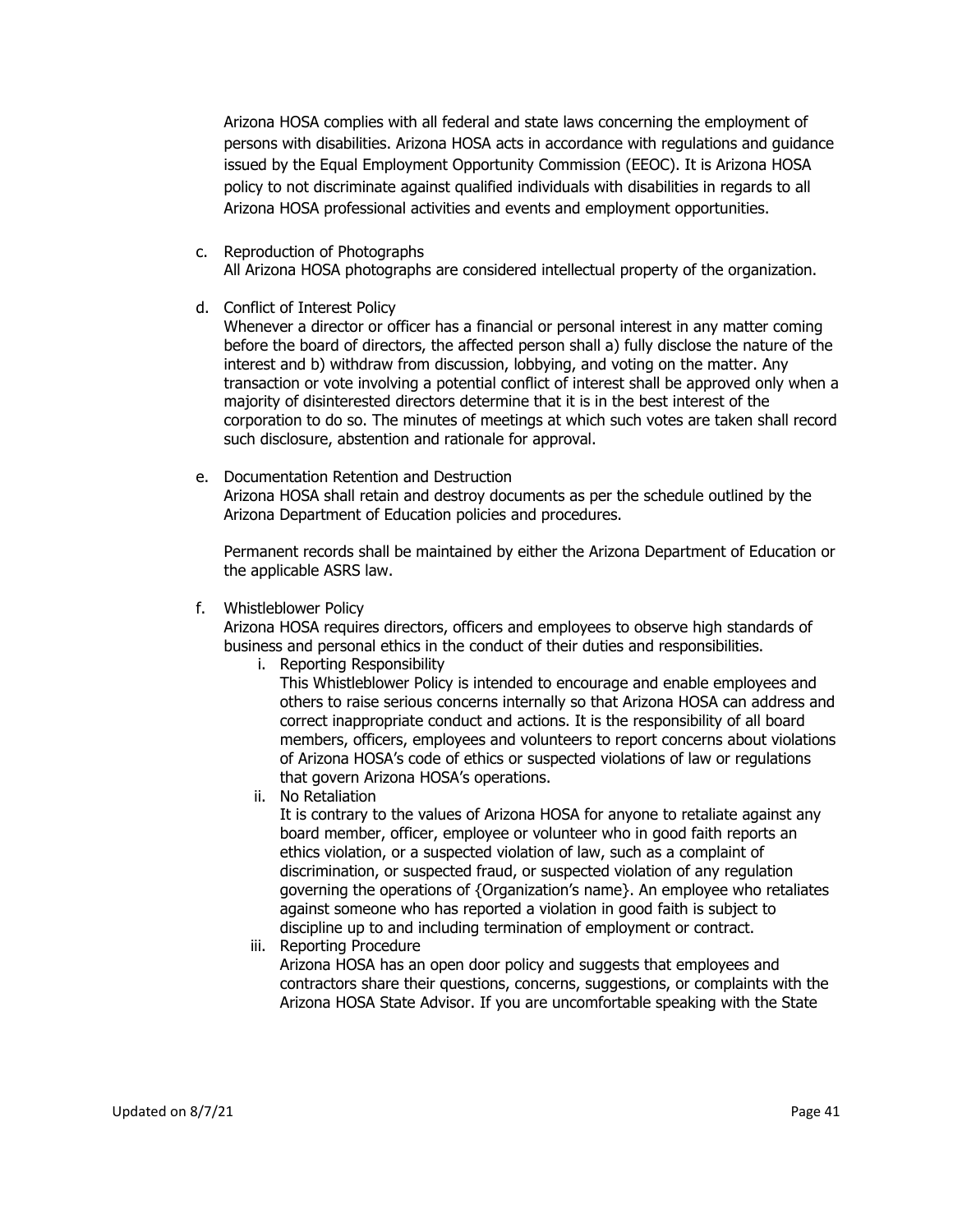Advisor or are unsatisfied with their response, you are encouraged to speak with the Arizona HOSA Board President for review and follow up.

iv. Acting in Good Faith

Anyone filing a written complaint concerning a violation or suspected violation must be acting in good faith and have reasonable grounds for believing the information disclosed indicates a violation. Any allegations that prove not to be substantiated and which prove to have been made maliciously or knowingly to be false will be viewed as a serious disciplinary offense.

v. Confidentiality

Violations or suspected violations may be submitted on a confidential basis by the complainant. Reports of violations or suspected violations will be kept confidential to the extent possible, consistent with the need to conduct an adequate investigation.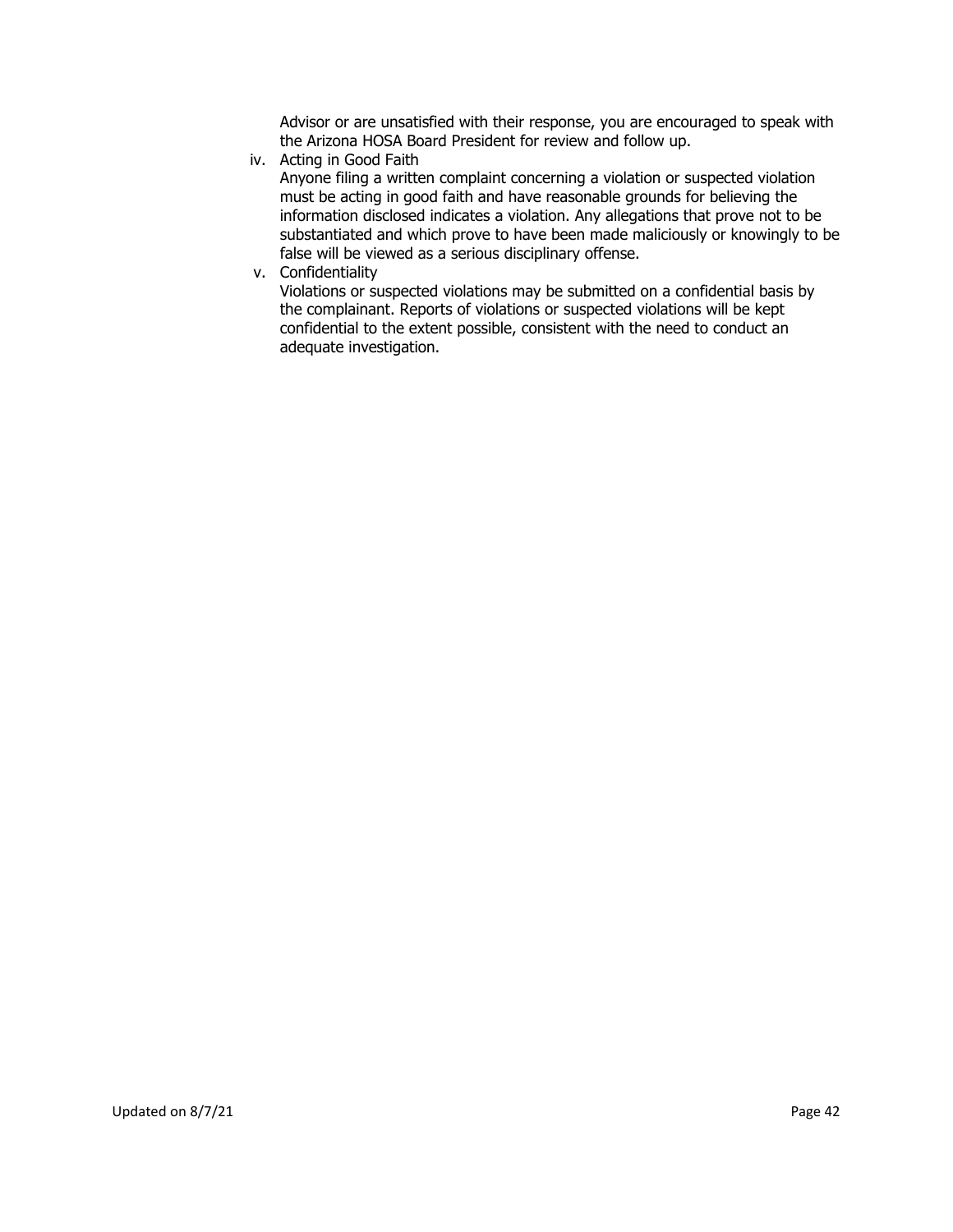#### <span id="page-43-1"></span><span id="page-43-0"></span>**APPENDICES**

A. ARIZONA HOSA POLICIES AND PROCEDURES RECOMMENDED CHANGES FORM

If there is a policy that should be added or amended, please submit the following form in order to recommend the changes: <https://azhosa.wufoo.com/forms/qjkiun71yj1vzd/>

Amendments should be either typed in their entirety in a document or typed into the form above.

Changes to the Policies and Procedures may be made at any meeting of the Board of Directors and does not need to be ratified by the voting assembly at the State Leadership Conference.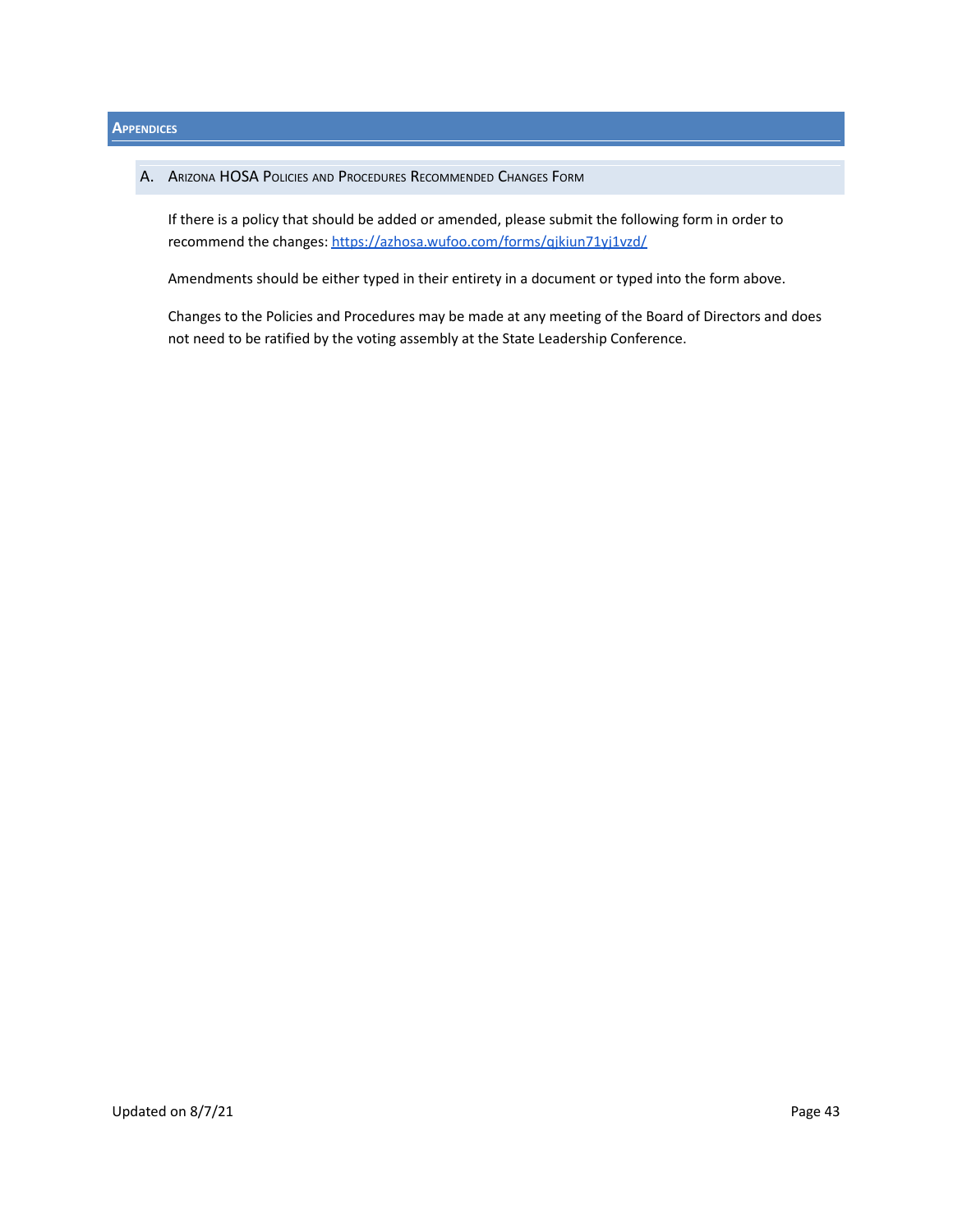#### <span id="page-44-0"></span>B. OFFICIAL HOSA UNIFORM POLICY

HOSA's dress code policy has different areas of emphasis: general session dress; competitive events dress; and official function dress (workshops, HOSA expo and social activities). The Uniform Policy can also be viewed in HOSA's Competitive Event Appendices here: <https://hosa.org/appendices/>

General Session Dress (REQUIRED): HOSA's Official Uniform Policy

- Tailored navy blazer with emblem affixed over the heart.
- Matching navy slacks or navy knee-length skirt
- White, closed-neck, tailored dress shirt suitable for tie or scarf
- Accents: maroon HOSA scarf or maroon or navy long tie
- Closed-toe blue or black (hose optional for women)
- Belt (blue or black)
- Head covers that are required for religious purposes or to honor cultural tradition are allowed.

OR,

- Black or navy-blue suit
- White, closed-neck, tailored dress shirt (maroon or navy long tie)
- White blouse (can be member's choice)
	- Accent: maroon HOSA scarf (optional)
- Members may choose to wear knee-length skirt or slacks
- Closed-toe blue or black shoes (hose optional for women)
- Belt (blue or black)
- Head covers that are required for religious purposes or to honor cultural tradition are allowed.

Competitive Events Dress: Delegates must adhere to the policy as specified in the individual competitive event guidelines for the orientation and event in which they are competing.

If the competitive event guidelines identify business attire is appropriate, competitors can either wear the official HOSA uniform or any of the following dress is acceptable (color is not specified for clothing or shoes for competition):

- Suit
- Shirts
- Sports Jackets
- **Skirts**
- Pants
- Dresses
- **Jackets**
- Shoes (closed-toe; open-toe; heeled sandals are permitted)

Or,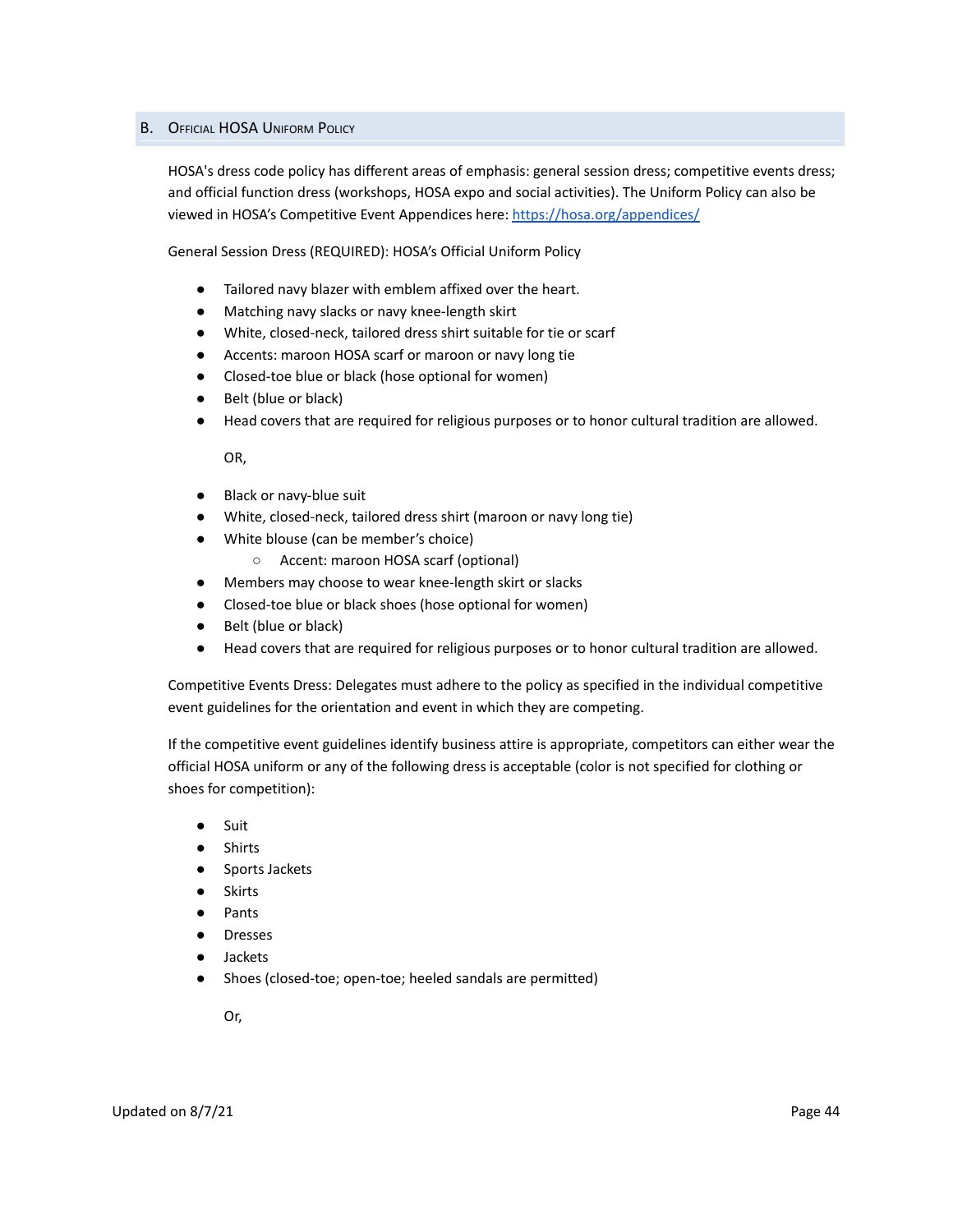● Official HOSA Uniform

If the competitive event guidelines identify clinical uniform or attire appropriate to the occupational area for skill events, the following dress is acceptable (can be of any color/design, with or without a HOSA emblem):

- Scrubs, EMS attire, CERT attire
- Clinical shoes or tennis shoes
- Khaki-style Pants with Polo-style Top
- Note: Shorts and flip-flops are not acceptable HOSA clinical attire.

Process for Awarding Competitive Event Dress Bonus Points:

- For all competitive events, five (5) bonus points will be added in Tabulations once per competitor and/or team for appropriate dress. In team events, all team members must be properly dressed to receive the bonus points. Exceptions are as noted in the event guidelines.
- At the ILC, dress bonus points are awarded unless a dress violation is agreed upon by the Event Manager and a member of the HOSA CE staff. The Event Manager must notify the Event Lieutenant or Category Chair. When dress points are not awarded, this must be indicated on the HOSA Event Section Summary form, and signed by a member of the CE Program staff.
- Judges are NOT responsible for the awarding of dress bonus points; this is handled by competitive event personnel.

Competitive Events Dress Tips: No policy can possibly cover all contingencies so HOSA members must use a certain amount of judgment in their choice of clothing to wear for HOSA competition. HOSA members who experience uncertainty about acceptable HOSA attire should ask his/her HOSA local or state advisor. Unacceptable clothing for competition (but not limited to):

- Casual tank, crop or tube tops
- Denim clothing or canvas shoes
- Torn, dirty, or frayed clothing
- T-shirts
- Denim pants in colors other than blue
- Clothing that has obscene or suggestive printing or pictures that may be offensive.
- Sweat pants/shirts
- Blue jean skirts and dresses
- Flip-flops and Thong sandals: shoes that are flat, backless, made of rubber or leather, plain or embellished with beads, etc., consisting of a flat sole held loosely on the foot by a Y-shaped strap, like a thin thong, that passes between the first (big) and second toes and around either side of the foot.
- Beach wear; athletic clothing, swimwear, sheer or mesh clothing and sports clothes
- "Shorts", "capri pants" and other short pants (Dress pants are acceptable.)
- Revealing clothing i.e. excessive cleavage, back, chest, stomach, undergarments, etc.

Note about HOSA's Dress Code Policy: